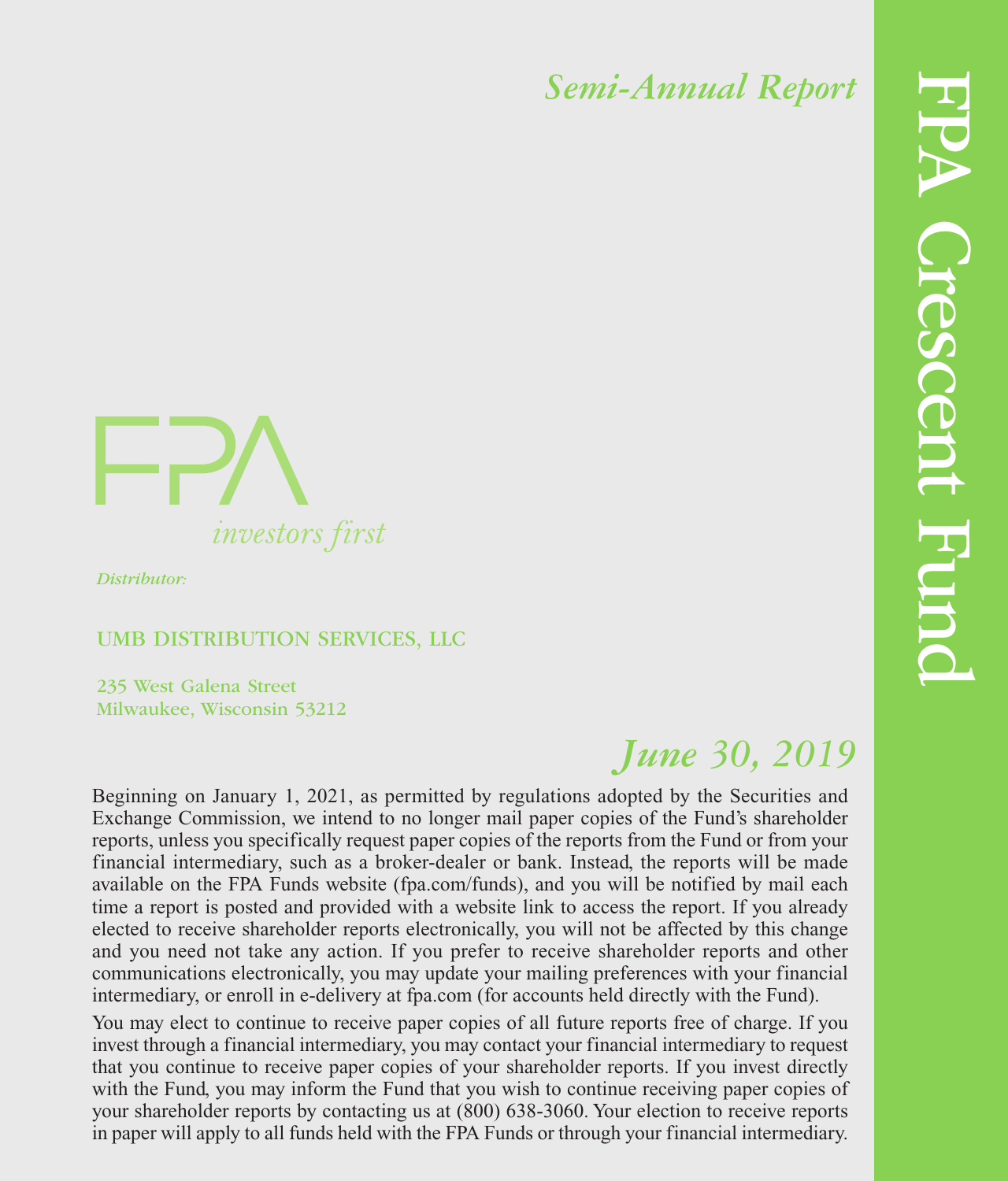#### **Introduction**

#### Dear Shareholders:

FPA Crescent ("Fund") returned 3.33% in the second quarter and 14.49% over the first six months of 2019. This compares to 3.61% and 16.23% for the global MSCI ACWI and 4.30% and 18.54% for the S&P 500 in the same second quarter and year-to-date periods.

Long equities held by the Fund returned 5.03% and 21.16% in the second quarter and six months, respectively, besting the equity indices noted above.<sup>1</sup> Including the small amount of other risk assets and cash the Fund held, the Fund generated 92% and 77% of the MSCI ACWI and S&P 500's returns with just 72% of its capital at risk in the second quarter.<sup>2</sup>

The Fund benefited from broad-based performance in the first half, with only two of its investments meaningfully detracting from the year-to-date return. But rather than a cause for celebration, we regard such favorable breadth as more of a reflection of this bull market than a credit to our competence as portfolio managers.

There was little in the way of news that drove individual contributors and detractors.

| <b>Contributors</b> | Performance<br>Contribution | Percent of<br><b>Portfolio</b> | <b>Detractors</b> | <b>Performance</b><br>Contribution | Percent of<br>Portfolio |
|---------------------|-----------------------------|--------------------------------|-------------------|------------------------------------|-------------------------|
| O <sub>2</sub> 2019 |                             |                                |                   |                                    |                         |
| Arconic             | $0.88\%$                    | $3.4\%$                        | Baidu             | $-0.58%$                           | 1.4%                    |
| AIG                 | $0.81\%$                    | $4.0\%$                        | Mylan             | $-0.46%$                           | $1.0\%$                 |
| TE Connectivity     | $0.36\%$                    | $2.1\%$                        | Alphabet          | $-0.32\%$                          | $3.6\%$                 |
| Citigroup           | $0.30\%$                    | $2.6\%$                        | Glencore          | $-0.18%$                           | $1.1\%$                 |
| Facebook            | $0.29\%$                    | $2.3\%$                        | Altaba            | $-0.15%$                           | 2.3%                    |
|                     | 2.64%                       | 14.4%                          |                   | $-1.69\%$                          | $9.4\%$                 |

#### **Winners and Losers3**

<sup>1</sup> The performance of the long equity segment of the Fund is presented gross of investment management fees, transactions costs, and Fund operating expenses, which if included, would reduce the returns presented. Long equity holdings exclude paired trades, short-sales, limited partnerships, derivatives/futures, corporate bonds, mortgage backed securities, and cash and cash equivalents. Please refer to the first page for overall net performance of the Fund since inception. The long equity performance information shown is for illustrative purposes only and may not reflect the impact of material economic or market factors. No representation is being made that any account, product or strategy will or is likely to achieve profits, losses, or results similar to those shown. **Past results are no guarantee, nor are they indicative, of future results.**

<sup>&</sup>lt;sup>2</sup> Risk assets are any assets that are not risk free and generally refers to any financial security or instrument, such as equities, commodities, high-yield bonds, and other financial products that are likely to fluctuate in price.

<sup>3</sup> Reflects the top five contributors and detractors to the Fund's performance based on contribution to return for the quarter and year-to-date. Contribution is presented gross of investment management fees, transactions costs, and Fund operating expenses, which if included, would reduce the returns presented. The information provided does not reflect all positions purchased, sold or recommended by FPA during the quarter. A copy of the methodology used and a list of every holding's contribution to the overall Fund's performance during the quarter is available by contacting FPA Client Service at  $\text{crm@fba.com}$ . It should not be assumed that recommendations made in the future will be profitable or will equal the performance of the securities listed. **Past performance is no guarantee, nor is it indicative, of future results.**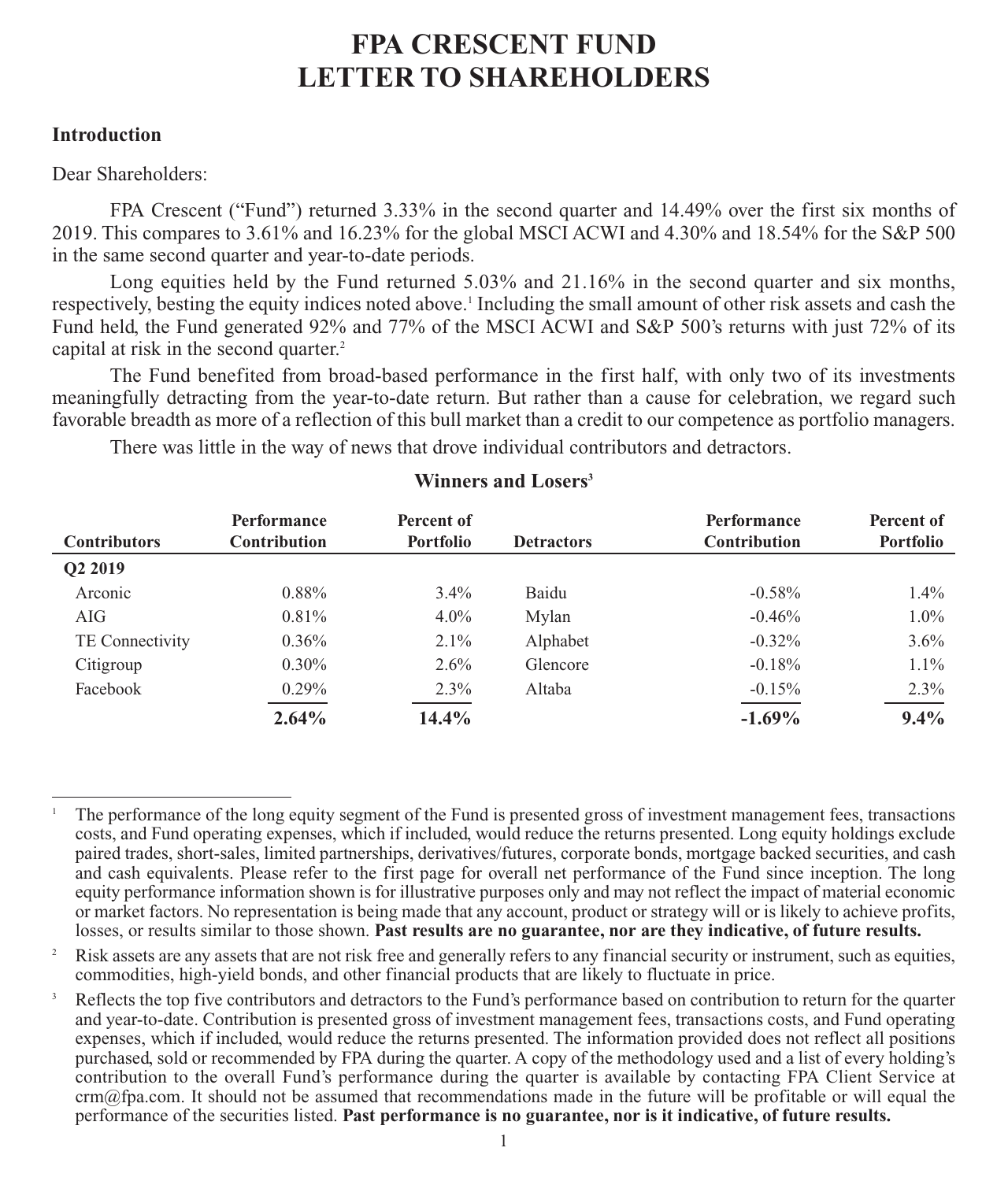### **FPA CRESCENT FUND LETTER TO SHAREHOLDERS** (Continued)

### **Performance** Percent of **Performance** Percent of **Contributors Contribution Portfolio Detractors Contribution Portfolio YTD** Arconic 1.25% 3.4% Baidu -0.48% 1.4% AIG 1.16%  $4.0\%$  Mylan  $-0.38\%$  1.0% Citigroup  $0.76\%$   $2.6\%$  PG&E/Utilities (hedge)  $-0.12\%$  0.2% Facebook 0.76% 2.3% Naver -0.04% 0.4% 0.4% Analog Devices 0.71% 2.6% Glencore PLC -0.03% 1.4%  **4.64% 14.9% -1.05% 4.4%**

#### **Markets**

Interest rates have helped drive stock market returns over the past few decades, and now, while only marginally higher than thousand-year-plus recorded lows, rates are again expected to remain low — and perhaps sink even more — for even longer.

Low interest rates make stocks more valuable. We use the Dividend Discount Model, or DDM, as a simple proxy for valuing businesses to illustrate that principle.

$$
P = \frac{D_1}{r - g}
$$

In the DDM formula, *P* is the fair price of a particular stock;  $D_i$  is the expected annual dividend; *r* is its discount rate, and *g* is its dividend growth rate. Assume that the value of a business is equal to the sum of cash flows received by the shareholder over time. (Of course many companies reinvest their free cash flow and pay no dividend. We assume dividends and cash flow are interchangeable for this simple example.)

We will assume a dividend growth rate of 5% and set the expected annual dividend at \$1 a share and leave them constant to isolate the effect of changes in interest rates. We will assign a discount rate based on a U.S. government bond plus an equity risk premium. In this example, we use the yield of a 10-year U.S. Treasury note in 2007, which was 5%, and the same note in 2019, when it was 2%, and then added a 5% risk premium for a discount rate of 10% and 7%.

#### **Interest Rates — A Driver of Business Value4**

|      | 2007 |                     |      | 2019 |               |
|------|------|---------------------|------|------|---------------|
| \$20 |      | \$1.00              |      | $=$  | \$1.00        |
|      |      | $=$<br>$10\% - 5\%$ | \$50 |      | $7\%$ - $5\%$ |

In this case, the value of a business in 2019 that looks the same as one in 2007 would be worth 2.5 times as much, thanks to a discount rate that is 30% lower. In other words, low interest rates have added 7.9% to the return of the market since 2007, all else being equal; i.e., the rate of return from \$20 to \$50 over 12 years.

The beneficial impact of low rates on a highly leveraged equity would be even greater, in part because borrowing costs have declined so dramatically and in part because even more cash flow goes to investors.

Source: FPA. These calculations are hypothetical and are for illustrative purposes only.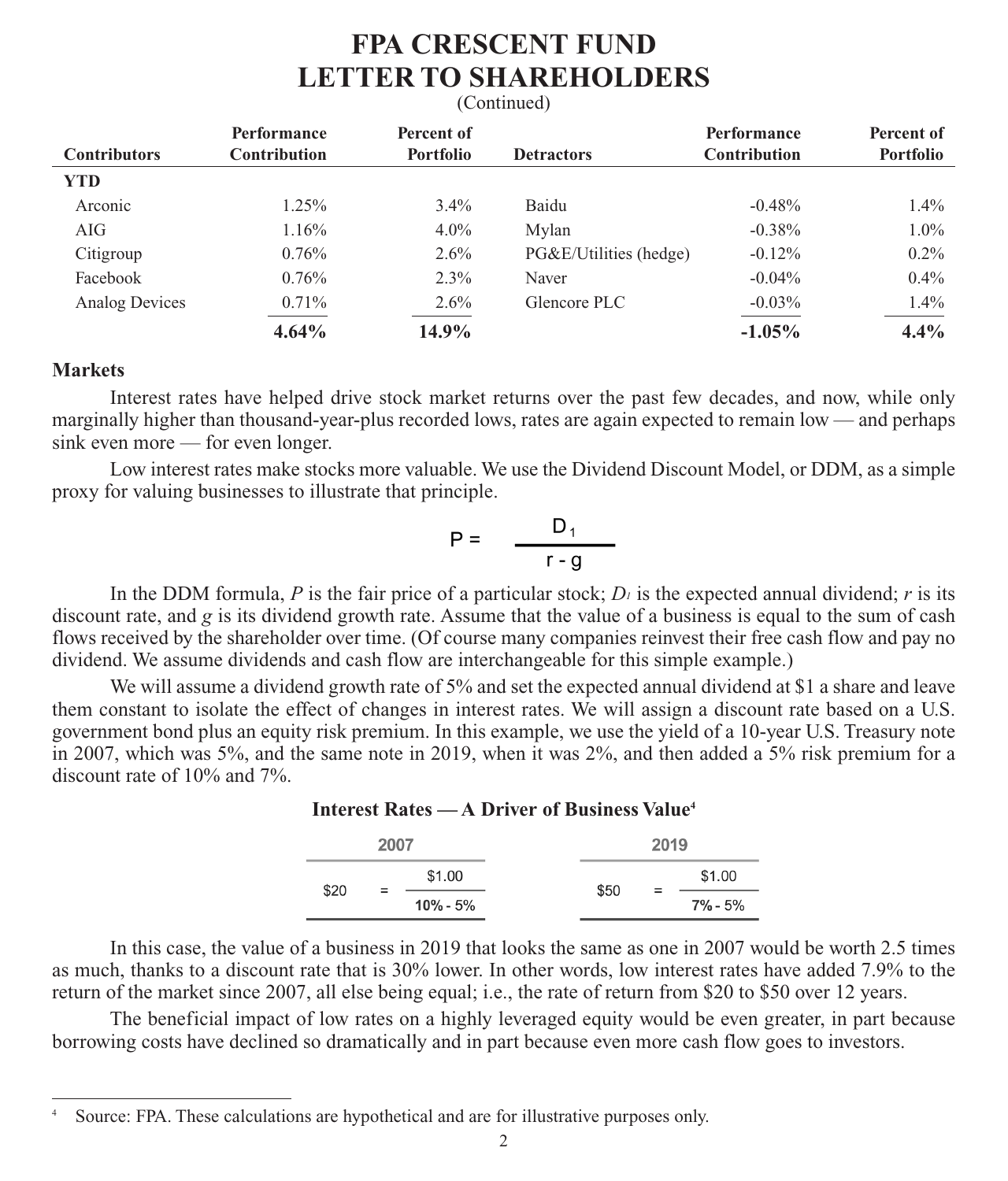(Continued)

The impact on a bond holder would be similar. In 2007, a 10-year U.S. Treasury note with a 5% coupon would be priced to yield 5% and therefore trade at \$100. In 2019, a 10-year note priced to yield 2% would trade at  $$127$  — or, 27% higher.<sup>5</sup>

Jim Grant of the eponymous Grant's Interest Rate Observer has called today's current low interest rate environment a "yield famine". Taking that thought a step further, a starving person will eat most anything put in front of him, and indeed, investors hungry for returns are replacing low yielding, conservative fixed income and cash-like investments with riskier assets, further fueling markets already running on high octane. In our opinion, features of those assets like low coupons, high leverage and weak covenants are more meal replacements than sustenance.

There is an aura of hopeful complacency floating around the stock market that, in part, finds need replacing want. Investors *wanting* a higher rate of return have often steered bull markets, and this bull market certainly has that characteristic. What's different today is that an investor cohort *needing* return also has a hand on the steering wheel in this market.

Let's say that before the Great Recession in 2007, you sought a conservative return, eschewing credit risk in exchange for a modicum of interest rate risk. You might have purchased a 10-year U.S. treasury note yielding 5.02%, and if you were fortunate enough to have \$2.5 million to invest, you would have received an annual return of \$125,450 for the next ten years.7 Today the 10-year Treasury yields a lowly 2.05% and that same investment would give you just \$51,125 annually — a 59% decline.

What's more, the ravages of inflation have reduced the purchasing power of that relatively meager return by a further \$8,840, so that its real value is an annual inflation-adjusted \$42,285 — \$83,165 less than it earned just a little more than a decade ago — a 66.3% drop in purchasing power!

That means a retired person investing today is left with three choices: curtail lifestyle, spend principal or take on more risk. As creatures of habit, changing how we live is difficult, particularly if it means consuming less. Watching your nest egg shrink is also discomfiting unless your corpus is unusually large or you are older so that it matters less (assuming you don't plan to leave much to your heirs). So it's not surprising that most people select the third option and assume more risk, perhaps without even realizing they have added risk to their portfolio. They may at first look for yield in vehicles that at least look and feel like conservative bonds, an exercise likely to lead them to high-yield bonds, utilities, master limited partnerships and, maybe, higher yielding common stocks. Eventually they may even find their way to stocks that pay no dividend at all.

This has led the average household to have 44% invested in common stocks — the second-highest level in the past 18 years.<sup>8</sup> Crowding into equities has been a prescription that cured most ailments for more than a decade now. We suspect that not everyone knows what is in their portfolio; not everyone understands that volatility will most likely recur at some point, and not everyone fully understands how they might react to a major and sustained market downdraft. Will they panic and reduce their exposure? Or will they ride it out and maybe even buy more? History suggests the former.

Larger equity ownership generally suggests lower future stock market returns. As noted above, household ownership of equities currently stands at 44%, falling into the highest quintile and suggesting dismal prospective returns.

The 27% increase in bond prices has been a benefit for an investor interested in assuming interest rate risk. For investors such as ourselves, who prefer credit risk to interest rate risk, this has been a headwind.

<sup>6</sup> Grant's Interest Rate Observer. May 17, 2019.

<sup>7</sup> 10-year US Treasury note yielded 5.018% at 2007 third quarter-end (September 28, 2007).

<sup>8</sup> Source: Federal Reserve Economic Data, Bloomberg. Data as of December 31, 2018.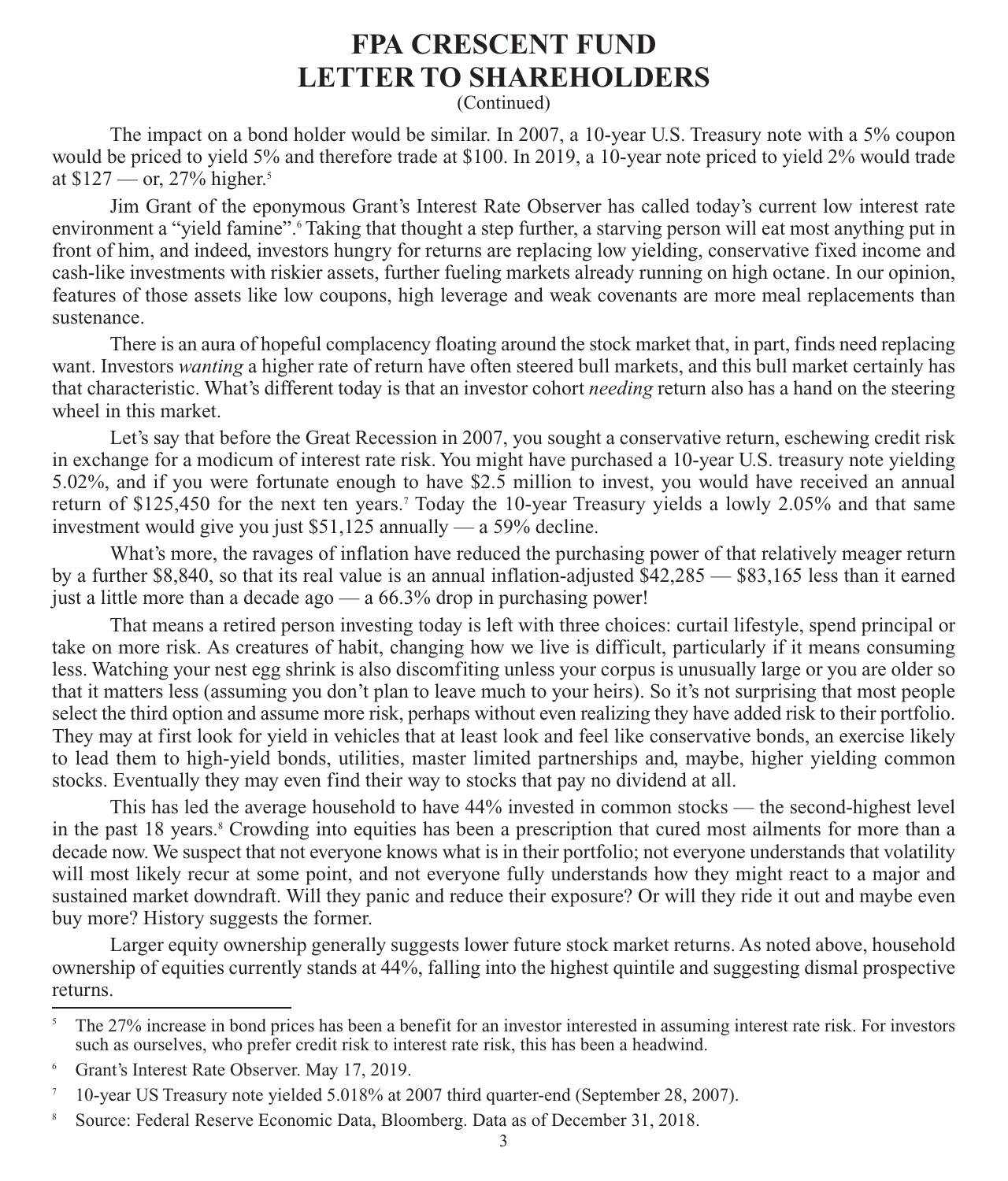(Continued)

#### **Household Equity Ownership as a Percent of Household Financial Assets vs. Average Forward 10yr S&P 500 Returns from 1961 to 20189**



Unusually, both risk-on and risk-off trades are working right now, allowing bulls and bears to win concurrently. Most global stock markets are trading at or near all-time highs, and gold and long-term U.S. Treasury bonds have also rallied. Thus, we have opposing sentiments existing and thriving in the same market.

#### **Bull Market for Risk-on and Risk-off Assets<sup>10</sup>**

|                             |               | <b>Cumulative Return</b> |                      |  |  |
|-----------------------------|---------------|--------------------------|----------------------|--|--|
|                             | Year-to-Date  | since 2016 Low           | <b>Percent Below</b> |  |  |
|                             | <b>Return</b> | (ex. Dividends)          | <b>All-time High</b> |  |  |
| MSCI ACWI                   | $16.57\%$     | 48.14%                   | At high              |  |  |
| S&P 500                     | $18.54\%$     | 60.83%                   | At high              |  |  |
| Gold                        | $10.20\%$     | 13.54%                   | $-25.60\%$           |  |  |
| US Treasury Bonds (30-year) | 12.10%        | $8.05\%$                 | $-7.32\%$            |  |  |

Many investors have placed the fears that sank the market in the fourth quarter of last year aside, pushing global markets higher despite a rising tide of populism around the world; slowing economic growth; looming

Source: Federal Reserve Economic Data, Bloomberg.

<sup>&</sup>lt;sup>10</sup> Data in table through June 30, 2019. The date of the '2016 Low' was February 11, 2016. Gold's all-time high price, as measured by the LBMA Gold Price PM Index, was 1895 recorded on September 5, 2011. The change in the price for the 30-year US Treasury bonds was calculated by comparing the price of two 30-year US Treasury bonds where coupon is held constant. The lowest 30-Year US Treasury bond yield (coincident with its all-time high price) was 2.11% recorded on July 8, 2011. The 30-year US Treasury Bond yield as of June 30, 2019 was 2.52%. **Past performance is no guarantee of future results.**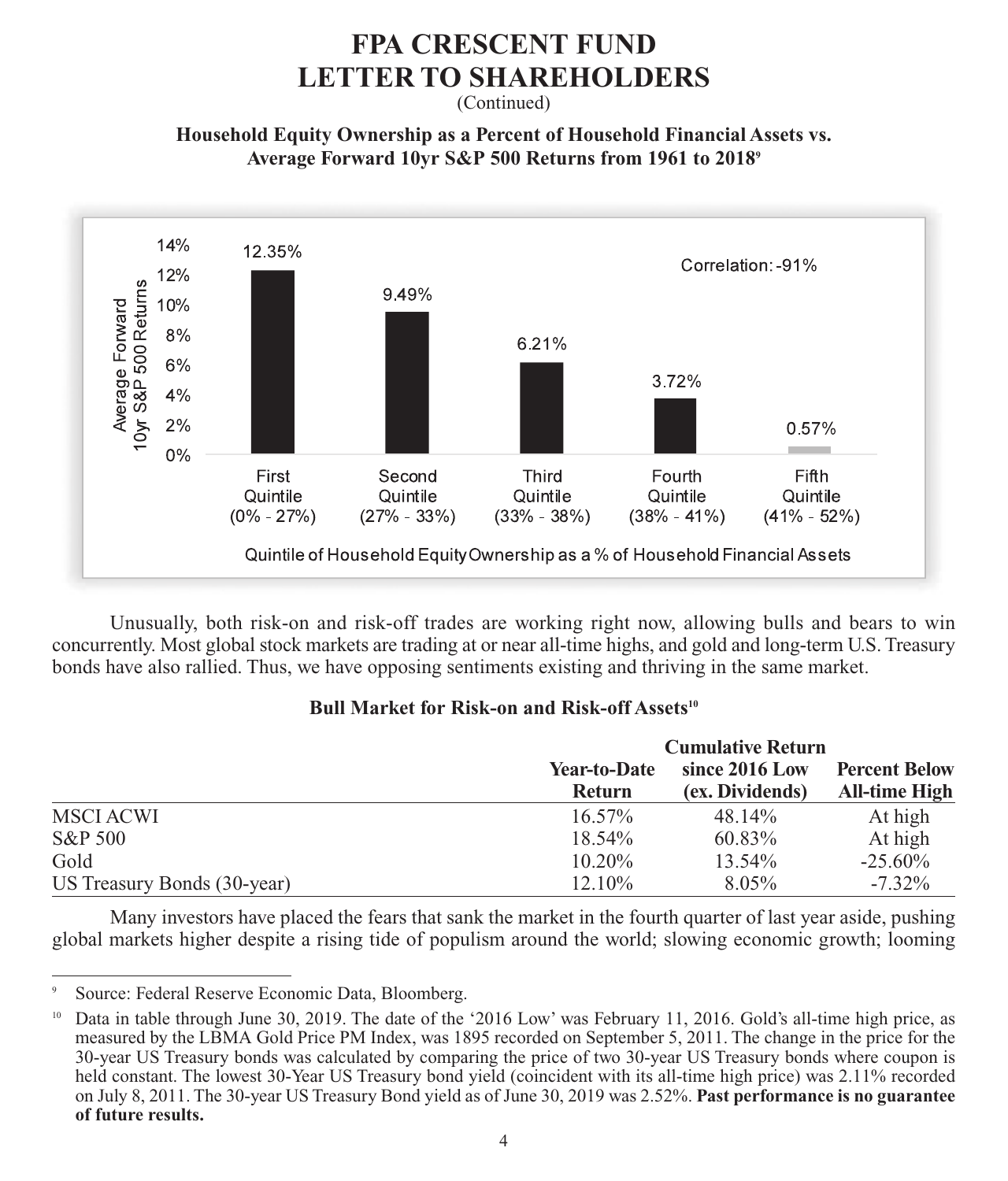(Continued)

Brexit, and U.S. corporate debt proliferation that features low coverage ratios for this point in the cycle, not to mention, weak covenants, high sovereign debt, high state and municipal debt, trade wars — we could go on.

Some investors believe that economies and markets will eventually suffer from some combination of the aforementioned woes. Interest rates, they argue, should then decline even from current low levels, and U.S. Treasuries and gold should be a safe place to wait out the inevitable correction. Inevitability we can affirm, timing we cannot. We know not which path the market's mixed signals portend, thereby making any prognostication an unsavory exercise of futility.

There isn't anything, however, that suggests rates can't remain low for a long, long time. As we collectively drink from this trough of easy, cheap money, there is no reason to believe we will escape an unfortunate hangover, unless, of course, long-standing economic rules are up-ended and cycles abrogated.

#### **Portfolio**

The decline in interest rates over the last dozen years has benefited most risk assets and has certainly supported the Fund's returns. However, despite much lower interest rates, we have not meaningfully increased the multiple we have been willing to pay for companies, nor have we been comfortable allocating capital to junk bonds yielding single digit returns.

From the perspective of maximizing return, this decision has been a mistake as it has it led us to have less risk exposure and therefore more low yielding cash. Had we correctly predicted that interest rates would remain lower for longer and chosen to embrace the idea of free money as a long-term component of the market/economy, the Fund would have more invested in the markets and potentially performed even better.

Since your managers do not have such predictive capabilities, that would have meant taking unacceptable risks. A portfolio positioned perfectly for low interest rates and the attendant knock-on economic benefit, would likely result in a permanent impairment of capital in the event that interest rates were to rise or the economy to weaken. One, the other or both will change at some point, and so we consider the current upside/downside tradeoff unrewarding.

A decade ago we didn't know what the markets, interest rates and the economy would look like today. Similarly, we don't know what things might look like ten years hence. If one believes in the status quo, then one should be willing to pay a high multiple for a stable stream of cash flow and a very high multiple for a growing stream. Many companies today are priced with that expectation.

But how often do things really turn out as anticipated? There's an old Yiddish adage, "Mann tract, un Gott lacht," or, "Man plans, and God laughs." Rates might rise. The economy might weaken. Valuation multiples might therefore contract, and the same math that drove markets higher could reverse, taking it lower.

The Fund will continue to adhere to its long-term mandate and manage prudently. If the status quo prevails and markets continue to spin higher, that will likely mean we miss out on some gains. On the other hand, the Fund is positioned to do reasonably well if markets take a turn for the worse and to take advantage of the resulting opportunities.

The Fund has an unusual ability to invest broadly. It can put money into equities of various market caps around the globe, both long and short; high-yield and distressed credits; private loans; derivatives; and more. Simply having an impressive collection of tools in our belt, however, doesn't mean they are consistently in use. If we moved into a newly constructed home, we would not likely remodel the kitchen. Today, the equity and credit markets are like new homes, offering us little opportunity to use our tools. Where you wield a hammer, everything can't be a nail.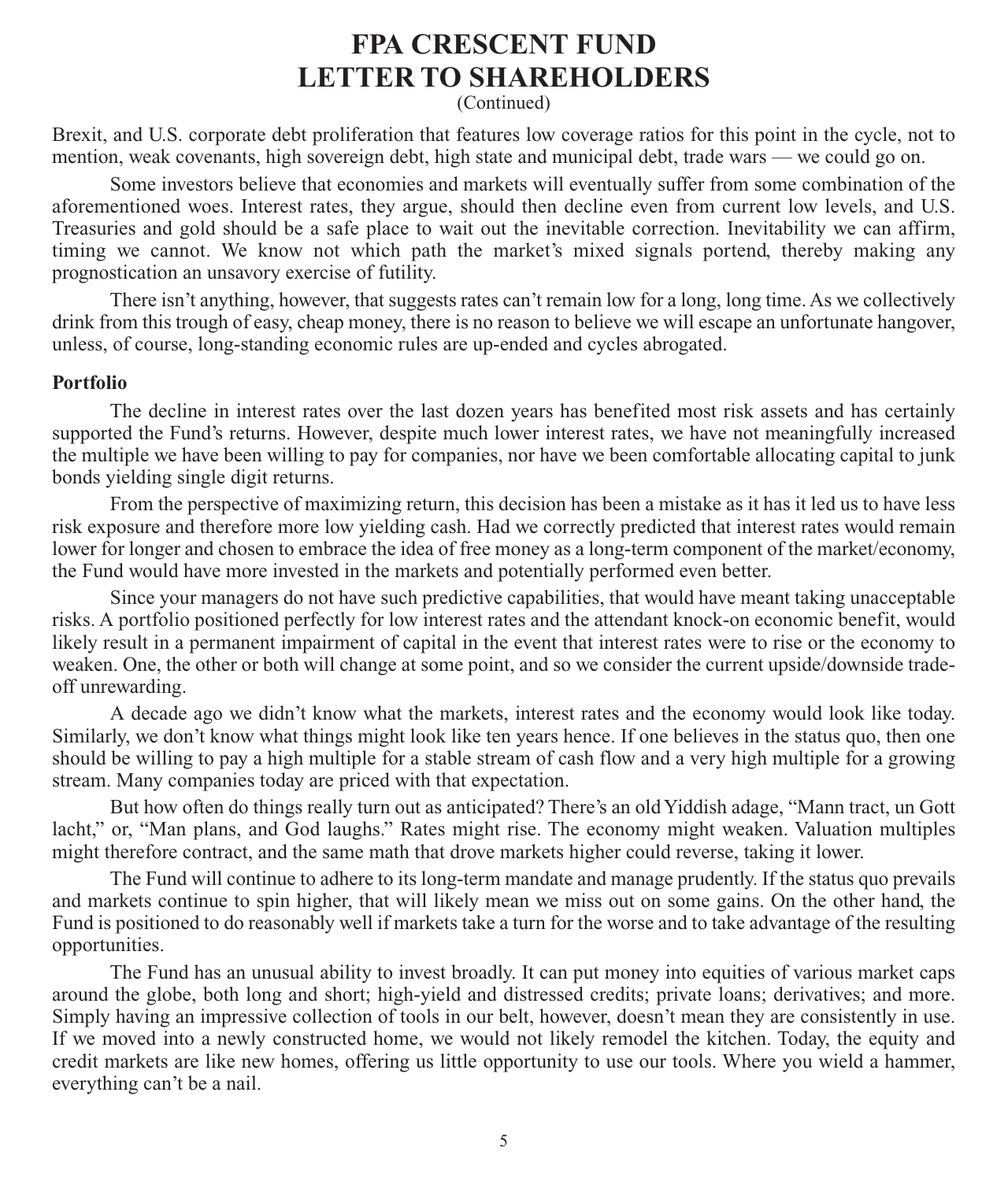(Continued)

And so for some time, the Fund's portfolio composition and, by extension its performance, has regrettably appeared relatively more ordinary than its entire history would suggest. That will continue to be the case until such point in time when we can pull tools from our belt to create real value.

The stock market currently still offers us occasional opportunities to own good businesses and other misunderstood assets priced to offer attractive prospective returns with limited downside. Still, we are presently in the eleventh year of the longest running U.S. bull market in modern history, and it is challenging to assemble a fully invested portfolio that meets our risk/reward hurdles.

With stocks trading on average at a 19.3x price-to-earnings ratios and high-yield bonds trading on average at 6.5% yields, our position should not come as a surprise to our long-time partners. An exemplar of pricing gone wrong are the fourteen Euro-denominated junk bonds that trade with a negative yield. As Bloomberg pointed out, "At the start of the year there were none (i.e., no negative yielding junk bonds). Cheap money policies since the last financial crisis have kept interest rates at, or near, all-time lows for the last decade. That's prompted many investors to buy riskier assets that yield enough for them to meet their liabilities, driving bond markets higher and yields lower."<sup>11</sup>

We have to decide whether a security trades at a price where the underlying business or asset is valued at a discount to some combination of its current or prospective value. In order to protect capital, that discount must be big enough to compensate for the risk that an investment negatively surprises.

The distinction between growth and value has blurred. That's partly a function of technological innovation that continues to impair the economics of many businesses and render others obsolete, as we discussed in our commentary. So we remain hyper-focused on the importance of price.

Our opinion is that stock and bond markets have borrowed from future returns. Admittedly, a dollar in our pocket today feels better than the promise of one tomorrow, but in this low interest rate environment, spending that dollar is risky because it might not be so easily replaced by future stock market returns.

Price matters. Just take a look at two hypothetical companies, one growth, and the other value. Their shares can be purchased for \$10 apiece. Growth Inc. trades at 17 times earnings (its "price-to-earnings"), and its profits compound at 12% over the next five years. At the end of that period, however, expectations for the next five years might be more modest, and so an investor would pay a somewhat lower 15 times earnings for its shares. That would leave an investor with a 51% gain.

Value Inc., on the other hand, trades at a much "cheaper" 10 times earnings. If it grows 5% over the ensuing five years and its multiple expands just two turns to 12 times earnings, then an investor would make a 53% return. The difference in return on investment for Growth Inc. and Value Inc. after five years is therefore inconsequential, as shown in Exhibit A.<sup>12</sup>

<sup>11</sup> Bloomberg Markets. *Sub-Zero Yields Start Taking Hold in "Europe's Junk Bond market*. Laura Benitez and Tasos Vossos. July 9, 2019.

<sup>&</sup>lt;sup>12</sup> The hypothetical scenarios provided in Exhibits A, B  $\&$  C are for illustrative and informational purposes only. No representation is being made that any account, product, strategy or security will or is likely to achieve results similar to those shown. Hypothetical results do not reflect trading in actual accounts, and do not reflect the impact of economic, market or other factors. Hypothetical results have certain inherent limitations and are designed with the benefit of hindsight. There are frequently sharp differences between simulated results and the actual results subsequently achieved. Please see the end of this Commentary for additional disclosures.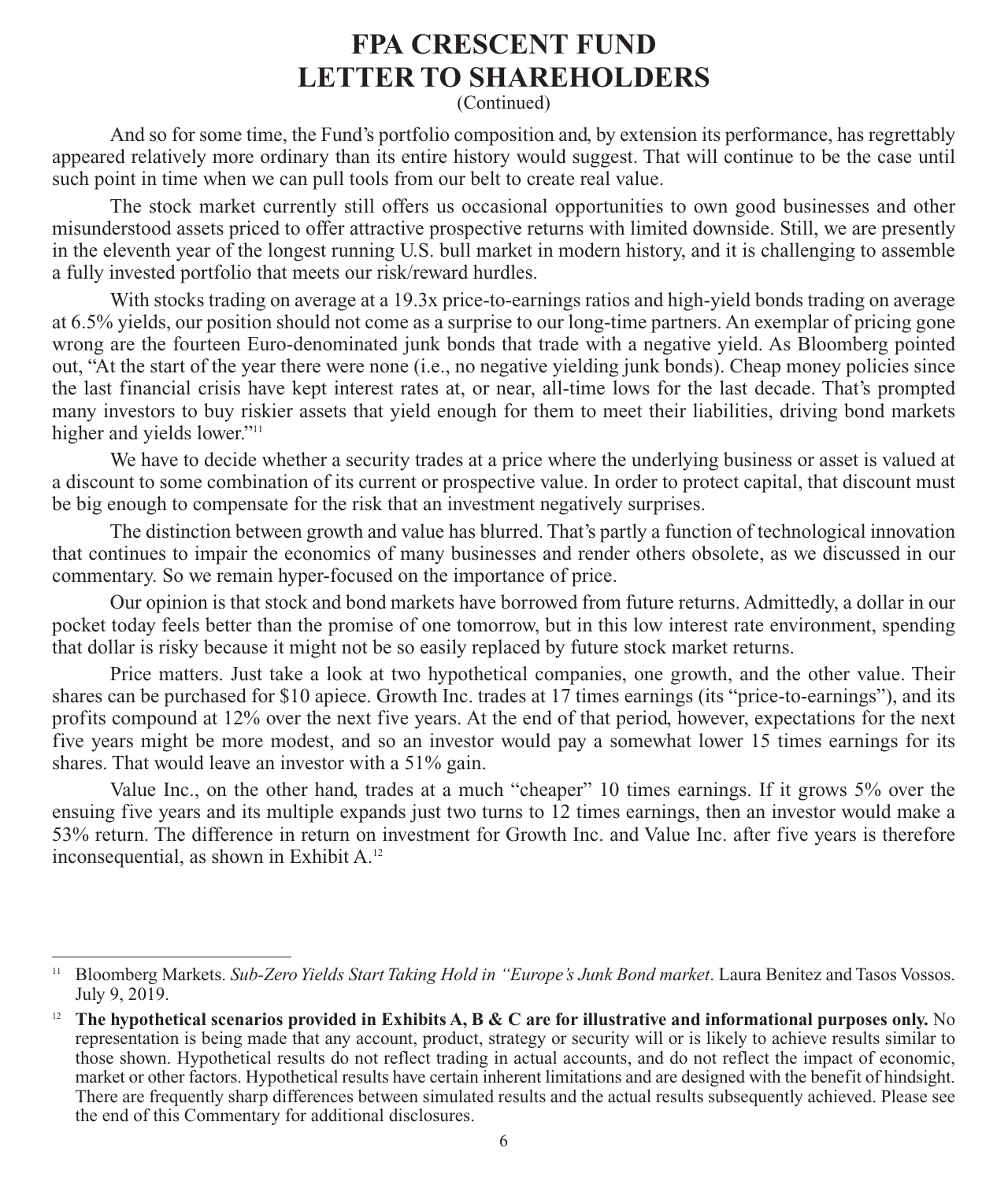(Continued)

|             |         | Year 0                |                             |                                     |         |                       |                             |                          |
|-------------|---------|-----------------------|-----------------------------|-------------------------------------|---------|-----------------------|-----------------------------|--------------------------|
| Company     | Price   | Earnings<br>Per Share | <b>Price to</b><br>Earnings | 5-year<br><b>Earnings</b><br>Growth | Price   | Earnings<br>Per Share | <b>Price to</b><br>Earnings | Percent<br><b>Change</b> |
| Growth Inc. | \$10.00 | \$0.57                | 17.5x                       | 12%                                 | \$15.11 | \$1.01                | 15x                         | 51%                      |
| Value Inc.  | \$10.00 | \$1.00                | 10.0x                       | $5\%$                               | \$15.32 | \$1.28                | 12x                         | 53%                      |

We invest, however, with imperfect knowledge in a dynamically evolving world, and reality in Year Five of owning a stock can be dramatically different than when it was bought — and more likely worse, given that one generally buys a security with optimistic expectations.

Let's now imagine that Value Inc. performs as expected and Growth Inc. doesn't, or vice-versa. In either case, an investor's gain would be far more muted should earnings growth disappoint and the expected P/E lag expectations, as is the case in Exhibit B.

*Exhibit B*

*Exhibit A*

|             |         | <b>Year</b> 0         |                             |                                     |              |                              |                                    |                   |
|-------------|---------|-----------------------|-----------------------------|-------------------------------------|--------------|------------------------------|------------------------------------|-------------------|
| Company     | Price   | Earnings<br>Per Share | <b>Price to</b><br>Earnings | 5-year<br><b>Earnings</b><br>Growth | <b>Price</b> | <b>Earnings</b><br>Per Share | <b>Price to</b><br><b>Earnings</b> | Percent<br>Change |
| Growth Inc. | \$10.00 | \$0.57                | 17.5x                       | $7\%$                               | \$10.42      | \$0.80                       | 13x                                | $4\%$             |
| Value Inc.  | \$10.00 | \$1.00                | 10x                         | $3\%$                               | \$10.43      | \$1.16                       | 9x                                 | $4\%$             |

But what if these companies start with a much higher valuation than in either Exhibit A or B, but profit growth and ending P/Es are the same as in Exhibit B? A price decline of 39% and 48% for Growth Inc. and Value Inc., respectively, is likely a larger mark-to-market decline than most investors find comfortable.

*Exhibit C*

|             |              | <b>Year 0</b>         |                                    |                                     |        |                       |                                    |                   |
|-------------|--------------|-----------------------|------------------------------------|-------------------------------------|--------|-----------------------|------------------------------------|-------------------|
| Company     | <b>Price</b> | Earnings<br>Per Share | <b>Price to</b><br><b>Earnings</b> | 5-year<br><b>Earnings</b><br>Growth | Price  | Earnings<br>Per Share | <b>Price to</b><br><b>Earnings</b> | Percent<br>Change |
| Growth Inc. | \$10.00      | \$0.33                | 30x                                | $7\%$                               | \$6.08 | \$0.47                | 13x                                | $-39\%$           |
| Value Inc.  | \$10.00      | \$0.50                | 20x                                | 3%                                  | \$5.22 | \$0.58                | 9x                                 | $-48%$            |

High valuations are perishable, and we see the world tilting more towards the scenario in Exhibit C than Exhibit A. There are, of course, some who are nimble enough to exit overpriced equites before their sell-by date, but that is not our skill. To us, price matters.

As a result of strong performance across the portfolio, we have reduced the Fund's exposure to investments with risk-to-reward ratios that no longer justify the size of previous positions. The Fund's net risk exposure has declined since the end of 2018, ending the second quarter this year at 71.4% and down from 72.2% at the end of the first quarter.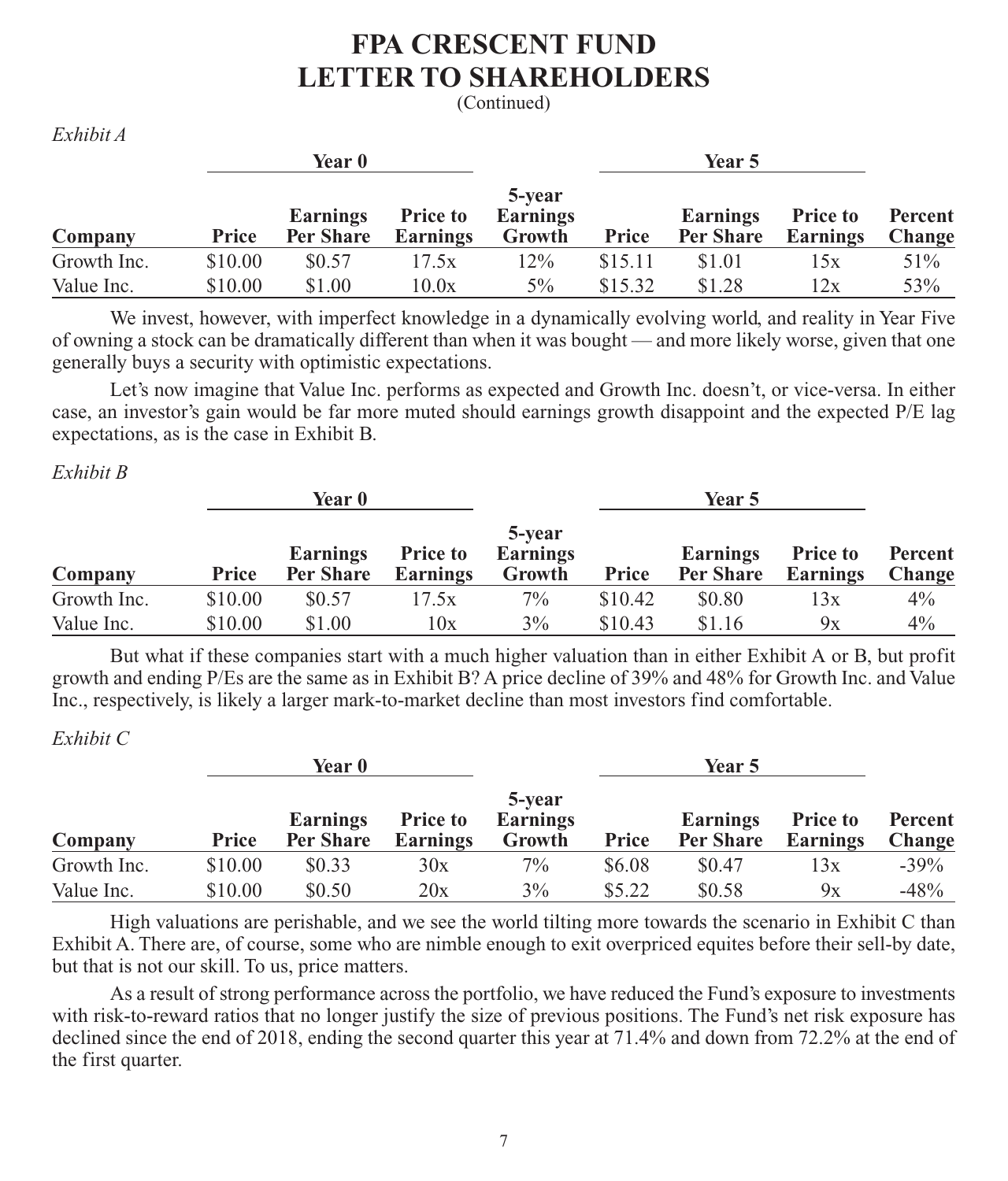(Continued)

#### **Conclusion**

With stocks and bonds trading at or near all-time high valuations, the market provides little downside protection for what will likely be a mediocre prospective return and we are therefore less than fully invested today.

Alfred E. Neumann, *Mad* Magazine's fictitious mascot and cover boy, had a favorite catch phrase, "What, Me Worry?" Neumann embodied complacency, a similarity we see today in many an investor. *Mad'*s publishers recently announced that the monthly magazine would cease publication with its August issue. Maybe now's the time for Mr. Neumann to worry. What about the rest of us?

Respectfully submitted,

Steven Fourth

Steven Romick Portfolio Manager July 29, 2019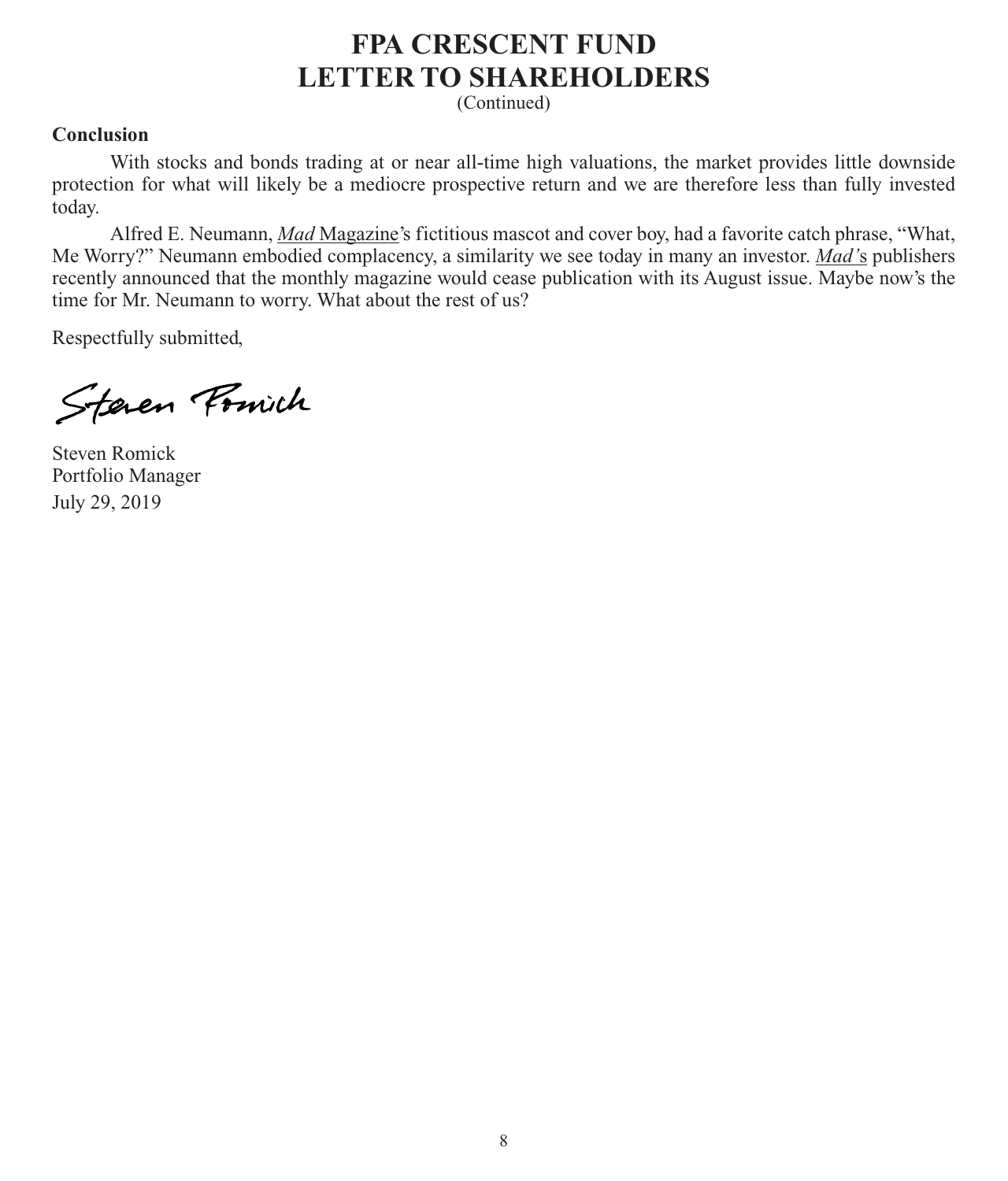### **FPA CRESCENT FUND**

The discussions of Fund investments represent the views of the Fund's managers at the time of this report and are subject to change without notice. These views may not be relied upon as investment advice or as an indication of trading intent on behalf of any First Pacific Advisors portfolio. Security examples featured are samples for presentation purposes and are intended to illustrate our investment philosophy and its application. It should not be assumed that most recommendations made in the future will be profitable or will equal the performance of the securities. This information and data has been prepared from sources believed reliable. The accuracy and completeness of the information cannot be guaranteed and is not a complete summary or statement of all available data.

#### **FORWARD LOOKING STATEMENT DISCLOSURE**

As mutual fund managers, one of our responsibilities is to communicate with shareholders in an open and direct manner. Insofar as some of our opinions and comments in our letters to shareholders are based on our current expectations, they are considered "forward-looking statements" which may or may not prove to be accurate over the long term. While we believe we have a reasonable basis for our comments and we have confidence in our opinions, actual results may differ materially from those we anticipate. You can identify forward-looking statements by words such as "believe," "expect," "may," "anticipate," and other similar expressions when discussing prospects for particular portfolio holdings and/or the markets, generally. We cannot, however, assure future results and disclaim any obligation to update or alter any forward-looking statements, whether as a result of new information, future events, or otherwise. Further, information provided in this report should not be construed as a recommendation to purchase or sell any particular security.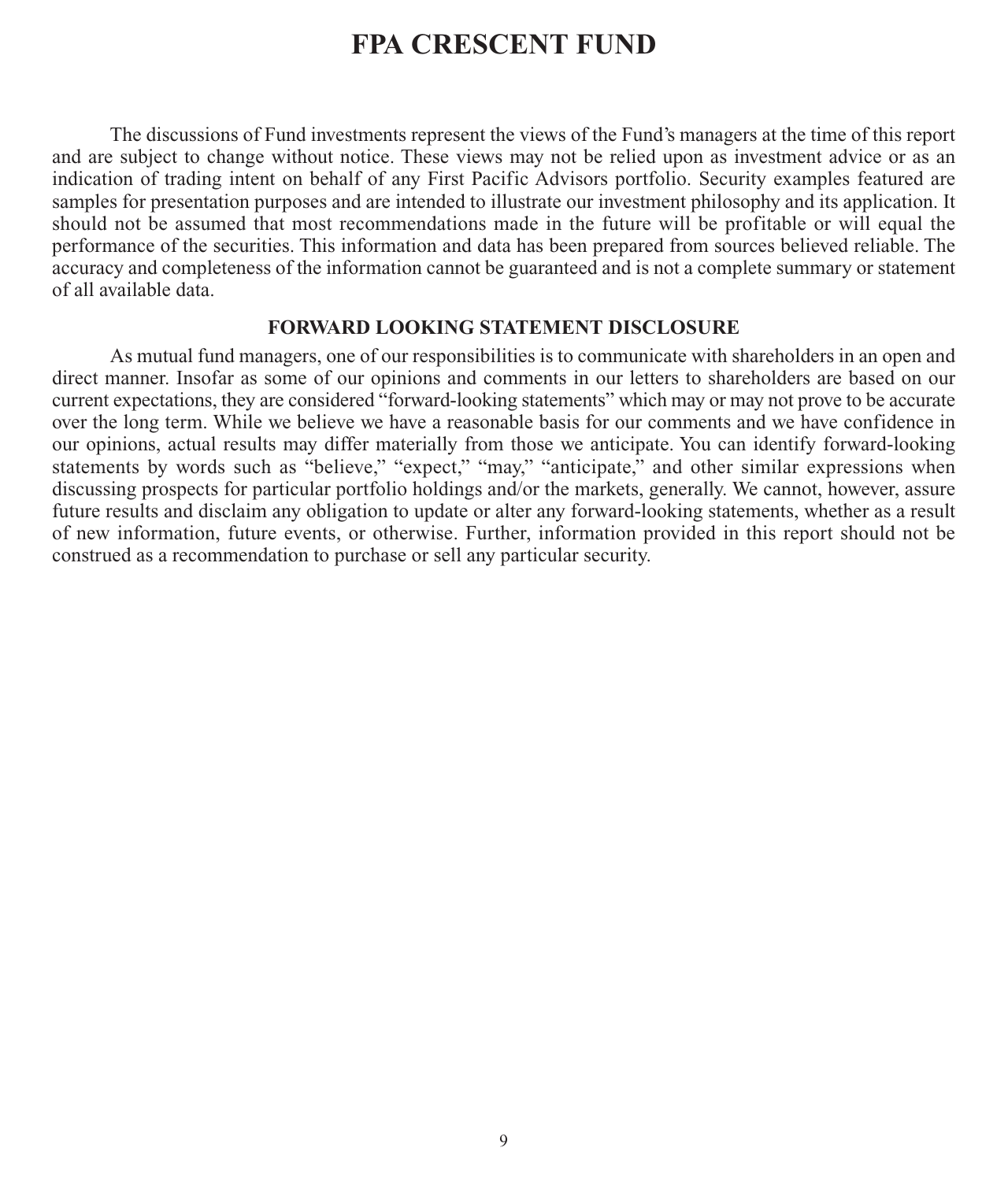# **FPA CRESCENT FUND PORTFOLIO SUMMARY**

| <b>Common Stocks</b>                     |         | 67.9%     |
|------------------------------------------|---------|-----------|
| Internet Media                           | 7.8%    |           |
| Aircraft & Parts                         | $7.0\%$ |           |
| Diversified Banks                        | $5.7\%$ |           |
| Semiconductor Devices                    | 5.3%    |           |
| <b>Banks</b>                             | 4.8%    |           |
| Cable & Satellite                        | $4.4\%$ |           |
| <b>Investment Companies</b>              | $4.0\%$ |           |
| P&C Insurance                            | $4.0\%$ |           |
| Cement & Aggregates                      | 3.5%    |           |
| <b>Entertainment Content</b>             | $2.4\%$ |           |
| <b>Electrical Components</b>             | $2.1\%$ |           |
| Infrastructure Software                  | $2.0\%$ |           |
| Midstream — Oil & Gas                    | 1.7%    |           |
| <b>Insurance Brokers</b>                 | 1.5%    |           |
| <b>Institutional Brokerage</b>           | $1.5\%$ |           |
| Consumer Finance                         | 1.4%    |           |
| E-Commerce Discretionary                 | $1.2\%$ |           |
| Mining Services                          | $1.1\%$ |           |
| Containers & Packaging                   | $1.1\%$ |           |
| <b>Specialty Chemicals</b>               | $1.0\%$ |           |
| Generic Pharmaceuticals                  | $1.0\%$ |           |
| Home Improvement                         | $0.7\%$ |           |
| <b>Application Software</b>              | $0.6\%$ |           |
| Integrated Utilities                     | 0.6%    |           |
| Food & Drug Stores                       | 0.5%    |           |
| Medical Equipment                        | $0.5\%$ |           |
| Marine Shipping                          | $0.3\%$ |           |
| Chemicals                                | 0.2%    |           |
| <b>Closed End Fund</b>                   |         | $2.3\%$   |
| <b>Limited Partnerships</b>              |         | $1.2\%$   |
| <b>Preferred Stocks</b>                  |         | $0.9\%$   |
| <b>Bonds &amp; Debentures</b>            |         | 14.1%     |
| U.S. Treasuries                          | 9.9%    |           |
| Municipals                               | 2.8%    |           |
| Corporate Bonds & Notes                  | 0.7%    |           |
| Corporate Bank Debt                      | $0.5\%$ |           |
| <b>Asset-Backed Securities</b>           | 0.2%    |           |
| Residential Mortgage-Backed Securities   | $0.0\%$ |           |
| <b>Short-term Investments</b>            |         | $14.1\%$  |
| <b>Securities Sold Short</b>             |         | $(6.1)\%$ |
| <b>Other Assets And Liabilities, Net</b> |         | $5.6\%$   |
| <b>Net Assets</b>                        |         | $100.0\%$ |
|                                          |         |           |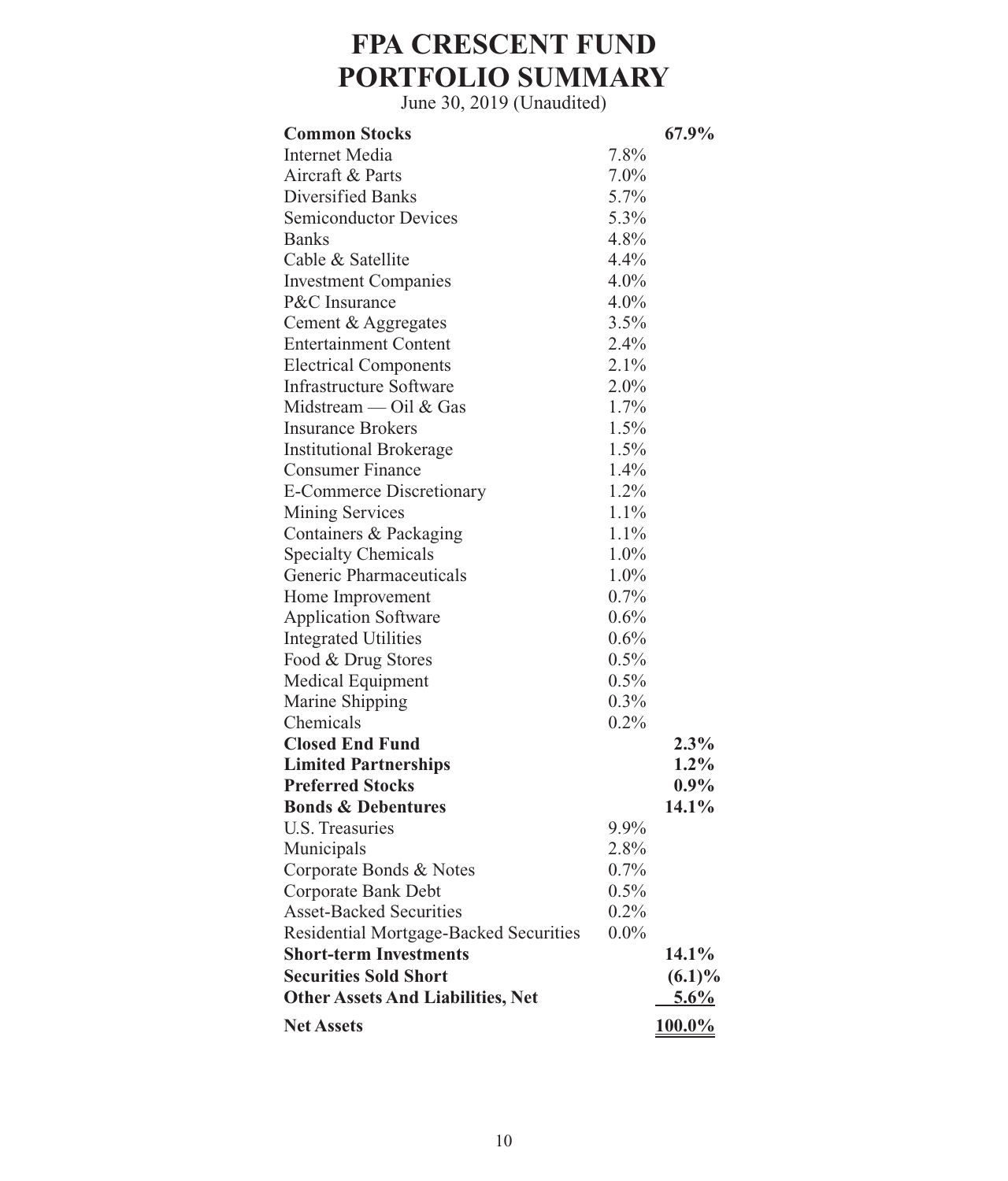# **FPA CRESCENT FUND PORTFOLIO OF INVESTMENTS**

| <b>COMMON STOCKS</b>                                                                                   | <b>Shares</b> | Fair Value                  |
|--------------------------------------------------------------------------------------------------------|---------------|-----------------------------|
| <b>INTERNET MEDIA - 7.8%</b>                                                                           |               |                             |
|                                                                                                        | 243,769 \$    | 263,953,073                 |
|                                                                                                        | 245,340       | 265,190,459                 |
| Baidu, Inc. (ADR) (China)(a) $\ldots \ldots \ldots \ldots \ldots \ldots \ldots \ldots \ldots \ldots$   | 1,791,516     | 210,252,318                 |
|                                                                                                        | 1,698,438     | 327,798,534                 |
|                                                                                                        | 560,426       | 55,387,371                  |
|                                                                                                        |               | \$1,122,581,755             |
| <b>AIRCRAFT &amp; PARTS - 7.0%</b>                                                                     |               |                             |
| Arconic, Inc.                                                                                          | 19,120,622 \$ | 493,694,460                 |
|                                                                                                        | 28,376,243    | 189,054,039                 |
|                                                                                                        | 2,498,174     | 325, 262, 255               |
|                                                                                                        |               | \$1,008,010,754             |
| <b>DIVERSIFIED BANKS - 5.7%</b>                                                                        |               |                             |
|                                                                                                        | 10,809,987 \$ | 313,489,623                 |
|                                                                                                        | 5,300,260     | 371,177,208                 |
|                                                                                                        | 49,922,150    | 139,238,225                 |
|                                                                                                        |               | 823,905,056<br>\$           |
| <b>SEMICONDUCTOR DEVICES - 5.3%</b>                                                                    |               |                             |
|                                                                                                        | 3,322,526 \$  | 375,013,510                 |
|                                                                                                        | 1,340,149     | 385,775,291                 |
|                                                                                                        |               | \$<br>760,788,801           |
| $BANKS - 4.8%$                                                                                         |               |                             |
|                                                                                                        | 7,290,114 \$  | 383,022,590                 |
|                                                                                                        | 731,980       | 88,452,463                  |
|                                                                                                        | 4,799,137     | 227,095,163                 |
|                                                                                                        |               | 698,570,216<br>\$           |
| CABLE & SATELLITE $-4.4\%$                                                                             |               |                             |
|                                                                                                        | 756,412 \$    | 298,918,894                 |
|                                                                                                        | 7,849,306     | 331,868,658                 |
|                                                                                                        |               | $\mathbb{S}$<br>630,787,552 |
| <b>INVESTMENT COMPANIES - 4.0%</b>                                                                     |               |                             |
| Groupe Bruxelles Lambert SA (Belgium)                                                                  | 2,722,644 \$  | 267,502,936                 |
| Jefferies Financial Group, Inc.(b) $\dots \dots \dots \dots \dots \dots \dots \dots \dots \dots \dots$ | 16,334,640    | 314,115,127                 |
|                                                                                                        |               | $\mathbb{S}$<br>581,618,063 |
| <b>P&amp;C INSURANCE <math>-4.0\%</math></b>                                                           |               |                             |
|                                                                                                        | 10,790,921 \$ | 574,940,271                 |
|                                                                                                        |               |                             |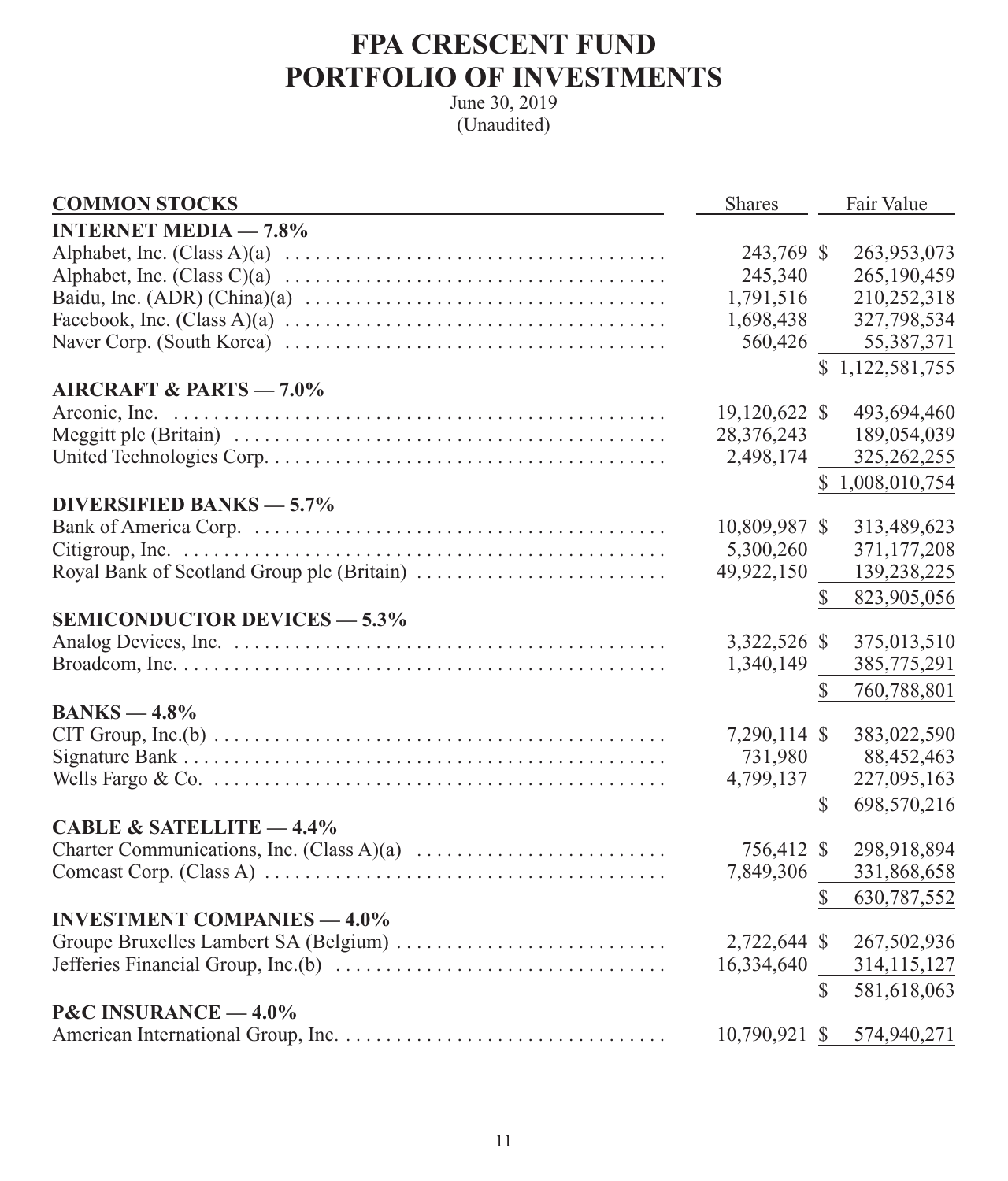| <b>COMMON STOCKS — Continued</b>                                                                                    |              | Shares Fair Value           |
|---------------------------------------------------------------------------------------------------------------------|--------------|-----------------------------|
| <b>CEMENT &amp; AGGREGATES - 3.5%</b>                                                                               |              |                             |
|                                                                                                                     | 2,947,784 \$ | 238,550,460                 |
| LafargeHolcim Ltd. (Switzerland)(a) $\dots\dots\dots\dots\dots\dots\dots\dots\dots\dots\dots\dots$                  | 5,575,771    | 272,635,788                 |
|                                                                                                                     |              | $\mathbb{S}$<br>511,186,248 |
| <b>ENTERTAINMENT CONTENT - 2.4%</b>                                                                                 |              |                             |
|                                                                                                                     |              | 1,424,355 \$ 344,765,216    |
| <b>ELECTRICAL COMPONENTS - 2.1%</b>                                                                                 |              |                             |
|                                                                                                                     |              | 3,139,194 \$ 300,672,001    |
| <b>INFRASTRUCTURE SOFTWARE - 2.0%</b>                                                                               |              |                             |
|                                                                                                                     |              | 2,175,903 \$ 291,483,966    |
|                                                                                                                     |              |                             |
| MIDSTREAM $-$ OIL & GAS $-$ 1.7%                                                                                    |              |                             |
|                                                                                                                     |              | 12,078,542 \$ 252,199,957   |
| <b>INSURANCE BROKERS - 1.5%</b>                                                                                     |              |                             |
|                                                                                                                     |              | 1,131,085 \$ 218,276,783    |
|                                                                                                                     |              |                             |
| <b>INSTITUTIONAL BROKERAGE - 1.5%</b>                                                                               |              |                             |
|                                                                                                                     |              | 2,609,575 \$ 212,863,033    |
| <b>CONSUMER FINANCE - 1.4%</b>                                                                                      |              |                             |
|                                                                                                                     |              | 6,577,069 \$ 203,823,368    |
|                                                                                                                     |              |                             |
| <b>E-COMMERCE DISCRETIONARY - 1.2%</b>                                                                              |              |                             |
|                                                                                                                     |              | 5,731,482 \$ 173,606,590    |
| <b>MINING SERVICES - 1.1%</b>                                                                                       |              |                             |
|                                                                                                                     |              | 47,823,680 \$ 165,514,014   |
|                                                                                                                     |              |                             |
| <b>CONTAINERS &amp; PACKAGING - 1.1%</b>                                                                            |              |                             |
| Owens-Illinois, Inc.(b) $\dots \dots \dots \dots \dots \dots \dots \dots \dots \dots \dots \dots \dots \dots \dots$ |              | 9,007,760 \$ 155,564,015    |
| <b>SPECIALTY CHEMICALS - 1.0%</b>                                                                                   |              |                             |
|                                                                                                                     | 6,575,060 \$ | 144,914,322                 |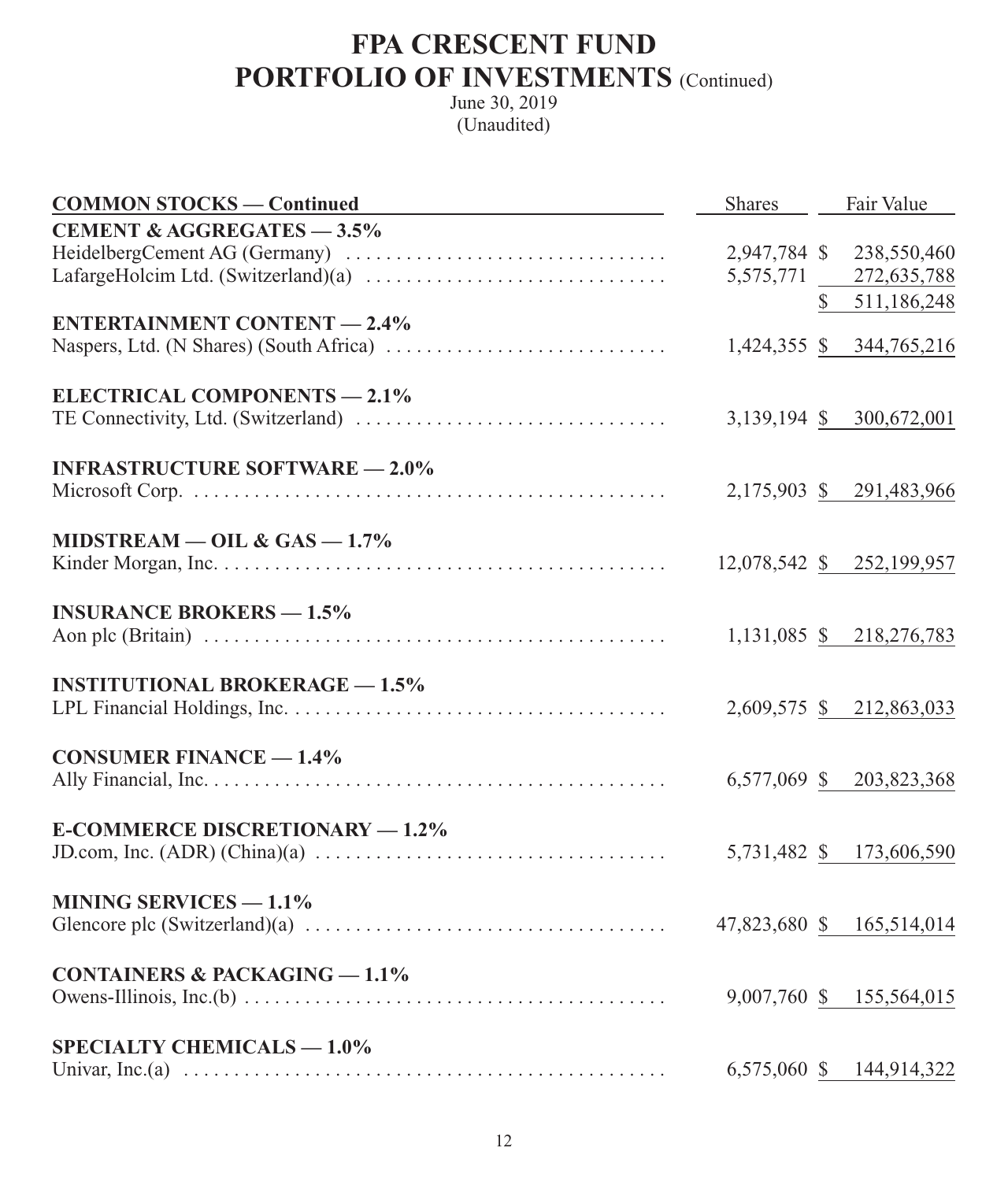| <b>COMMON STOCKS — Continued</b>                                                                                                        | <b>Shares</b>                               | Fair Value                                                                          |
|-----------------------------------------------------------------------------------------------------------------------------------------|---------------------------------------------|-------------------------------------------------------------------------------------|
| <b>GENERIC PHARMACEUTICALS - 1.0%</b>                                                                                                   |                                             | 7,279,674 \$ 138,604,993                                                            |
| HOME IMPROVEMENT $-0.7\%$<br>Mohawk Industries, Inc.(a) $\dots \dots \dots \dots \dots \dots \dots \dots \dots \dots \dots \dots \dots$ |                                             | 697,373 \$ 102,841,596                                                              |
| <b>APPLICATION SOFTWARE - 0.6%</b>                                                                                                      |                                             | 6,340,900 \$ 92,638,245                                                             |
| <b>INTEGRATED UTILITIES - 0.6%</b>                                                                                                      | 3,585,220 \$                                | 82,173,242                                                                          |
| FOOD & DRUG STORES $-0.5\%$<br>Jardine Strategic Holdings, Ltd. (Hong Kong)                                                             |                                             | 2,042,860 \$ 77,949,867                                                             |
| <b>MEDICAL EQUIPMENT - 0.5%</b>                                                                                                         |                                             | 6,219,900 \$ 69,220,549                                                             |
| <b>MARINE SHIPPING — <math>0.3\%</math></b>                                                                                             |                                             | 1,146,250 \$ 41,407,097                                                             |
| $CHEMICALS - 0.2%$                                                                                                                      |                                             | 600,021 \$ 28,627,002                                                               |
| <b>TOTAL COMMON STOCKS</b> - $67.9\%$ (Cost \$7,403,050,754)                                                                            |                                             | \$9,809,534,572                                                                     |
| CLOSED END FUND $-2.3\%$                                                                                                                |                                             | 4,756,180 \$ 329,936,207                                                            |
| <b>LIMITED PARTNERSHIPS</b><br>TOTAL LIMITED PARTNERSHIPS - 1.2% (Cost \$159,979,416)                                                   | 769,421 \$<br>671,327<br>350,000<br>120,000 | 76,942,058<br>48,606,144<br>34,926,236<br>11,811,408<br>$\mathbb{S}$<br>172,285,846 |
|                                                                                                                                         |                                             |                                                                                     |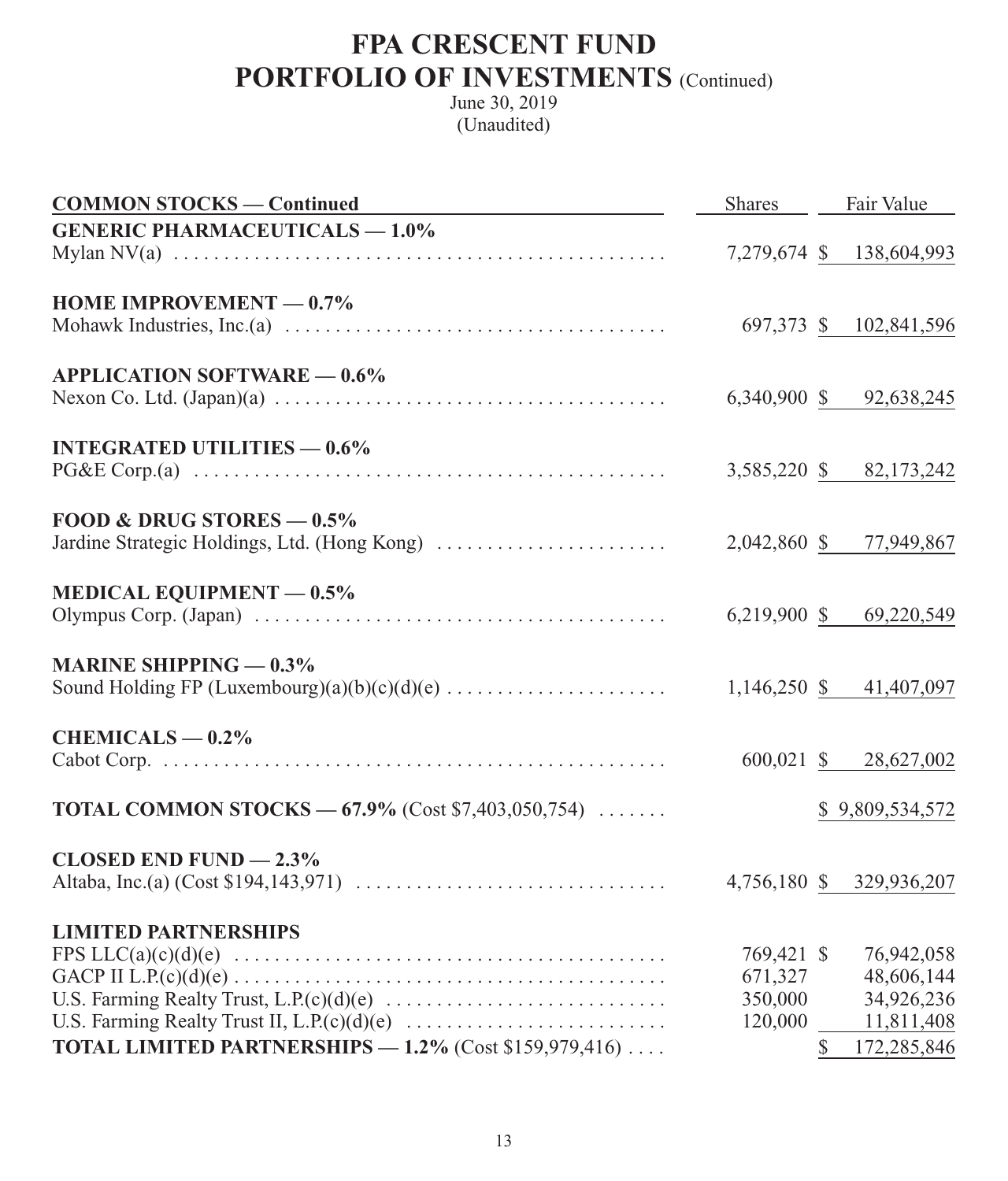|                                                                                                              | Shares or                 |              |                         |
|--------------------------------------------------------------------------------------------------------------|---------------------------|--------------|-------------------------|
|                                                                                                              | Principal                 |              |                         |
| <b>PREFERRED STOCKS</b>                                                                                      | Amount                    |              | Fair Value              |
| $AUTOMOBILES - 0.7%$                                                                                         |                           |              |                         |
| Porsche Automobil Holding SE (Germany)                                                                       |                           |              | 1,539,070 \$ 99,707,786 |
|                                                                                                              |                           |              |                         |
| INDUSTRIALS $-0.2\%$                                                                                         | 28,026,000 \$             |              | 26,869,928              |
| <b>TOTAL PREFERRED STOCKS - 0.9%</b> (Cost \$110,149,904) $\ldots$                                           |                           | $\mathbb{S}$ | 126,577,714             |
|                                                                                                              |                           |              |                         |
| <b>WARRANTS</b>                                                                                              |                           |              |                         |
| <b>MORTGAGE FINANCE - 0.0%</b>                                                                               |                           |              |                         |
|                                                                                                              | 430,887 \$                |              | 2,154                   |
|                                                                                                              | 341,900                   |              | 3,419                   |
|                                                                                                              |                           | $\mathbb{S}$ | 5,573                   |
|                                                                                                              |                           | $\hat{S}$    | 5,573                   |
|                                                                                                              |                           |              |                         |
| <b>CONVERTIBLE PREFERRED STOCK - 0.0%</b>                                                                    |                           |              |                         |
| <b>MORTGAGE FINANCE - 0.0%</b>                                                                               |                           |              |                         |
|                                                                                                              | 9,950 \$                  |              | 995                     |
|                                                                                                              |                           |              |                         |
| <b>BONDS &amp; DEBENTURES</b>                                                                                |                           |              |                         |
| <b>RESIDENTIAL MORTGAGE-BACKED SECURITIES</b>                                                                |                           |              |                         |
| NON-AGENCY COLLATERALIZED MORTGAGE OBLIGATION - 0.0%<br>Stanwich Mortgage Loan Trust Series 2012-2 A - 0.00% |                           |              |                         |
| 3/15/2047(d)(e)(g)(h)                                                                                        | $\mathbb{S}$<br>98,815 \$ |              | 41,996                  |
| Stanwich Mortgage Loan Trust Series 2010-2 A - 0.00%                                                         |                           |              |                         |
|                                                                                                              | 663,639                   |              | 334,607                 |
|                                                                                                              |                           | $\mathbb{S}$ | 376,603                 |
| <b>TOTAL RESIDENTIAL MORTGAGE-BACKED SECURITIES - 0.0%</b>                                                   |                           |              |                         |
|                                                                                                              |                           | \$           | 376,603                 |
|                                                                                                              |                           |              |                         |
| <b>ASSET-BACKED SECURITIES</b>                                                                               |                           |              |                         |
| OTHER $-0.2%$                                                                                                |                           |              |                         |
|                                                                                                              | $$7,150,540$ \$           |              | 7,150,540               |
| Northern Shipping $-7.80\%$ 12/24/2019(c)(d)(e)                                                              | 30,533,326                |              | 30,533,326              |
|                                                                                                              |                           | \$           | 37,683,866              |
| TOTAL ASSET-BACKED SECURITIES - 0.2% (Cost \$37,683,866)                                                     |                           | $\mathbb{S}$ | 37,683,866              |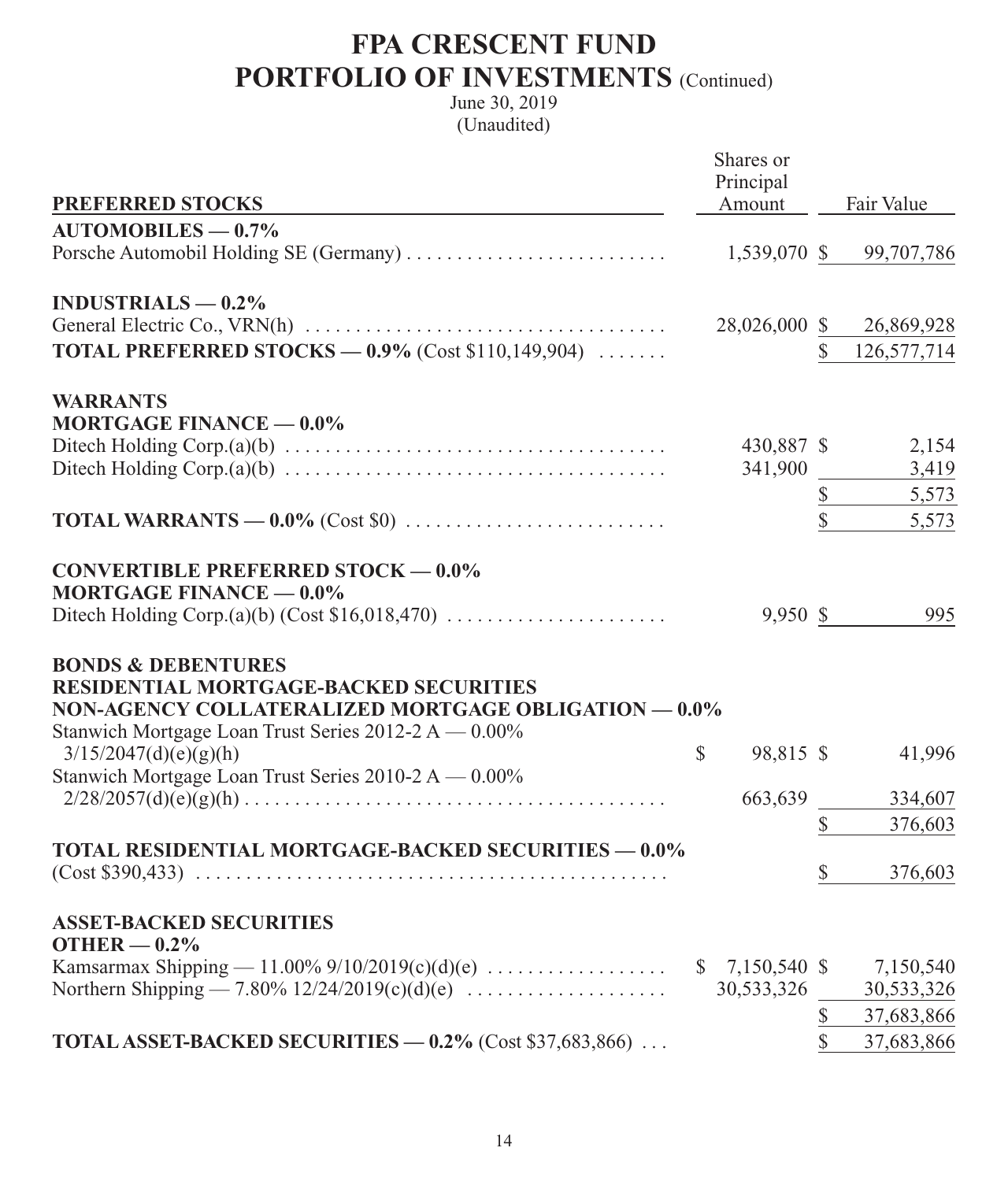|                                                                                                                 | Principal           |               |             |
|-----------------------------------------------------------------------------------------------------------------|---------------------|---------------|-------------|
| <b>BONDS &amp; DEBENTURES — Continued</b>                                                                       | Amount              |               | Fair Value  |
| <b>CORPORATE BONDS &amp; NOTES</b>                                                                              |                     |               |             |
| $ENERGY - 0.2%$                                                                                                 |                     |               |             |
| California Resources Corp. $-6.00\%$ 11/15/2024                                                                 | $$2,171,000$ \$     |               | 1,403,009   |
| California Resources Corp. 2nd Lien $-8.00\%$ 12/15/2022(g)                                                     | 35,750,000          |               | 26,946,562  |
|                                                                                                                 |                     | $\mathbb{S}$  | 28,349,571  |
| $INDUSTRIAL - 0.5%$                                                                                             |                     |               |             |
|                                                                                                                 | \$.<br>5,800,000 \$ |               | 5,814,500   |
|                                                                                                                 | 66,677,000          |               | 66,780,350  |
|                                                                                                                 |                     | \$            | 72,594,850  |
| <b>TOTAL CORPORATE BONDS &amp; NOTES - 0.7%</b>                                                                 |                     |               |             |
|                                                                                                                 |                     | \$            | 100,944,421 |
|                                                                                                                 |                     |               |             |
| <b>CORPORATE BANK DEBT - 0.2%</b>                                                                               |                     |               |             |
| Hall of Fame TL, 3M USD LIBOR + 11.000% - 15.080%                                                               |                     |               |             |
| 5/15/2020(c)(d)(e)(h)                                                                                           | \$<br>9,944,735 \$  |               | 9,944,735   |
| MEC Filo TL 1, 1M USD LIBOR + 9.000% - 11.440%                                                                  |                     |               |             |
|                                                                                                                 | 19,202,100          |               | 19,202,100  |
|                                                                                                                 |                     | \$            | 29,146,835  |
| <b>OTHER CORPORATE BANK DEBT - 0.3% (i)</b>                                                                     |                     | $\mathcal{S}$ | 36,800,574  |
|                                                                                                                 |                     |               |             |
| <b>TOTAL CORPORATE BANK DEBT - 0.5%</b> (Cost $$66,014,596$ )                                                   |                     | \$            | 65,947,409  |
|                                                                                                                 |                     |               |             |
| <b>MUNICIPALS</b>                                                                                               |                     |               |             |
| Commonwealth of Puerto Rico GO,                                                                                 |                     |               |             |
|                                                                                                                 | \$111,230,000 \$    |               | 57,561,525  |
| Puerto Rico Commonwealth Aqueduct & Sewer Authority Rev.,                                                       |                     |               |             |
| Series 2012 A, (SR LIEN-SER A), $-5.00\%$ 7/1/2021                                                              | 7,070,000           |               | 7,149,538   |
| Puerto Rico Commonwealth Aqueduct & Sewer Authority Rev.,                                                       |                     |               |             |
| Series 2012 A, (SR LIEN-SER A), -5.00% 7/1/2022                                                                 | 3,883,000           |               | 3,936,391   |
| Puerto Rico Commonwealth Aqueduct & Sewer Authority Rev.,<br>Series 2012 A, (SR LIEN-SER A), $-$ 5.00% 7/1/2033 | 25,194,000          |               | 25,351,462  |
| Puerto Rico Commonwealth Aqueduct & Sewer Authority Rev.,                                                       |                     |               |             |
| Series 2012 A, (SR LIEN-SER A), $-$ 5.125% 7/1/2037                                                             | 14,598,000          |               | 14,689,238  |
| Puerto Rico Commonwealth Aqueduct & Sewer Authority Rev.,                                                       |                     |               |             |
| Series 2012 A, (SR LIEN-SER A), $-$ 5.25% 7/1/2029                                                              | 9,753,000           |               | 9,887,104   |
| Puerto Rico Commonwealth Aqueduct & Sewer Authority Rev.,                                                       |                     |               |             |
| Series 2012 A, (SR LIEN-SER A), $-$ 5.25% 7/1/2042                                                              | 93,814,000          |               | 94,634,872  |
| Puerto Rico Commonwealth Aqueduct & Sewer Authority Rev.,                                                       |                     |               |             |
| Series 2012 A, (SR LIEN-SER A), $-5.75\%$ 7/1/2037                                                              | 16,607,000          |               | 17,022,175  |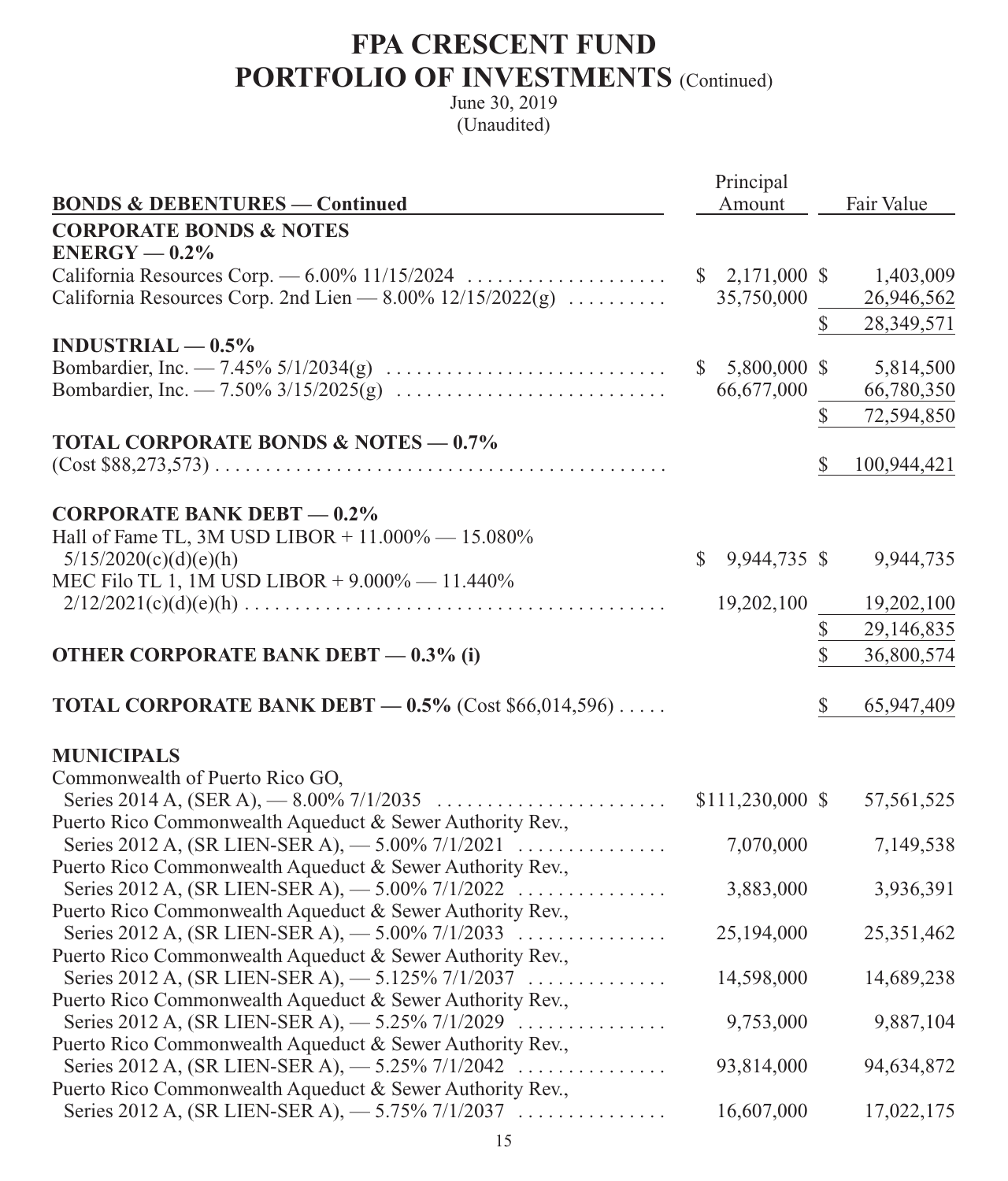|                                                                       | Principal                             |   |             |
|-----------------------------------------------------------------------|---------------------------------------|---|-------------|
| <b>BONDS &amp; DEBENTURES — Continued</b>                             | Amount                                |   | Fair Value  |
| Puerto Rico Commonwealth Aqueduct & Sewer Authority Rev.,             |                                       |   |             |
| Series 2012 A, (SR LIEN-SER A), $-6.00\%$ 7/1/2047                    | $$14,655,000$ \$                      |   | 15,039,694  |
| Puerto Rico Public Buildings Authority Rev., Series 2012 U,           |                                       |   |             |
| (REF-GOVT FACS-SER U), $-$ 5.25% 7/1/2042                             | 54,920,000                            |   | 39,817,000  |
| Puerto Rico Sales Tax Financing Corp. Sales Tax Rev. Rev.,            |                                       |   |             |
| $(CABS-RESTRUCTURED-SER A-1)$ , $-0.00\%$ 7/1/2024(f)                 | 2,452,000                             |   | 2,084,077   |
| Puerto Rico Sales Tax Financing Corp. Sales Tax Rev. Rev.,            |                                       |   |             |
| $(CABS-RESTRUCTURED-SER A-1)$ , $-0.00\%$ 7/1/2027(f)                 | 4,153,000                             |   | 3,178,789   |
| Puerto Rico Sales Tax Financing Corp. Sales Tax Rev. Rev.,            |                                       |   |             |
| $(CABS-RESTRUCTURED-SER A-1)$ , $-0.00\%$ 7/1/2029(f)                 | 4,047,000                             |   | 2,836,138   |
| Puerto Rico Sales Tax Financing Corp. Sales Tax Rev. Rev.,            |                                       |   |             |
| $(CABS-RESTRUCTURED-SER A-1)$ , $-0.00\%$ 7/1/2031(f)                 | 5,216,000                             |   | 3,263,547   |
| Puerto Rico Sales Tax Financing Corp. Sales Tax Rev. Rev.,            |                                       |   |             |
| $(CABS-RESTRUCTURED-SER A-1)$ , $-0.00\%$ 7/1/2033(f)                 | 5,871,000                             |   | 3,278,425   |
| Puerto Rico Sales Tax Financing Corp. Sales Tax Rev. Rev.,            |                                       |   |             |
| $(CABS-RESTRUCTURED-SER A-1)$ , $-0.00\%$ 7/1/2046(f)                 | 55,871,000                            |   | 12,777,698  |
| Puerto Rico Sales Tax Financing Corp. Sales Tax Rev. Rev.,            |                                       |   |             |
| $(CABS-RESTRUCTURED-SER A-1)$ , $-0.00\%$ 7/1/2051(f)                 | 45,515,000                            |   | 7,677,925   |
| Puerto Rico Sales Tax Financing Corp. Sales Tax Rev. Rev.,            |                                       |   |             |
| (RESTRUCTURED-SER A-1), $-4.50\%$ 7/1/2034                            | 4,298,000                             |   | 4,434,676   |
| Puerto Rico Sales Tax Financing Corp. Sales Tax Rev. Rev.,            |                                       |   |             |
| (RESTRUCTURED-SER A-1), $-4.55\%$ 7/1/2040                            | 2,177,000                             |   | 2,177,000   |
| Puerto Rico Sales Tax Financing Corp. Sales Tax Rev. Rev.,            |                                       |   |             |
| $(TXBL-RESTRUCTURED-SER A-2), -4.55\% 7/1/2040$                       | 22,112,000                            |   | 21,338,080  |
| Puerto Rico Sales Tax Financing Corp. Sales Tax Rev. Rev.,            |                                       |   |             |
| (RESTRUCTURED-SER A-1), $-4.75\%$ 7/1/2053                            | 15,968,000                            |   | 15,521,854  |
| Puerto Rico Sales Tax Financing Corp. Sales Tax Rev. Rev.,            |                                       |   |             |
| $(TXBL-RESTRUCTURED-SER A-2), -4.75\% 7/1/2053$                       | 662,000                               |   | 624,710     |
| Puerto Rico Sales Tax Financing Corp. Sales Tax Rev. Rev.,            |                                       |   |             |
| $(RESTRUCTURED-SER A-1), -5.00\% 7/1/2058    $                        | 40,380,000                            |   | 40,380,000  |
| Puerto Rico Sales Tax Financing Corp. Sales Tax Rev. Rev.,            |                                       |   |             |
| $(TXBL-RESTRUCTURED-SER A-2), -5.00\%7/1/2058$                        | 8,865,000                             |   | 8,576,888   |
| <b>TOTAL MUNICIPALS — 2.8%</b> (Cost \$279,623,255)                   |                                       | S | 413,238,806 |
| <b>U.S. TREASURIES</b>                                                |                                       |   |             |
| 2.0700/000/2010<br>$\prod$ C. T <sub>roga</sub> nw, $\prod_{i=1}^{n}$ | $\ell$ 120.000.000 $\ell$ 110.721.264 |   |             |

| $$120,000,000 \$$ 119,721,264 |             |
|-------------------------------|-------------|
| 120,000,000                   | 119,702,556 |
| 180,000,000                   | 179,891,010 |
| 175,000,000                   | 174,680,082 |
| 100,000,000                   | 99,733,980  |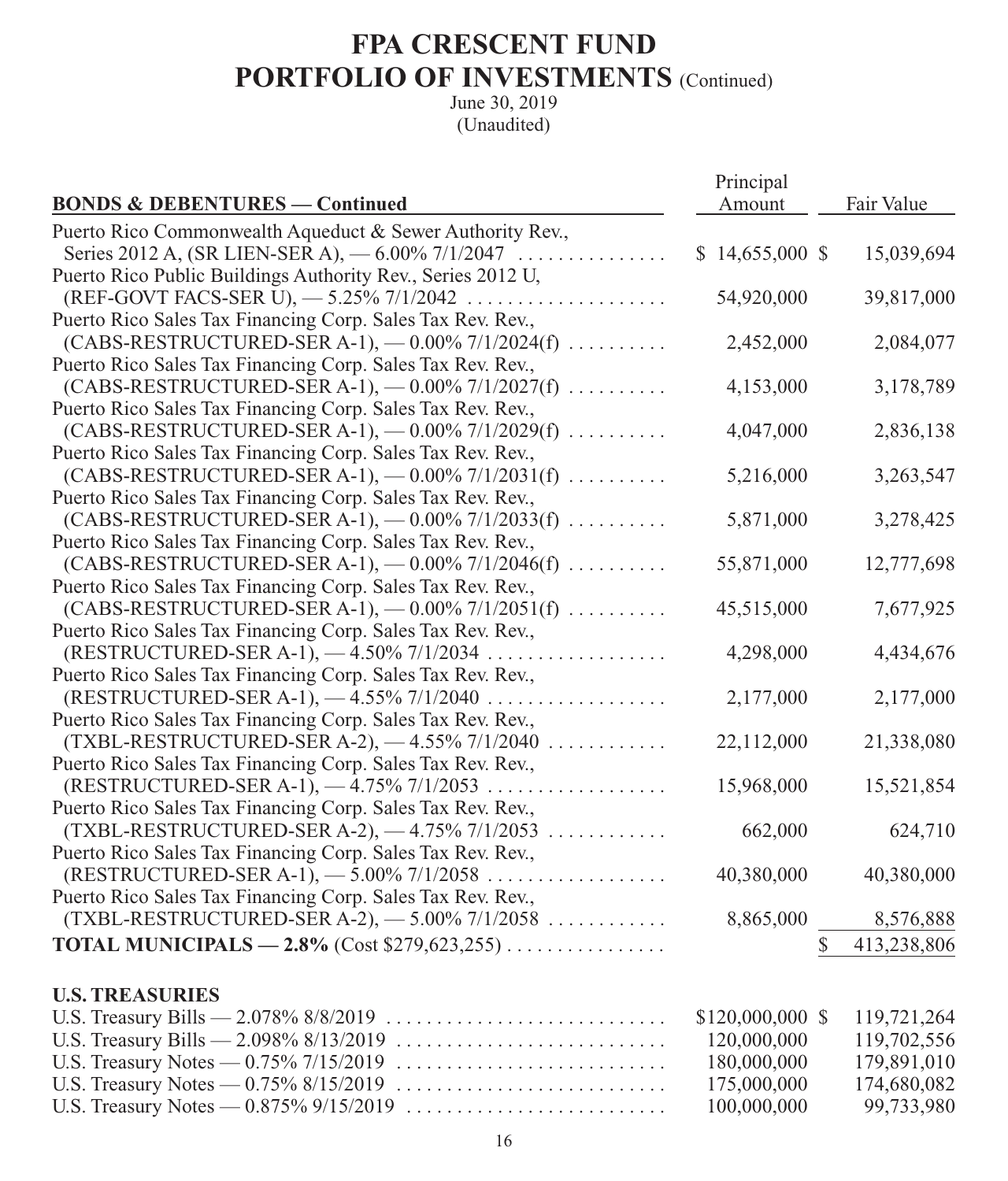|                                                                    | Principal        |                  |
|--------------------------------------------------------------------|------------------|------------------|
| <b>BONDS &amp; DEBENTURES — Continued</b>                          | Amount           | Fair Value       |
|                                                                    | \$170,000,000 \$ | 169,519,223      |
|                                                                    | 235,000,000      | 234,238,083      |
|                                                                    | 100,000,000      | 99,793,360       |
|                                                                    | 230,000,000      | 231,029,618      |
| <b>TOTAL U.S. TREASURIES - 9.9%</b> (Cost \$1,427,649,838)         |                  | \$1,428,309,176  |
| <b>TOTAL BONDS &amp; DEBENTURES - 14.1% (Cost \$1,899,635,561)</b> |                  | \$2,046,500,281  |
| <b>TOTAL INVESTMENT SECURITIES - 86.4%</b>                         |                  |                  |
|                                                                    |                  | \$12,484,841,188 |
| <b>SHORT-TERM INVESTMENTS</b>                                      |                  |                  |
| Chevron Corp.                                                      |                  |                  |
| $-2.31\%8/19/2019$                                                 | \$100,000,000 \$ | 99,691,028       |
|                                                                    | 100,000,000      | 99,841,667       |
|                                                                    | 100,000,000      | 99,751,917       |
|                                                                    | 75,000,000       | 74,821,937       |
|                                                                    | 50,000,000       | 49,902,500       |
|                                                                    | 24,550,000       | 24,509,936       |
|                                                                    | 75,000,000       | 74,920,333       |
|                                                                    | 81,000,000       | 80,989,155       |
|                                                                    | 50,000,000       | 49,996,639       |
|                                                                    | 50,000,000       | 49,943,333       |
| Exxon Mobil Corp.                                                  |                  |                  |
|                                                                    | 125,000,000      | 124,593,750      |
|                                                                    | 74,000,000       | 73,832,369       |
|                                                                    | 100,000,000      | 99,900,000       |
|                                                                    | 125,000,000      | 124,825,000      |
|                                                                    | 50,000,000       | 49,923,333       |
|                                                                    | 25,000,000       | 24,993,306       |
| General Electric Co.                                               |                  |                  |
|                                                                    | 60,000,000       | 59,966,000       |
|                                                                    | 85,000,000       | 84,747,125       |
|                                                                    | 25,000,000       | 24,969,306       |
|                                                                    | 75,000,000       | 74,824,667       |
|                                                                    | 40,000,000       | 39,914,933       |
|                                                                    | 25,000,000       | 24,996,319       |
|                                                                    | 85,000,000       | 84,974,972       |
|                                                                    | 49,000,000       | 48,973,989       |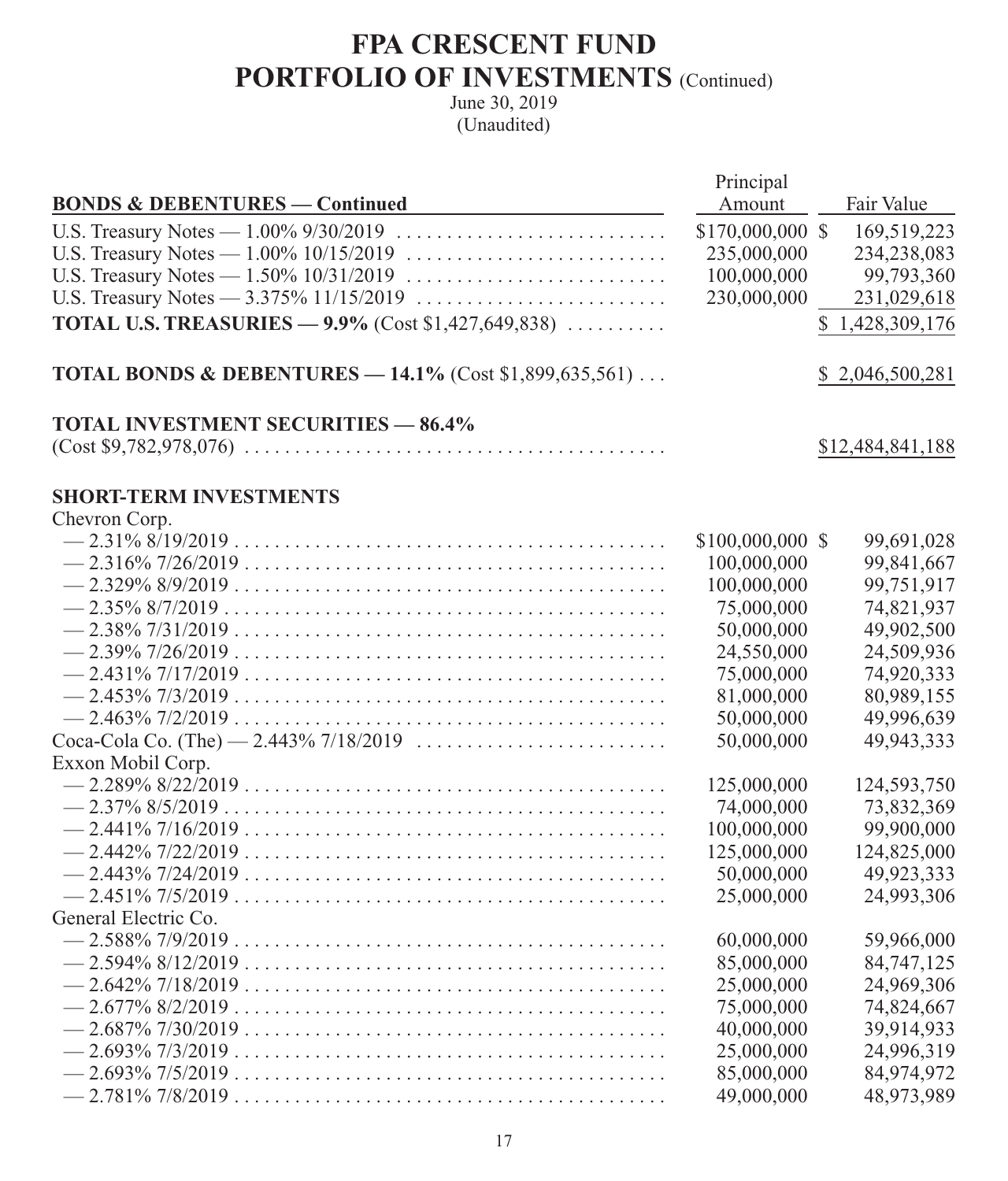| <b>SHORT-TERM INVESTMENTS — Continued</b>                                | Shares or<br>Principal<br>Amount | Fair Value            |
|--------------------------------------------------------------------------|----------------------------------|-----------------------|
| Pepsico, Inc.                                                            |                                  |                       |
|                                                                          | $$50,000,000$ \$                 | 49,993,778            |
|                                                                          | 13,350,000                       | 13,338,267            |
|                                                                          | 40,000,000                       | 39,929,378            |
|                                                                          | 60,000,000                       | 59,929,200            |
| Wal-Mart Stores, Inc.                                                    |                                  |                       |
|                                                                          | 40,000,000                       | 39,997,422            |
|                                                                          | 40,000,000                       | 39,927,511            |
|                                                                          | 50,000,000                       | 50,000,000            |
|                                                                          | 50,000,000                       | 50,000,000            |
| State Street Bank Repurchase Agreement - 0.50% 7/1/2019                  |                                  |                       |
| (Dated 06/28/2019, repurchase price of \$44,440,852, collateralized      |                                  |                       |
| by \$44,250,000 principal amount U.S. Treasury Notes - 2.375% 2022,      |                                  |                       |
|                                                                          |                                  | 44,439,000 44,439,000 |
| <b>TOTAL SHORT-TERM INVESTMENTS - 14.1%</b>                              |                                  |                       |
|                                                                          |                                  | \$2,033,358,070       |
|                                                                          |                                  |                       |
| <b>TOTAL INVESTMENTS</b> - 100.5% (Cost \$11,816,336,146) $\ldots$       |                                  | \$14,518,199,258      |
| <b>SECURITIES SOLD SHORT</b><br><b>COMMON STOCKS SOLD SHORT - (4.0)%</b> |                                  |                       |
|                                                                          | $(589, 420)$ \$                  | (3,831,230)           |
|                                                                          | (7,160,648)                      | (382, 593, 423)       |
|                                                                          | (911,600)                        | (41,240,226)          |
|                                                                          | (1,060,170)                      | (63, 217, 937)        |
| Volkswagen AG (Preference Shares) (Germany)                              | (408, 519)                       | (68, 809, 989)        |
|                                                                          | (70,685)                         | (18,959,837)          |
|                                                                          |                                  | \$ (578,652,642)      |
| OTHER COMMON STOCKS SOLD SHORT - (1.9)%(i)                               |                                  | (270, 819, 306)       |
|                                                                          |                                  |                       |
| TOTAL COMMON STOCKS SOLD SHORT - (5.9)%                                  |                                  |                       |
|                                                                          |                                  | (849, 471, 948)       |
|                                                                          |                                  |                       |
| TOTAL OTHER COPORATE BONDS AND NOTES (SHORT) - (0.2)%(i)                 |                                  |                       |
|                                                                          |                                  | S<br>(37, 466, 438)   |
|                                                                          |                                  |                       |
| TOTAL SECURITIES SOLD SHORT - (6.1)% (Proceeds \$890,246,698)            |                                  | (886,938,386)<br>S    |
|                                                                          |                                  |                       |
|                                                                          |                                  | 813,638,792           |
|                                                                          |                                  | \$14,444,899,664      |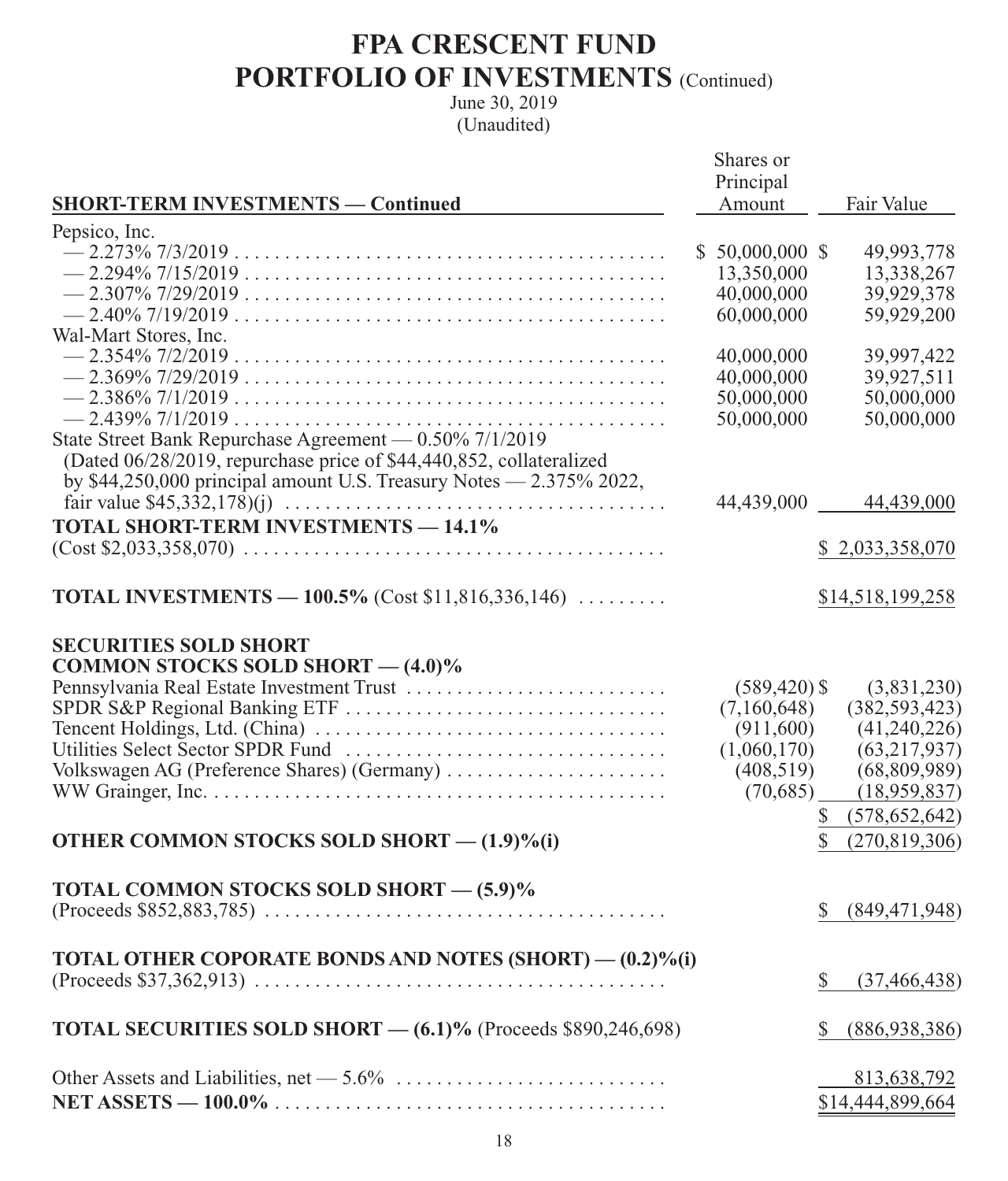June 30, 2019 (Unaudited)

- (a) Non-income producing security.
- (b) Affiliated Security.
- (c) Restricted securities. These restricted securities constituted 2.82% of total net assets at June 30, 2019, most of which are considered liquid by the Adviser. These securities are not registered and may not be sold to the public. There are legal and/or contractual restrictions on resale. The Fund does not have the right to demand that such securities be registered. The values of these securities are determined by valuations provided by pricing services, brokers, dealers, market makers, or in good faith under policies adopted by authority of the Fund's Board of Trustees
- (d) These securities have been valued in good faith under policies adopted by authority of the Board of Trustee in accordance with the Fund's fair value procedures. These securities constituted 1.94% of total net assets at June 30, 2019.
- (e) Investments categorized as a significant unobservable input (Level 3) (See Note 7 of the Notes to Financial Statements).
- (f) Zero coupon bond. Coupon amount represents effective yield to maturity.
- (g) Security exempt from registration under Rule 144A of the Securities Act of 1933. These securities may be resold in transactions exempt from registration, typically only to qualified institutional buyers. Unless otherwise indicated, these securities are not considered to be illiquid.
- (h) Variable/Floating Rate Security The rate shown is based on the latest available information as of June 30, 2019. For Senior Loan Notes, the rate shown may represent a weighted average interest rate. Certain variable rate securities are not based on a published rate and spread but are determined by the issuer or agent and are based on current market conditions. These securities do not indicate a reference rate and spread in their description.
- (i) As permitted by U.S. Securities Exchange Commission regulations, "Other" Corporate Bank Debt, Common Stocks Sold Short, and Corporate Bonds and Notes (Short) include holdings in their first year of acquisition that have not previously been disclosed.
- (j) Security pledged as collateral (See Note 9 of the Notes to Financial Statements).

### **Forward Foreign Currency Contracts**

|              |                                                                       | Valuation at |              |                          |                           |
|--------------|-----------------------------------------------------------------------|--------------|--------------|--------------------------|---------------------------|
|              |                                                                       | Settlement   | June $30.$   | Unrealized Unrealized    |                           |
| Counterparty | Currency Purchased Currency Sold                                      | Date         | 2019         |                          | Appreciation Depreciation |
|              | Barclays Bank PLC USD 80,001,940 EUR70,886,000 9/19/2019 \$81,103,375 |              |              | $\overline{\phantom{m}}$ | \$(1,101,436)             |
| <b>Total</b> |                                                                       |              | \$81,103,375 |                          | \$(1,101,436)             |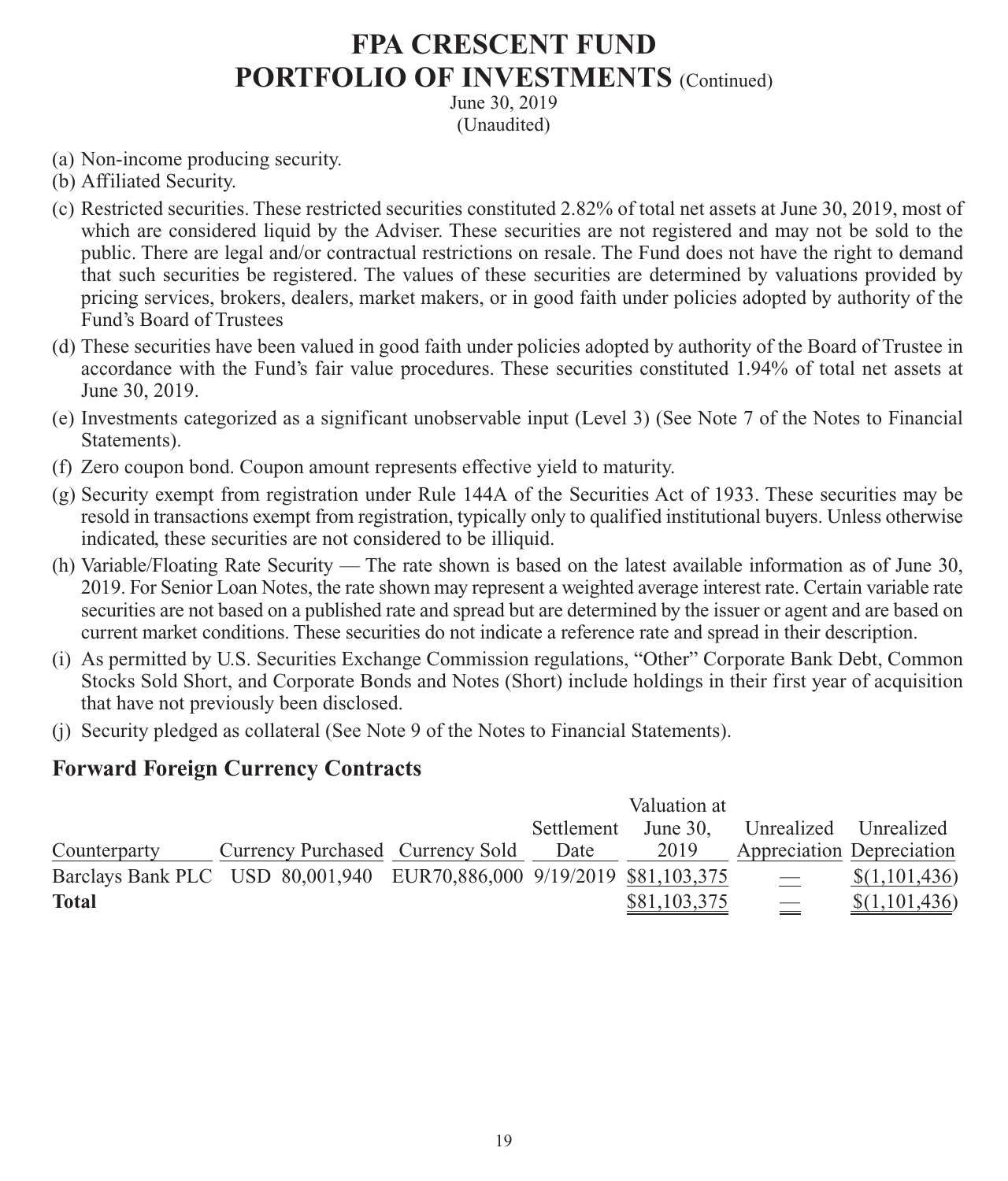June 30, 2019 (Unaudited)

### **Purchased Options**

|                              | Pay/     |                  |      |                              |                    |                                       |           |            |
|------------------------------|----------|------------------|------|------------------------------|--------------------|---------------------------------------|-----------|------------|
|                              | Receive  | Floating         |      |                              |                    |                                       |           |            |
|                              | Floating | Rate             |      | Exercise Expiration Counter- |                    | Notional                              |           |            |
| Description                  | Rate     | Index            | Rate | Date                         | party              | Amount                                | Premium   | Fair Value |
|                              |          | Maximum of       |      |                              |                    |                                       |           |            |
|                              |          | $[0, 10$ -Year — |      |                              |                    |                                       |           |            |
|                              |          | $2$ -Year —      |      |                              |                    |                                       |           |            |
| $Call$ —                     |          | <b>USD-ISDA</b>  |      |                              | <b>Barclays</b>    |                                       |           |            |
| CMS Cap                      |          | Swap Rate —      |      |                              | Bank               |                                       |           |            |
| Swap(c)(e) Receive $0.122$ ] |          |                  |      | 0.12% 6/24/2021 PLC          |                    | \$763,000,000 \$1,999,060 \$2,925,342 |           |            |
|                              |          | Maximum of       |      |                              |                    |                                       |           |            |
|                              |          | $[0, 30$ -Year — |      |                              |                    |                                       |           |            |
|                              |          | $2$ -Year —      |      |                              |                    |                                       |           |            |
| $Call$ —                     |          | <b>USD-ISDA</b>  |      |                              | <b>Barclays</b>    |                                       |           |            |
| CMS Cap                      |          | Swap Rate —      |      |                              | <b>Bank</b>        |                                       |           |            |
| Swap(c)(e) Receive $0.162$ ] |          |                  |      | 0.16% 6/24/2021 PLC          |                    | 690,000,000                           | 2,001,000 | 3,755,670  |
|                              |          | Maximum of       |      |                              |                    |                                       |           |            |
|                              |          | $[0, 10$ -Year — |      |                              |                    |                                       |           |            |
|                              |          | $2$ -Year —      |      |                              |                    |                                       |           |            |
| $Call$ —                     |          | <b>USD-ISDA</b>  |      |                              | <b>Barclays</b>    |                                       |           |            |
| CMS Cap                      |          | Swap Rate —      |      | $0.10\%$ 7/8/2021            | Bank<br><b>PLC</b> |                                       |           |            |
| Swap $(c)(e)$ Receive 0.100] |          | Maximum of       |      |                              |                    | 749,000,000                           | 1,999,830 | 2,993,753  |
|                              |          | $[0, 30$ -Year — |      |                              |                    |                                       |           |            |
|                              |          | $2$ -Year —      |      |                              |                    |                                       |           |            |
| $Call$ —                     |          | <b>USD-ISDA</b>  |      |                              | <b>Barclays</b>    |                                       |           |            |
| CMS Cap                      |          | Swap Rate —      |      |                              | Bank               |                                       |           |            |
| Swap(c)(e) Receive $0.141$ ] |          |                  |      | $0.14\%$ 7/8/2021            | <b>PLC</b>         | 658,000,000                           | 2,000,320 | 3,685,458  |
|                              |          | Maximum of       |      |                              |                    |                                       |           |            |
|                              |          | $[0, 10$ -Year — |      |                              |                    |                                       |           |            |
|                              |          | $2$ -Year —      |      |                              |                    |                                       |           |            |
| $Call$ —                     |          | <b>USD-ISDA</b>  |      |                              | <b>Barclays</b>    |                                       |           |            |
| CMS Cap                      |          | Swap Rate —      |      |                              | <b>Bank</b>        |                                       |           |            |
| Swap $(c)(e)$ Receive 0.198] |          |                  |      | 0.20% 6/30/2023 PLC          |                    | 678,000,000                           | 2,000,100 | 2,404,188  |
|                              |          | Maximum of       |      |                              |                    |                                       |           |            |
|                              |          | $[0, 30$ -Year — |      |                              |                    |                                       |           |            |
|                              |          | $2$ -Year —      |      |                              |                    |                                       |           |            |
| $Call$ —                     |          | <b>USD-ISDA</b>  |      |                              | <b>Barclays</b>    |                                       |           |            |
| CMS Cap                      |          | Swap Rate —      |      |                              | <b>Bank</b>        |                                       |           |            |
| Swap(c)(e) Receive $0.273$ ] |          |                  |      | 0.27% 6/30/2023 PLC          |                    | 608,000,000                           | 2,000,320 | 2,706,816  |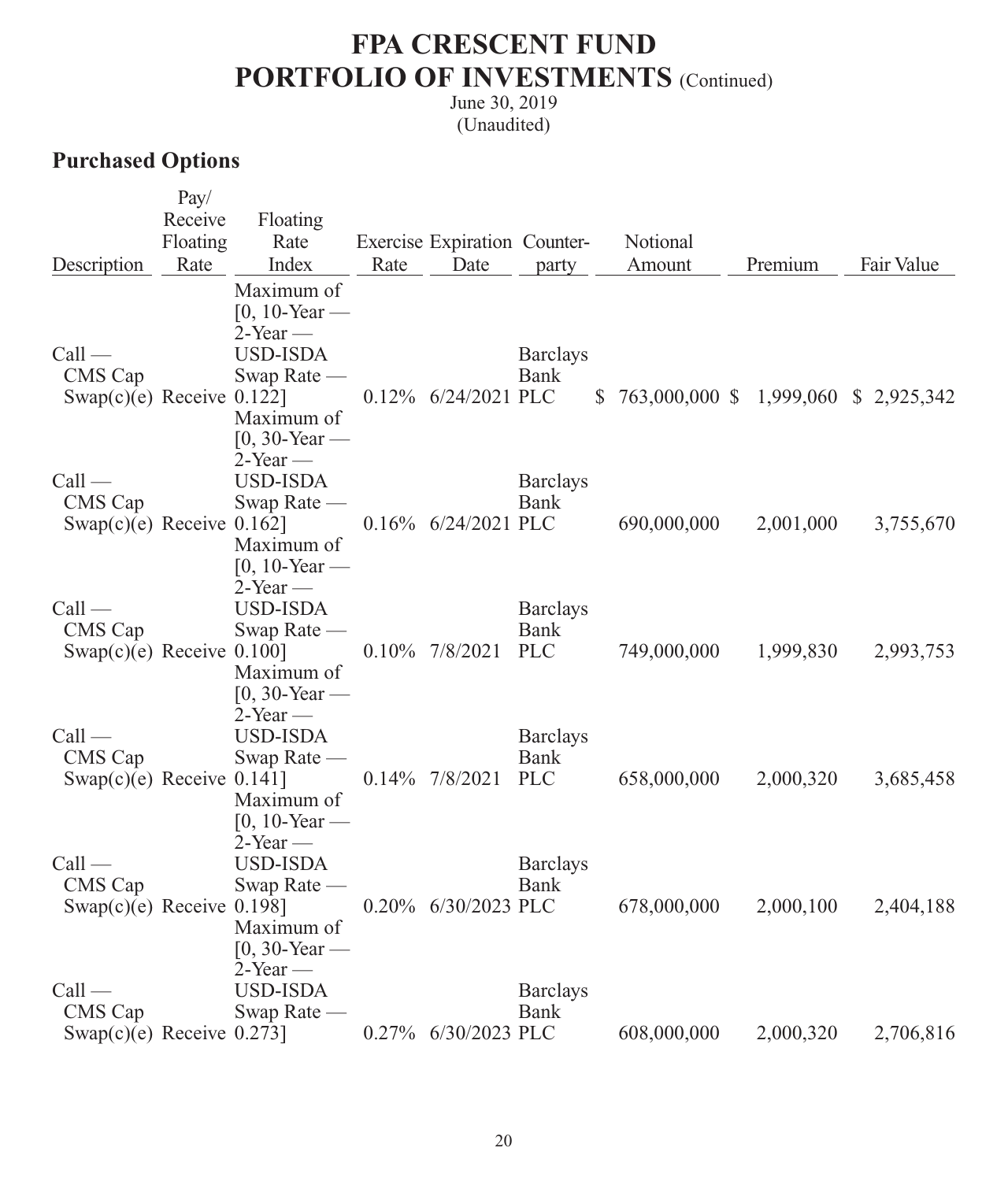|                                                                                       | Pay/     |                                                                                        |      |                              |                            |                                        |            |            |
|---------------------------------------------------------------------------------------|----------|----------------------------------------------------------------------------------------|------|------------------------------|----------------------------|----------------------------------------|------------|------------|
|                                                                                       | Receive  | Floating                                                                               |      |                              |                            |                                        |            |            |
|                                                                                       | Floating | Rate                                                                                   |      | Exercise Expiration Counter- |                            | Notional                               |            |            |
| Description                                                                           | Rate     | Index                                                                                  | Rate | Date                         | party                      | Amount                                 | Premium    | Fair Value |
| $Call$ —<br>CMS Cap<br>Swap $(c)(e)$ Receive 0.187]                                   |          | Maximum of<br>$[0, 10$ -Year —<br>$2$ -Year —<br>USD-ISDA<br>Swap Rate —<br>Maximum of |      | 0.19% 7/10/2023 PLC          | <b>Barclays</b><br>Bank    | \$658,000,000 \$2,000,320 \$2,372,090  |            |            |
| $Call$ —<br>CMS Cap<br>Swap(c)(e) Receive $0.269$ ]<br>$Call$ —                       |          | $[0, 30$ -Year —<br>$2$ -Year —<br><b>USD-ISDA</b><br>Swap Rate —                      |      | 0.27% 7/10/2023 PLC          | <b>Barclays</b><br>Bank    | 597,000,000                            | 1,999,950  | 2,669,784  |
| 30-Year<br>Interest<br>Rate<br>Agreement<br>(c)(e)<br>$Call$ —<br>30-Year<br>Interest |          | 3-Month<br>Receive USD-LIBOR 0.01% 5/22/2020 PLC                                       |      |                              | <b>Barclays</b><br>Bank    | 100,000,000                            | 21,930,000 | 19,079,800 |
| Rate<br>Agreement<br>(c)(e)                                                           |          | 3-Month<br>Receive USD-LIBOR<br>Maximum of<br>$[0, 10$ -Year —                         |      | 0.01% 7/13/2020 PLC          | <b>Barclays</b><br>Bank    | 90,081,096                             | 18,962,071 | 16,812,466 |
| $Call$ —<br>CMS Cap<br>Swap $(c)(e)$ Receive 0.143]                                   |          | $2$ -Year —<br><b>USD-ISDA</b><br>Swap Rate —<br>Maximum of<br>$[0, 30$ -Year —        |      |                              | Goldman<br>Sachs<br>Inter- | 0.14% 9/28/2021 national 3,345,901,000 | 8,750,000  | 12,430,022 |
| $Call$ —<br>CMS Cap<br>Swap $(c)(e)$ Receive 0.182]                                   |          | $2$ -Year —<br><b>USD-ISDA</b><br>Swap Rate —                                          |      |                              | Goldman<br>Sachs<br>Inter- | 0.18% 9/28/2021 national 2,805,494,000 | 8,811,000  | 15,228,221 |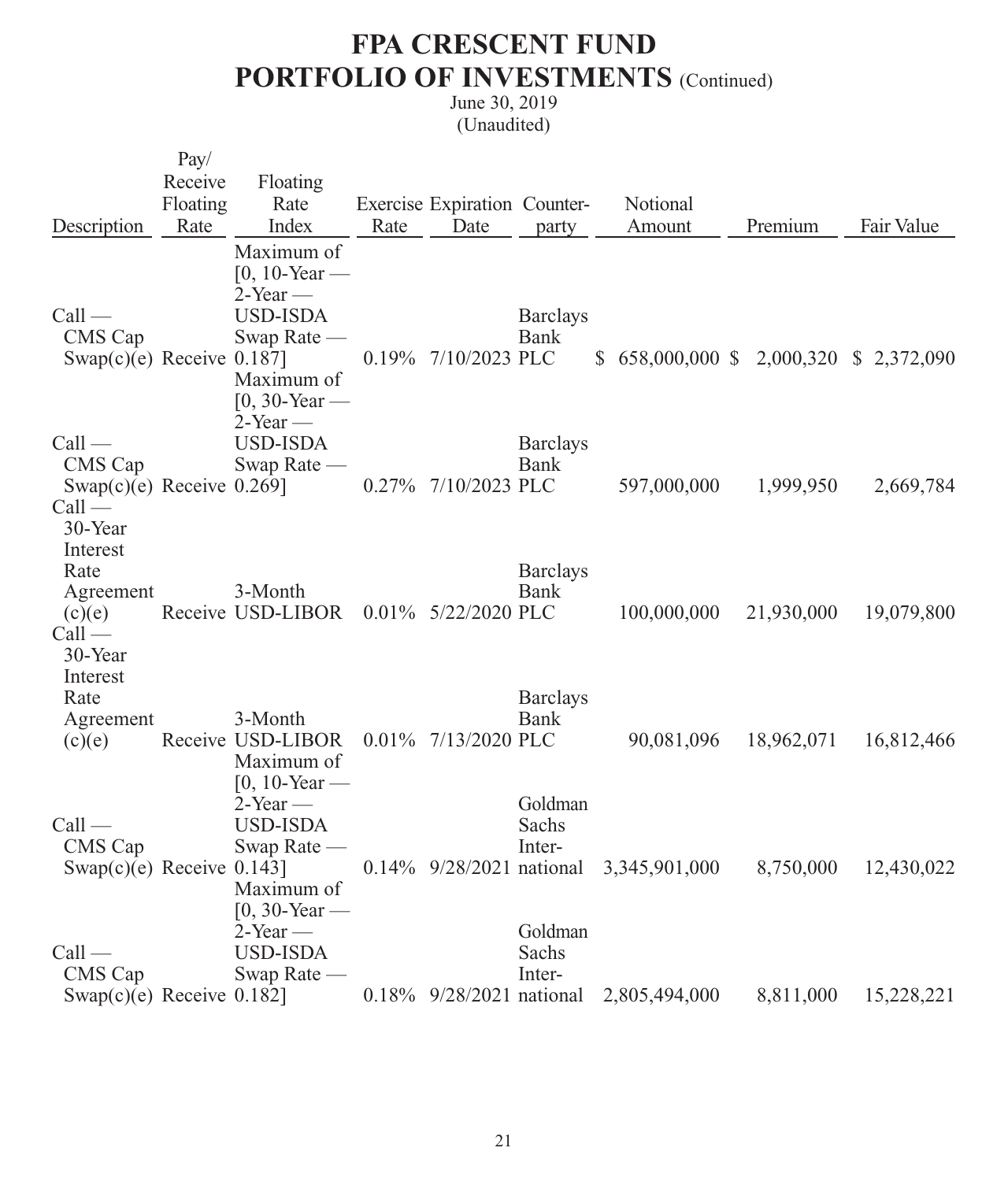|                                                                         | Pay/<br>Receive                     | Floating                                                                        |                             |                                      |              |                                                                              |                                                      |                            |
|-------------------------------------------------------------------------|-------------------------------------|---------------------------------------------------------------------------------|-----------------------------|--------------------------------------|--------------|------------------------------------------------------------------------------|------------------------------------------------------|----------------------------|
|                                                                         | Floating<br>Rate                    | Rate<br>Index                                                                   | Rate                        | Exercise Expiration Counter-<br>Date |              | Notional<br>Amount                                                           | Premium                                              | Fair Value                 |
| Description                                                             |                                     |                                                                                 |                             |                                      | party        |                                                                              |                                                      |                            |
| $Call$ —<br>30-Year<br>Interest<br>Rate<br>Swap(c)(e) Receive $0.145$ ] |                                     | Maximum of<br>$[0, 10$ -Year —<br>$2$ -Year —<br><b>USD-ISDA</b><br>Swap Rate — |                             |                                      | Morgan       | 0.15% 10/4/2021 Stanley \$3,125,230,200 \$ 8,281,777 \$12,322,783            |                                                      |                            |
| $Call$ —<br>30-Year<br>Interest<br>Rate                                 |                                     | Maximum of<br>$[0, 30$ -Year —<br>$2$ -Year —<br><b>USD-ISDA</b><br>Swap Rate - |                             |                                      | Morgan       |                                                                              |                                                      |                            |
| Swap $(c)(e)$ Receive 0.190]                                            |                                     |                                                                                 |                             | 0.19% 10/4/2021 Stanley              |              | 2,605,964,690                                                                | 8,209,344                                            | 15,442,947                 |
| $Call$ —<br>CMS Cap<br>$Call$ —<br>30-Year                              |                                     | 3-Month<br>Swap(c)(e) Receive USD-LIBOR $2.89\%$ 1/11/2029 Stanley              |                             |                                      | Morgan       | 72,866,628                                                                   | 3,563,250                                            | 1,576,251                  |
| Interest<br>Rate<br>Agreement<br>(c)(e)                                 |                                     | 3-Month<br>Receive USD-LIBOR 0.01% 7/15/2027 Stanley                            |                             |                                      | Morgan       |                                                                              | 89,879,161 18,542,071<br>\$113,050,413 \$133,075,209 | 16,669,618                 |
| Description<br>Put — JPY FX(e)                                          |                                     | Price<br>\$95.00                                                                | Exercise Expiration<br>Date |                                      | Counterparty | Notional<br>Amount<br>3/24/2022 Barclays Bank PLC \$194,350,000 \$14,624,838 | Premium                                              | Fair Value<br>\$16,686,891 |
| <b>Written Options</b>                                                  |                                     |                                                                                 |                             |                                      |              |                                                                              |                                                      |                            |
| Description<br>$Put -$<br><b>CMS</b><br>Floor                           | Pay/<br>Receive<br>Floating<br>Rate | Floating<br>Rate<br>Index                                                       | Rate                        | Exercise Expiration Counter-<br>Date | party        | Notional<br>Amount                                                           | Premium                                              | Fair Value                 |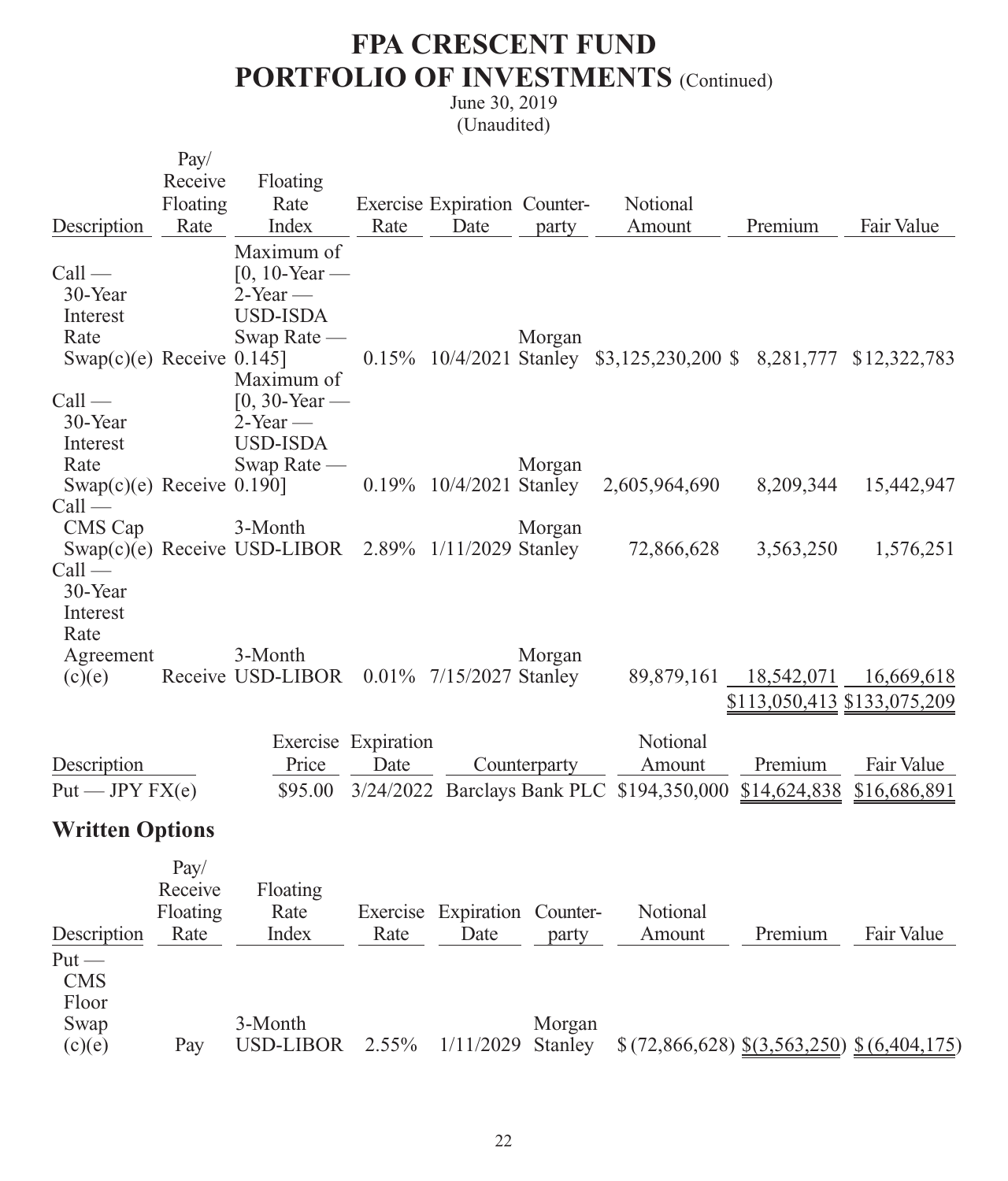### **FPA CRESCENT FUND PORTFOLIO OF INVESTMENTS — RESTRICTED SECURITIES**

|                               | Acquisition |              |           |              |            | Fair<br>Value as a % |
|-------------------------------|-------------|--------------|-----------|--------------|------------|----------------------|
| Issuer                        | Date(s)     |              | Cost      |              | Fair Value | of Net Assets        |
| <b>CMS CAP SWAPTION 0.100</b> |             |              |           |              |            |                      |
| JUL21 0.100 CALL Barclays     |             |              |           |              |            |                      |
| Bank PLC .100% 07/08/2021     | 07/06/2018  | $\mathbb{S}$ | 1,999,830 | $\mathbb{S}$ | 2,993,753  | 0.02%                |
| <b>CMS CAP SWAPTION 0.122</b> |             |              |           |              |            |                      |
| JUN21 0.122 CALL Barclays     |             |              |           |              |            |                      |
| Bank PLC .122% 06/24/2021     | 06/22/2018  |              | 1,999,060 |              | 2,925,342  | 0.02%                |
| <b>CMS CAP SWAPTION 0.141</b> |             |              |           |              |            |                      |
| JUL21 0.141 CALL Barclays     |             |              |           |              |            |                      |
| Bank PLC .141% 07/08/2021     | 07/06/2018  |              | 2,000,320 |              | 3,685,458  | 0.03%                |
| <b>CMS CAP SWAPTION 0.162</b> |             |              |           |              |            |                      |
| JUN21 0.162 CALL Barclays     |             |              |           |              |            |                      |
| Bank PLC .162% 06/24/2021     | 06/22/2018  |              | 2,001,000 |              | 3,755,670  | 0.03%                |
| <b>CMS CAP SWAPTION 0.187</b> |             |              |           |              |            |                      |
| JUL23 0.187 CALL Barclays     |             |              |           |              |            |                      |
| Bank PLC .187% 07/10/2023     | 07/06/2018  |              | 2,000,320 |              | 2,372,090  | 0.01%                |
| <b>CMS CAP SWAPTION 0.198</b> |             |              |           |              |            |                      |
| JUN23 0.198 CALL Barclays     |             |              |           |              |            |                      |
| Bank PLC .198% 06/30/2023     | 06/28/2018  |              | 2,000,100 |              | 2,404,188  | 0.02%                |
| <b>CMS CAP SWAPTION 0.269</b> |             |              |           |              |            |                      |
| JUL23 0.269 CALL Barclays     |             |              |           |              |            |                      |
| Bank PLC .269% 07/10/2023     | 07/06/2018  |              | 1,999,950 |              | 2,669,784  | 0.02%                |
| <b>CMS CAP SWAPTION 0.273</b> |             |              |           |              |            |                      |
| JUN23 0.273 CALL Barclays     |             |              |           |              |            |                      |
| Bank PLC .273% 06/30/2023     | 06/28/2018  |              | 2,000,320 |              | 2,706,816  | 0.02%                |
| <b>CMS ENERGY CORP 0.143</b>  |             |              |           |              |            |                      |
| OCT20 0.143 CALL Goldman      |             |              |           |              |            |                      |
| Sachs International .143%     |             |              |           |              |            |                      |
| 09/28/2021                    | 09/28/2018  |              | 8,750,000 |              | 12,430,022 | 0.09%                |
| <b>CMS ENERGY CORP 0.182</b>  |             |              |           |              |            |                      |
| NOV20 0.182 CALL Goldman      |             |              |           |              |            |                      |
| Sachs International .182%     |             |              |           |              |            |                      |
| 09/28/2021                    | 09/28/2018  |              | 8,811,000 |              | 15,228,221 | 0.11%                |
| <b>CMS ENERGY CORP 0.145</b>  |             |              |           |              |            |                      |
| MAR21 0.145 CALL Morgan       |             |              |           |              |            |                      |
| Stanley .145% 10/04/2021      | 10/03/2018  |              | 8,281,777 |              | 12,322,783 | 0.09%                |
| <b>CMS ENERGY CORP 0.190</b>  |             |              |           |              |            |                      |
| MAR21 0.190 CALL Morgan       |             |              |           |              |            |                      |
| Stanley .190% 10/04/2021      | 10/03/2018  |              | 8,209,345 |              | 15,442,947 | 0.11%                |
| <b>CMS CAP SWAPTION 2.892</b> |             |              |           |              |            |                      |
| JAN29 2.892 CALL Morgan       |             |              |           |              |            |                      |
| Stanley 2.892% 01/11/2029     | 1/9/2019    |              | 3,563,250 |              | 1,576,251  | 0.01%                |
|                               |             |              |           |              |            |                      |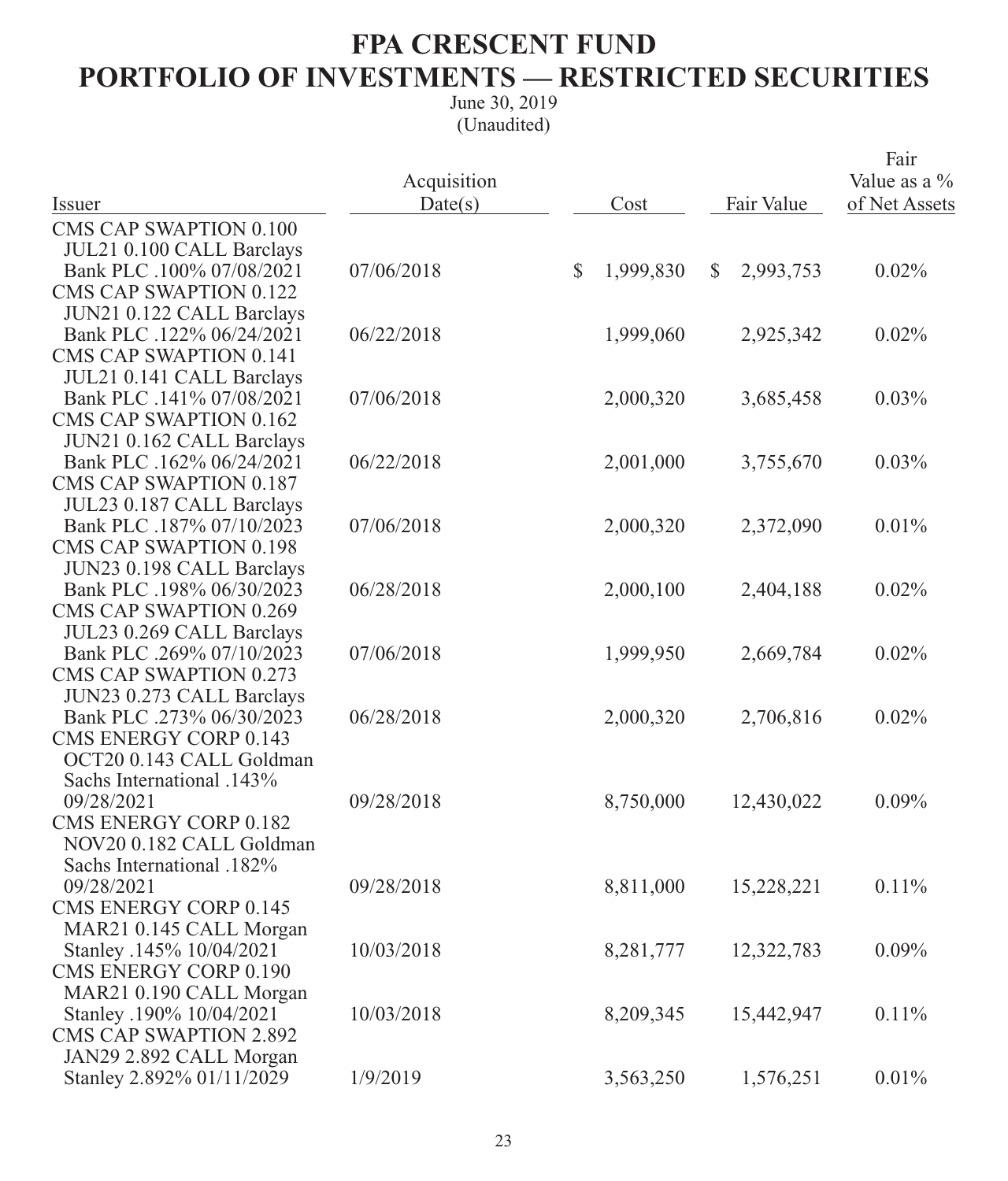# **FPA CRESCENT FUND PORTFOLIO OF INVESTMENTS — RESTRICTED SECURITIES** (Continued)

| Issuer                                                                                   | Acquisition<br>Date(s)                                                                                                       | Cost           | Fair Value     | Fair<br>Value as a %<br>of Net Assets |
|------------------------------------------------------------------------------------------|------------------------------------------------------------------------------------------------------------------------------|----------------|----------------|---------------------------------------|
| <b>CMS CAP SWAPTION 2.552</b>                                                            |                                                                                                                              |                |                |                                       |
| JAN29 2.552 Put Morgan                                                                   |                                                                                                                              |                |                |                                       |
| Stanley 2.552% 01/11/2029                                                                | 1/9/2019                                                                                                                     | \$ (3,563,250) | \$ (6,404,175) | $(0.04)\%$                            |
| Call-Strike \$0.0000.10;<br>expires 05/22/2020;<br>\$100,000,000(Barclays Capital        |                                                                                                                              |                |                |                                       |
| Counterparty) Barclays Bank                                                              |                                                                                                                              |                |                |                                       |
| PLC 05/22/2020<br>Call-Strike \$0.0000.10; expires<br>07/13/2020; \$90,081,096.000       | 05/22/2017                                                                                                                   | 21,930,000     | 19,079,800     | 0.13%                                 |
| Barclays Bank PLC 07/13/2020                                                             | 07/13/2017                                                                                                                   | 18,962,071     | 16,812,466     | 0.11%                                 |
| Call-Strike \$0.0000.10; expires<br>07/15/2027; \$89,879,161.000<br>Morgan Stanley & Co. |                                                                                                                              |                |                |                                       |
| International PLC 07/15/2027                                                             | 07/13/2017                                                                                                                   | 18,542,071     | 16,669,618     | 0.11%                                 |
| <b>FPS LLC</b>                                                                           | 10/17/2018, 12/10/2018,<br>12/17/2018, 1/28/2019,<br>2/28/2019, 3/22/2019,<br>3/26/2019, 4/08/2019,<br>4/24/2019, 5/03/2019, |                |                |                                       |
| <b>GACP II L.P.</b>                                                                      | 5/15/2019, 6/28/2019<br>01/12/2018, 02/27/2018,<br>04/13/2018, 05/17/2018,<br>06/21/2018, 06/28/2018,                        | 76,942,058     | 76,942,058     | 0.53%                                 |
|                                                                                          | 11/27/2018, 2/1/2019                                                                                                         | 44,173,256     | 48,606,144     | 0.33%                                 |
| Hall of Fame TL, 3M USD<br>$LIBOR + 11.000\% - 15.080\%$                                 |                                                                                                                              |                |                |                                       |
| 5/15/2020                                                                                | 03/20/2018                                                                                                                   | 9,944,735      | 9,944,735      | 0.07%                                 |
| Kamsarmax Shipping — 11.00%                                                              |                                                                                                                              |                |                |                                       |
| 9/10/2019                                                                                | 09/08/2015, 11/29/2016,<br>06/07/2017, 09/08/2017                                                                            |                |                | 0.05%                                 |
| MEC Filo TL 1, 1M USD<br>$LIBOR + 9.000\% - 11.440\%$                                    |                                                                                                                              | 7,150,540      | 7,150,540      |                                       |
| 2/12/2021                                                                                | 06/29/2018                                                                                                                   | 19,202,100     | 19,202,100     | 0.13%                                 |
| Northern Shipping — 7.80%                                                                |                                                                                                                              |                |                |                                       |
| 12/24/2019                                                                               | 12/22/2014                                                                                                                   | 30,533,326     | 30,533,326     | 0.21%                                 |
| Sound Holding FP (Luxembourg)                                                            | 10/07/2013                                                                                                                   | 68,546,025     | 41,407,097     | 0.29%                                 |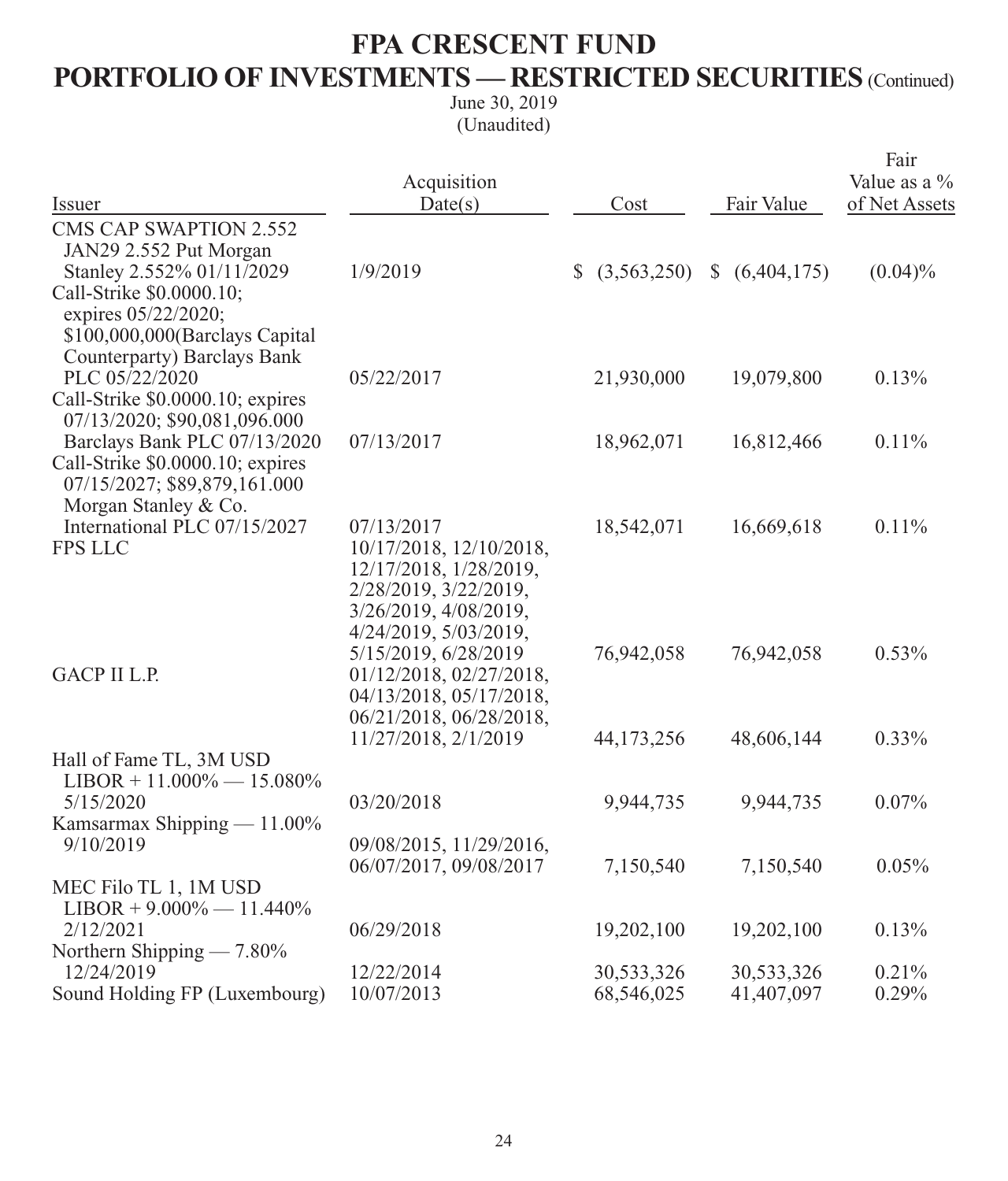# **FPA CRESCENT FUND PORTFOLIO OF INVESTMENTS — RESTRICTED SECURITIES** (Continued)

June 30, 2019 (Unaudited)

| Issuer<br>Fair Value<br>Date(s)<br>Cost<br>U.S. Farming Realty Trust, L.P.<br>12/24/2012, 04/29/2013,<br>06/17/2013, 10/28/2013,<br>01/14/2014, 04/22/2014,<br>06/25/2014, 09/09/2014,<br>10/08/2014, 12/18/2014,<br>06/18/2015, 06/18/2015,<br>07/29/2015, 07/29/2015<br>\$34,926,236<br>$0.24\%$<br>\$27,527,690<br>U.S. Farming Realty Trust II, L.P.<br>11/26/2010, 01/31/2011,<br>03/09/2011, 04/15/2011,<br>05/10/2011, 06/27/2011,<br>$08/15/2011$ , $10/17/2011$ ,<br>10/28/2011, 11/28/2011,<br>01/03/2012, 01/26/2012,<br>04/05/2012, 07/13/2012,<br>12/07/2012, 08/01/2013<br>0.08%<br>11,811,408<br>11,336,412<br><b>TOTAL RESTRICTED</b><br><b>SECURITIES</b><br>\$404,843,306<br>\$407,194,678<br>2.82% |             |  | Fair          |
|-----------------------------------------------------------------------------------------------------------------------------------------------------------------------------------------------------------------------------------------------------------------------------------------------------------------------------------------------------------------------------------------------------------------------------------------------------------------------------------------------------------------------------------------------------------------------------------------------------------------------------------------------------------------------------------------------------------------------|-------------|--|---------------|
|                                                                                                                                                                                                                                                                                                                                                                                                                                                                                                                                                                                                                                                                                                                       | Acquisition |  | Value as a %  |
|                                                                                                                                                                                                                                                                                                                                                                                                                                                                                                                                                                                                                                                                                                                       |             |  | of Net Assets |
|                                                                                                                                                                                                                                                                                                                                                                                                                                                                                                                                                                                                                                                                                                                       |             |  |               |
|                                                                                                                                                                                                                                                                                                                                                                                                                                                                                                                                                                                                                                                                                                                       |             |  |               |
|                                                                                                                                                                                                                                                                                                                                                                                                                                                                                                                                                                                                                                                                                                                       |             |  |               |
|                                                                                                                                                                                                                                                                                                                                                                                                                                                                                                                                                                                                                                                                                                                       |             |  |               |
|                                                                                                                                                                                                                                                                                                                                                                                                                                                                                                                                                                                                                                                                                                                       |             |  |               |
|                                                                                                                                                                                                                                                                                                                                                                                                                                                                                                                                                                                                                                                                                                                       |             |  |               |
|                                                                                                                                                                                                                                                                                                                                                                                                                                                                                                                                                                                                                                                                                                                       |             |  |               |
|                                                                                                                                                                                                                                                                                                                                                                                                                                                                                                                                                                                                                                                                                                                       |             |  |               |
|                                                                                                                                                                                                                                                                                                                                                                                                                                                                                                                                                                                                                                                                                                                       |             |  |               |
|                                                                                                                                                                                                                                                                                                                                                                                                                                                                                                                                                                                                                                                                                                                       |             |  |               |
|                                                                                                                                                                                                                                                                                                                                                                                                                                                                                                                                                                                                                                                                                                                       |             |  |               |
|                                                                                                                                                                                                                                                                                                                                                                                                                                                                                                                                                                                                                                                                                                                       |             |  |               |
|                                                                                                                                                                                                                                                                                                                                                                                                                                                                                                                                                                                                                                                                                                                       |             |  |               |
|                                                                                                                                                                                                                                                                                                                                                                                                                                                                                                                                                                                                                                                                                                                       |             |  |               |
|                                                                                                                                                                                                                                                                                                                                                                                                                                                                                                                                                                                                                                                                                                                       |             |  |               |
|                                                                                                                                                                                                                                                                                                                                                                                                                                                                                                                                                                                                                                                                                                                       |             |  |               |
|                                                                                                                                                                                                                                                                                                                                                                                                                                                                                                                                                                                                                                                                                                                       |             |  |               |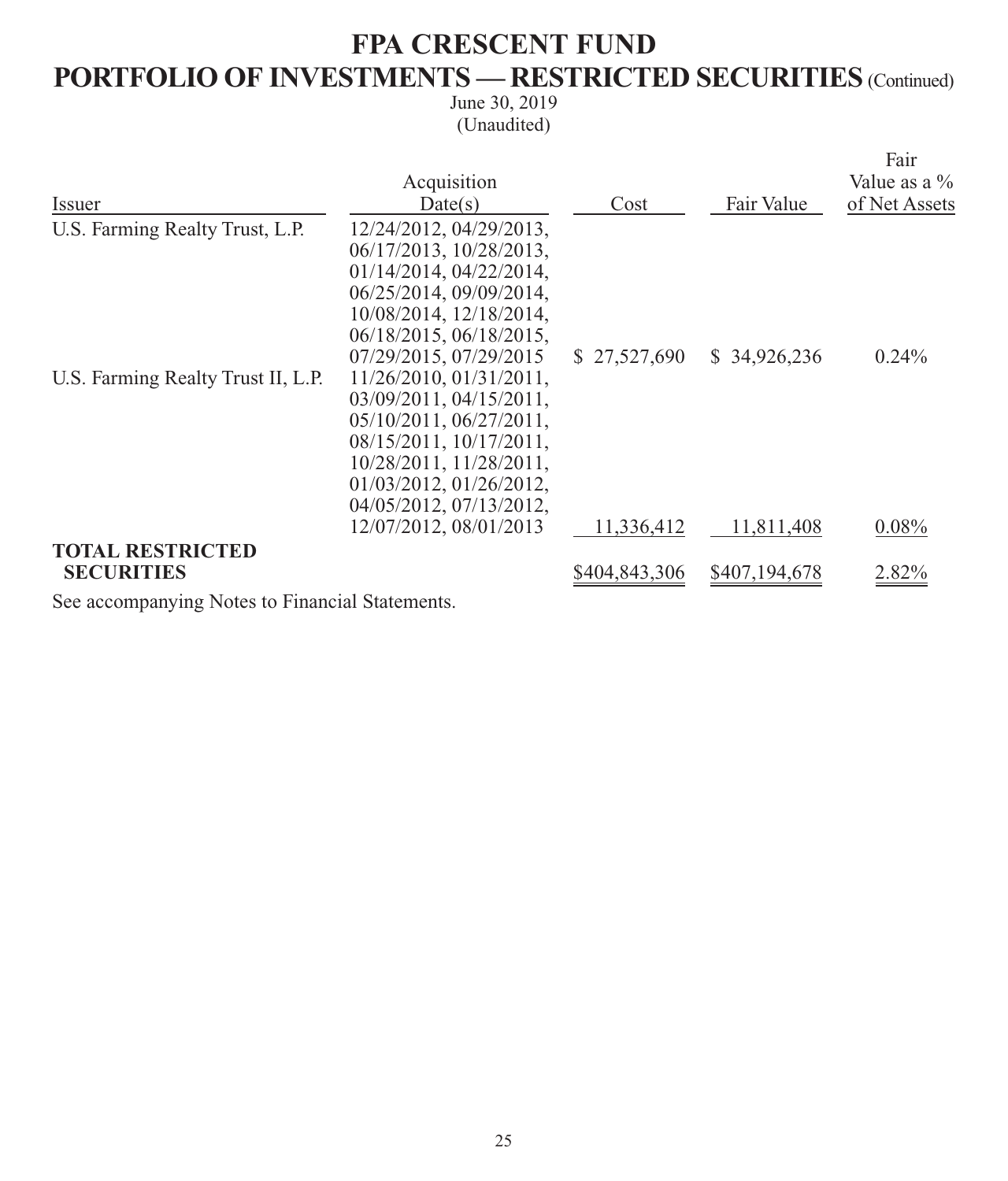### **FPA CRESCENT FUND STATEMENT OF ASSETS AND LIABILITIES**

June 30, 2019 (Unaudited)

### **ASSETS**

|                                                                                                | \$11,590,725,791 |
|------------------------------------------------------------------------------------------------|------------------|
|                                                                                                | 894,115,397      |
| Short-term investments — at amortized cost (maturities 60 days or less) $\dots\dots\dots\dots$ | 2,033,358,070    |
| Purchased options, at value (premiums received \$127,675,251)                                  | 149,762,100      |
|                                                                                                | 406              |
|                                                                                                | 885,382,090      |
| Receivable for:                                                                                |                  |
|                                                                                                | 31,172,071       |
|                                                                                                | 4,970,724        |
|                                                                                                | 3,468,935        |
|                                                                                                | 15,592,955,584   |
| <b>LIABILITIES</b>                                                                             |                  |
|                                                                                                | 6,404,175        |
| Payable for:                                                                                   |                  |
|                                                                                                | 886,938,386      |
|                                                                                                | 96,301,903       |
|                                                                                                | 86,023,344       |
|                                                                                                | 57,135,806       |
|                                                                                                | 11,839,887       |
|                                                                                                | 2,310,983        |
| Unrealized depreciation on forward foreign currency contracts                                  | 1,101,436        |
|                                                                                                | 1,148,055,920    |
|                                                                                                | \$14,444,899,664 |
| <b>SUMMARY OF SHAREHOLDERS' EQUITY</b>                                                         |                  |
| Capital Stock — no par value; unlimited authorized shares;                                     |                  |
|                                                                                                | \$11,601,924,573 |
|                                                                                                | 2,842,975,091    |
|                                                                                                | \$14,444,899,664 |
|                                                                                                |                  |
| <b>NET ASSET VALUE</b>                                                                         |                  |
|                                                                                                | \$33.19          |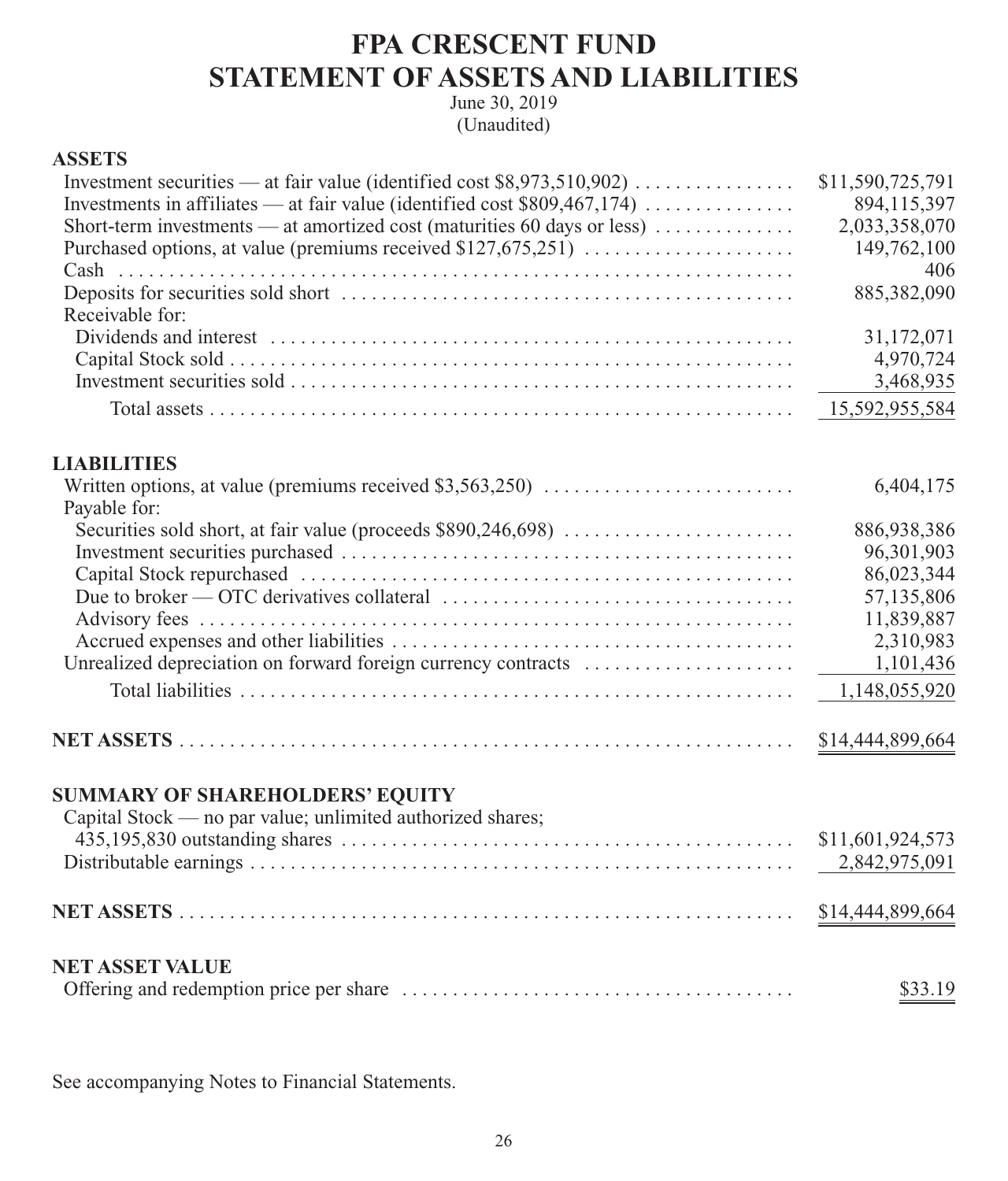### **FPA CRESCENT FUND STATEMENT OF OPERATIONS**

For the Six Months Ended June 30, 2019 (Unaudited)

#### **INVESTMENT INCOME**

|                                                                                                                                                                                                                                | 65.657.058 |
|--------------------------------------------------------------------------------------------------------------------------------------------------------------------------------------------------------------------------------|------------|
|                                                                                                                                                                                                                                |            |
| Total investment income expansion of the contract of the contract of the contract of the contract of the contract of the contract of the contract of the contract of the contract of the contract of the contract of the contr |            |

### **EXPENSES**

| 72,807,801 |
|------------|
| 8,635,437  |
| 3,236,916  |
| 399,454    |
| 361,668    |
| 321,410    |
| 317,303    |
| 200,005    |
| 90,117     |
| 64,174     |
| 45,871     |
| 42,581     |
| 86,522,737 |
| 92,613,803 |

#### **NET REALIZED AND UNREALIZED GAIN (LOSS)** Net realized gain on:

| Net realized gain on:                                    |                 |
|----------------------------------------------------------|-----------------|
|                                                          | 112,325,865     |
|                                                          | 37,236,626      |
| Investments in forward foreign currency contracts        | 3,156,518       |
|                                                          | (431,982)       |
| Net change in unrealized appreciation (depreciation) of: |                 |
|                                                          | 1,663,106,935   |
|                                                          | 102,627,241     |
|                                                          | (54, 495, 453)  |
|                                                          | (2,840,925)     |
|                                                          | (2,921,048)     |
| Investments in forward foreign currency contracts        | (1,016,381)     |
| Translation of foreign currency denominated amounts      | 289,210         |
|                                                          | 1,857,036,606   |
|                                                          |                 |
| NET INCREASE IN NET ASSETS RESULTING FROM OPERATIONS     | \$1,949,650,409 |
|                                                          |                 |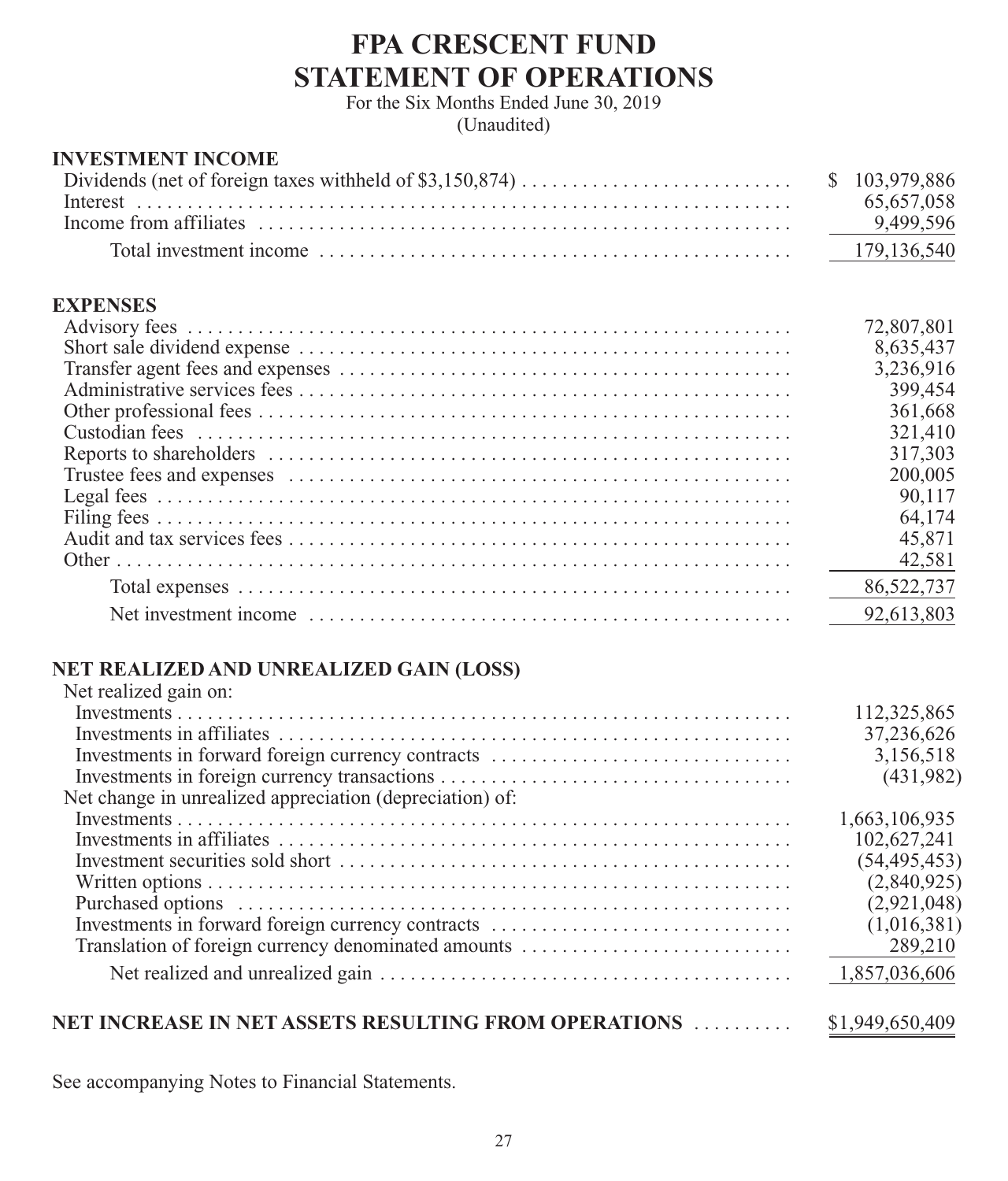# **FPA CRESCENT FUND STATEMENTS OF CHANGES IN NET ASSETS**

|                                                                                                     | Six Months Ended<br>June 30, 2019<br>(Unaudited) | Year Ended<br>December 31, 2018 |
|-----------------------------------------------------------------------------------------------------|--------------------------------------------------|---------------------------------|
| <b>INCREASE (DECREASE) IN NET ASSETS</b>                                                            |                                                  |                                 |
| Operations:                                                                                         |                                                  |                                 |
|                                                                                                     | 92,613,803<br>\$                                 | \$<br>117, 113, 141             |
|                                                                                                     | 152,287,027                                      | 1,202,576,833                   |
| Net change in unrealized appreciation (depreciation)                                                | 1,704,749,579                                    | (2,506,480,278)                 |
| Net increase (decrease) in net assets resulting                                                     |                                                  |                                 |
| from operations $\dots \dots \dots \dots \dots \dots \dots \dots \dots \dots$                       | 1,949,650,409                                    | (1,186,790,304)                 |
|                                                                                                     | (265, 442, 498)                                  | (1,204,136,931)                 |
| Capital Stock transactions:                                                                         |                                                  |                                 |
|                                                                                                     | 911,239,512                                      | 2,055,355,447                   |
| Proceeds from shares issued to shareholders upon reinvestment of                                    |                                                  |                                 |
|                                                                                                     | 229,315,745                                      | 1,035,861,508                   |
|                                                                                                     | (2,087,103,137)                                  | (4,477,796,979)                 |
| Net decrease from Capital Stock transactions                                                        | (946, 547, 880)                                  | (1,386,580,024)                 |
|                                                                                                     | 737,660,031                                      | (3,777,507,259)                 |
| <b>NET ASSETS</b>                                                                                   |                                                  |                                 |
|                                                                                                     | 13,707,239,633                                   | 17,484,746,892                  |
| End of period $\dots \dots \dots \dots \dots \dots \dots \dots \dots \dots \dots \dots \dots \dots$ | \$14,444,899,664                                 | \$13,707,239,633                |
|                                                                                                     |                                                  |                                 |
| <b>CHANGE IN CAPITAL STOCK OUTSTANDING</b>                                                          |                                                  |                                 |
|                                                                                                     | 28,163,481                                       | 60,104,320                      |
| Shares issued to shareholders upon reinvestment of                                                  |                                                  |                                 |
|                                                                                                     | 6,959,379                                        | 34, 375, 789                    |
|                                                                                                     | (64,073,338)                                     | (134, 319, 425)                 |
|                                                                                                     | (28,950,478)                                     | (39,839,316)                    |

\* Net of redemption fees of \$219,420 and \$338,489 for the period ended June 30, 2019 and year ended December 31, 2018, respectively.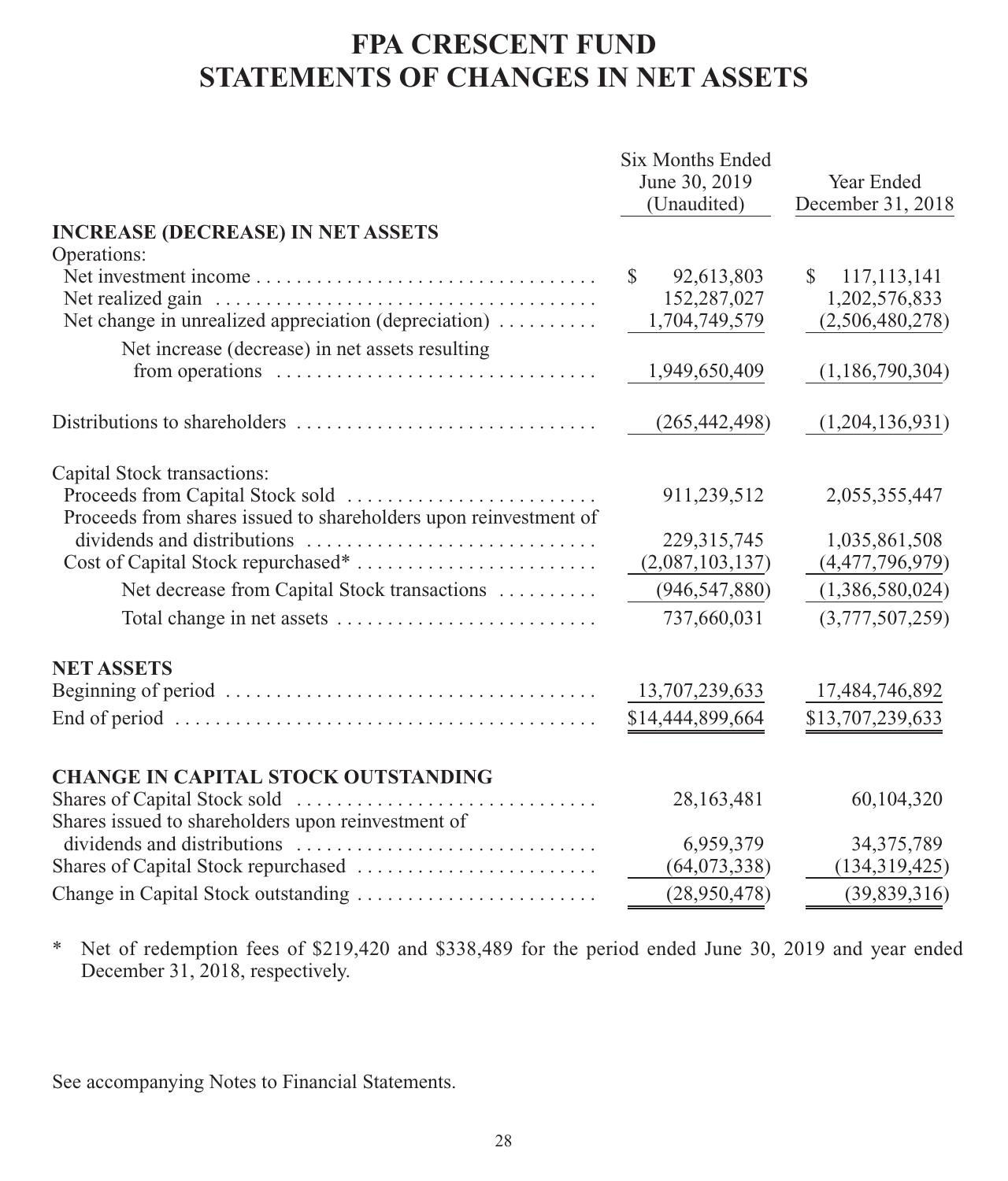# **FPA CRESCENT FUND FINANCIAL HIGHLIGHTS**

|                                                                                          | Six Months<br>Ended        |                                                                  |                               |                                                             |                             |                                                          |
|------------------------------------------------------------------------------------------|----------------------------|------------------------------------------------------------------|-------------------------------|-------------------------------------------------------------|-----------------------------|----------------------------------------------------------|
|                                                                                          | June 30,<br>2019           |                                                                  |                               | Year Ended December 31,                                     |                             |                                                          |
|                                                                                          | (Unaudited)                | 2018                                                             | 2017                          | 2016                                                        | 2015                        | 2014                                                     |
| Per share operating<br>performance:<br>Net asset value at                                |                            |                                                                  |                               |                                                             |                             |                                                          |
| beginning of period $\dots$<br>Income from investment<br>operations:<br>Net investment   | \$29.53                    | \$34.69                                                          | \$32.61                       | \$31.06                                                     | \$33.74                     | \$32.96                                                  |
| $income^*$<br>Net realized and<br>unrealized gain (loss)<br>on investment                | 0.21                       | 0.24                                                             | 0.23                          | 0.24                                                        | 0.18                        | 0.25                                                     |
| securities                                                                               | 4.07                       | (2.78)                                                           | 3.14                          | 2.93                                                        | (0.89)                      | 1.94                                                     |
| Total from investment<br>operations                                                      | 4.28                       | (2.54)                                                           | 3.37                          | 3.17                                                        | (0.71)                      | 2.19                                                     |
| Less distributions:<br>Dividends from net<br>investment income<br>Distributions from net | (0.21)                     | (0.21)                                                           | (0.34)                        | (0.29)                                                      | (0.31)                      | (0.31)                                                   |
| realized capital gains.                                                                  | (0.41)                     | (2.41)                                                           | (0.95)                        | (1.34)                                                      | (1.66)                      | (1.10)                                                   |
| Total distributions<br>Redemption fees                                                   | (0.62)<br>**               | (2.62)<br>$-$ **                                                 | (1.29)<br>**                  | (1.63)<br>0.01                                              | (1.97)                      | (1.41)<br>**<br>$-***$                                   |
| Net asset value at end<br>of period $\dots \dots \dots$                                  | \$33.19                    | \$29.53                                                          | $\frac{$34.69}{2}$            | \$32.61                                                     | \$31.06                     | \$33.74                                                  |
| Total investment return.<br>Ratios/supplemental data:<br>Net assets, end of              | 14.49%                     | $(7.43)\%$                                                       | 10.39%                        | 10.25%                                                      | $(2.06)\%$                  | 6.64%                                                    |
| period (in \$000's) $\ldots$ \$14,444,900<br>Ratio of expenses<br>of average net assets: |                            | \$13,707,240 \$17,484,747 \$16,555,035 \$18,119,838 \$19,983,836 |                               |                                                             |                             |                                                          |
| Expenses $\dots\dots\dots\dots$<br>Net investment income.<br>Portfolio turnover rate     | 1.19%†‡<br>1.27%<br>$4%$ † | $1.18\%$<br>0.70%<br>64%                                         | $1.10\%$ ‡<br>$0.66\%$<br>18% | $1.09\%$ <sup><math>\dagger</math></sup><br>$0.77\%$<br>35% | $1.11\%$<br>$0.53\%$<br>48% | $1.20\%$ <sup><math>\dagger</math></sup><br>0.45%<br>31% |

\* Per share amount is based on average shares outstanding.

\*\* Rounds to less than \$0.01 per share.

† Annualized.<br>‡ For the peri

‡ For the periods ended June 30, 2019, December 31, 2018, December 31, 2017, December 31, 2016, December 31, 2015, December 31, 2014, the expense ratio includes short sale dividend expense equal to 0.12%, 0.11%, 0.03%, 0.02%, 0.02%, 0.05% of average net assets, respectively.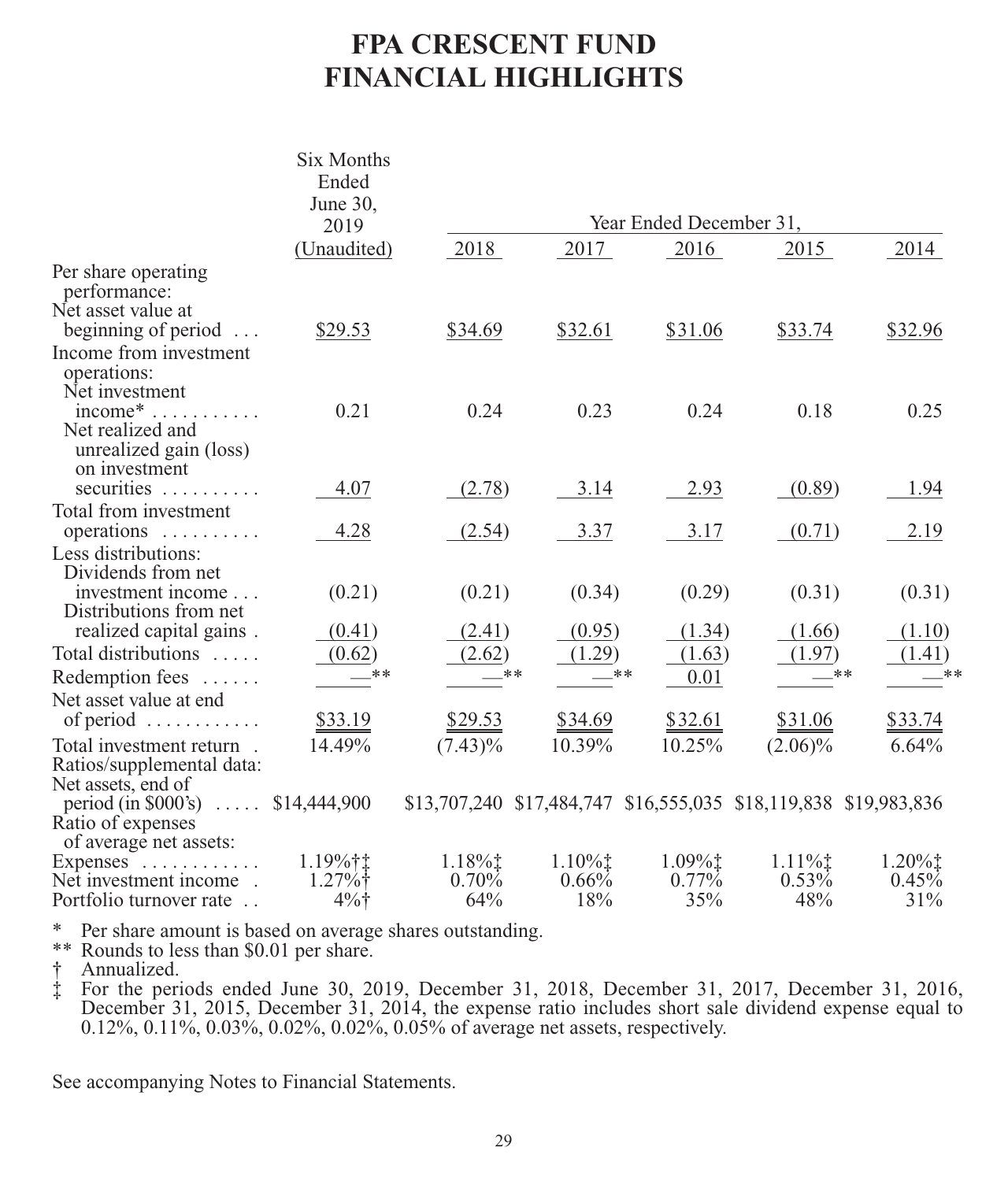### **FPA CRESCENT FUND NOTES TO FINANCIAL STATEMENTS**

June 30, 2019 (Unaudited)

#### **NOTE 1 — Significant Accounting Policies**

FPA Crescent Fund (the "Fund"), a series of the FPA Funds Trust, is registered under the Investment Company Act of 1940 as an open-end, diversified, management investment company. The Fund's investment objective is to seek to generate equity-like returns over the long-term, take less risk than the market and avoid permanent impairment of capital. The Fund qualifies as an investment company pursuant to Financial Accounting Standard Board (FASB) Accounting Standards Codification (ASC) No. 946, Financial Services — Investment Companies. The following is a summary of significant accounting policies consistently followed by the Fund in the preparation of its financial statements.

A. Security Valuation

The Fund's investments are reported at fair value as defined by accounting principles generally accepted in the United States of America, ("U.S. GAAP"). The Fund generally determines its net asset value as of approximately 4:00 p.m. New York time each day the New York Stock Exchange is open. Further discussion of valuation methods, inputs and classifications can be found under Disclosure of Fair Value Measurements.

B. Securities Transactions and Related Investment Income

Securities transactions are accounted for on the date the securities are purchased or sold. Dividend income and distributions to shareholders are recorded on the ex-dividend date. Interest income and expenses are recorded on an accrual basis. The books and records of the Fund are maintained in U.S. dollars as follows: (1) the foreign currency fair value of investment securities, and other assets and liabilities stated in foreign currencies, are translated using the daily spot rate; and (2) purchases, sales, income and expenses are translated at the rate of exchange prevailing on the respective dates of such transactions. The resultant exchange gains and losses are included in net realized or net unrealized gain (loss) in the statement of operations. A detailed listing of outstanding currency transactions is included in the Portfolio of Investments, in Investment Securities in the Statement of Assets and Liabilities and in Disclosure of Fair Value Measurements.

C. Use of Estimates

The preparation of the financial statements in accordance with U.S. GAAP requires management to make estimates and assumptions that affect the amounts reported. Actual results could differ from those estimates.

D. Recent Accounting Pronouncements

In August 2018, the Financial Accounting Standards Board (FASB) issued Accounting Standards Update (ASU) No. 2018-13, *Fair Value Measurement (Topic 820) — Disclosure Framework — Changes to the Disclosure Requirements for Fair Value Measurement*. The amendments eliminate certain disclosure requirements for fair value measurements for all entities, requires public entities to disclose certain new information and modifies some disclosure requirements. The new guidance is effective for all entities for fiscal years beginning after December 15, 2019 and for interim periods within those fiscal years. An entity is permitted to early adopt either the entire standard or only the provisions that eliminate or modify requirements. The Adviser is currently evaluating the impact of this new guidance on the Fund's financial statements.

#### **NOTE 2 — Risk Considerations**

Investing in the Fund may involve certain risks including, but not limited to, those described below.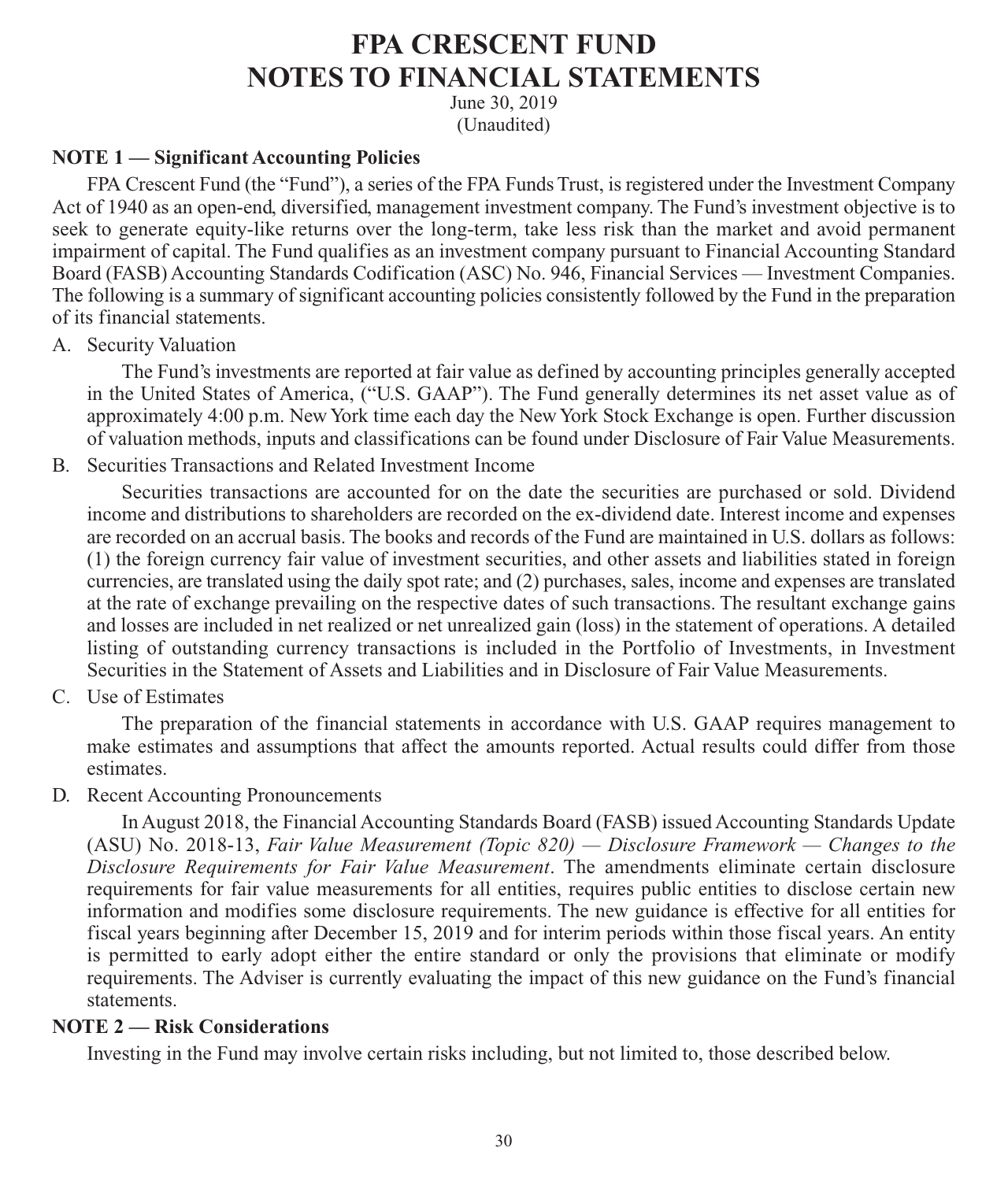(Unaudited)

Market Risk: Because the values of the Fund's investments will fluctuate with market conditions, so will the value of your investment in the Fund. You could lose money on your investment in the Fund or the Fund could underperform other investments.

Common Stocks and Other Securities (Long): The prices of common stocks and other securities held by the Fund may decline in response to certain events taking place around the world, including; those directly involving companies whose securities are owned by the Fund; conditions affecting the general economy; overall market changes; local, regional or global political, social or economic instability; and currency, interest rate and commodity price fluctuations.

Common Stocks and Other Securities (Short): The prices of common stocks and other securities sold short rise between the date of the short sale and the date on which the Fund replaces the borrowed security. In addition, the Fund repays the person that lent it the security for any interest or dividends that may have accrued.

Interest Rate and Credit Risk: The values of, and the income generated by, most debt securities held by the Fund may be affected by changing interest rates and by changes in the effective maturities and credit rating of these securities. For example, the value of debt securities in the Fund's portfolio generally will decline when interest rates rise and increase when interest rates fall. In addition, falling interest rates may cause an issuer to redeem, call or refinance a security before its stated maturity, which may result in the Fund having to reinvest the proceeds in lower yielding securities. The values of any of the Fund's investments may also decline in response to events affecting the issuer or its credit rating. The lower rated debt securities in which the Fund may invest are considered speculative and are generally subject to greater volatility and risk of loss than investment grade securities, particularly in deteriorating economic conditions.

Repurchase Agreements: Repurchase agreements permit the Fund to maintain liquidity and earn income over periods of time as short as overnight. Repurchase agreements held by the Fund are fully collateralized by U.S. Government securities, or securities issued by U.S. Government agencies, or securities that are within the three highest credit categories assigned by established rating agencies (Aaa, Aa, or A by Moody's or AAA, AA or A by Standard & Poor's) or, if not rated by Moody's or Standard & Poor's, are of equivalent investment quality as determined by the Adviser. Such collateral is in the possession of the Fund's custodian. The collateral is evaluated daily to ensure its fair value equals or exceeds the current fair value of the repurchase agreements including accrued interest. In the event of default on the obligation to repurchase, the Fund has the right to liquidate the collateral and apply the proceeds in satisfaction of the obligation.

The Fund may enter into repurchase agreements, under the terms of a Master Repurchase Agreement ("MRA"). The MRA permits the Fund, under certain circumstances including an event of default (such as bankruptcy or insolvency), to offset payables and/or receivables under the MRA with collateral held and/or posted to the counterparty and create one single net payment due to or from the Fund. However, bankruptcy or insolvency laws of a particular jurisdiction may impose restrictions on or prohibitions against such a right of offset in the event of a MRA counterparty's bankruptcy or insolvency. Pursuant to the terms of the MRA, the Fund receives securities as collateral with a fair value in excess of the repurchase price to be received by the Fund upon the maturity of the repurchase transaction. Upon a bankruptcy or insolvency of the MRA counterparty, the Fund recognizes a liability with respect to such excess collateral to reflect the Fund's obligation under bankruptcy law to return the excess to the counterparty. Repurchase agreements outstanding at the end of the period are listed in the Fund's Portfolio of Investments.

#### **NOTE 3 — Purchases and Sales of Investment Securities**

Cost of purchases of investment securities (excluding short-term investments) aggregated \$197,955,383 for the period ended June 30, 2019. The proceeds and cost of securities sold resulting in net realized gains of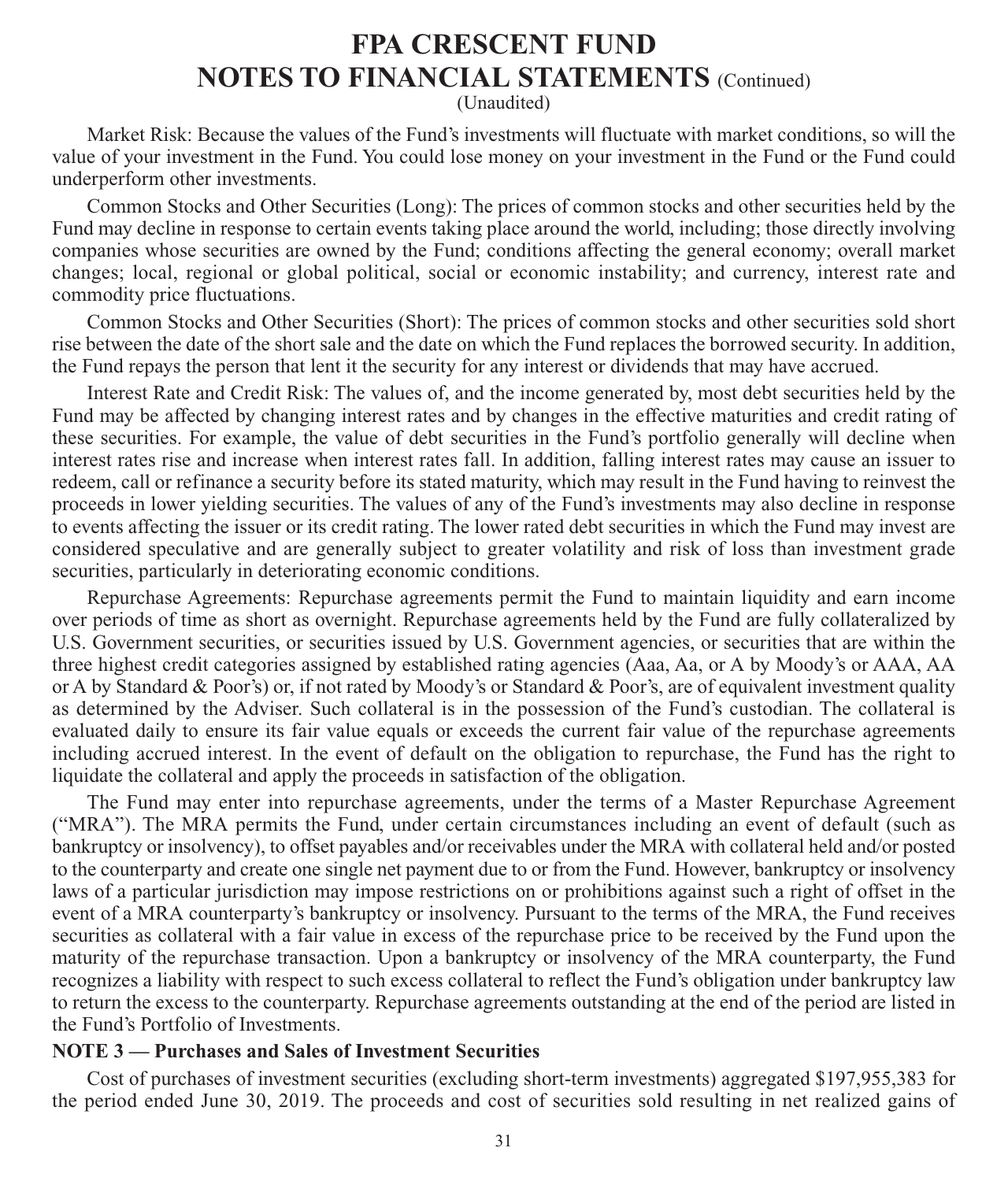(Unaudited)

\$152,287,027 aggregated \$1,337,622,644 and \$1,185,335,617, respectively, for the period ended June 30, 2019. Realized gains or losses are based on the specific identification method.

#### **NOTE 4 — Federal Income Tax**

No provision for federal income tax is required because the Fund has elected to be taxed as a "regulated investment company" under the Internal Revenue Code (the "Code") and intends to maintain this qualification and to distribute each year to its shareholders, in accordance with the minimum distribution requirements of the Code, its taxable net investment income and taxable net realized gains on investments.

The cost of investment securities held at June 30, 2019, was \$9,785,489,316 for federal income tax purposes. Gross unrealized appreciation and depreciation for all investment at June 30, 2019, for federal income tax purposes was \$3,208,653,395 and \$509,301,523, respectively resulting in net unrealized appreciation of \$2,699,351,872. As of and during the period ended June 30, 2019, the Fund did not have any liability for unrecognized tax benefits. The Fund recognizes interest and penalties, if any, related to unrecognized tax benefits as income tax expense in the Statement of Operations. During the year, the Fund did not incur any interest or penalties. The statute of limitations remains open for the last 3 years, once a return is filed. No examinations are in progress at this time.

### **NOTE 5 — Advisory Fees and Other Affiliated Transactions**

Pursuant to an Investment Advisory Agreement (the "Agreement"), advisory fees were paid by the Fund to First Pacific Advisors, LP (the "Adviser"). Under the terms of this Agreement, the Fund pays the Adviser a monthly fee calculated at the annual rate of 1.00% of the Fund's average daily net assets.

For the period ended June 30, 2019, the Fund paid aggregate fees and expenses of \$200,005 to all Trustees who are not affiliated persons of the Adviser. Certain officers of the Fund are also officers of the Adviser.

#### **NOTE 6 — Securities Sold Short**

The Fund maintains cash deposits and segregates marketable securities in amounts equal to the current fair value of the securities sold short or the fair value of the securities at the time they were sold short, whichever is greater. Possible losses from short sales may be unlimited, whereas losses from purchases cannot exceed the total amount invested. The dividends on securities sold short are reflected as short sale dividend expense.

#### **NOTE 7 — Redemption Fees**

A redemption fee of 2% applies to redemptions within 90 days of purchase. For the period ended June 30, 2019, the Fund collected \$219,420 in redemption fees. The impact of these fees is less than \$0.01 per share.

#### **NOTE 8 — Disclosure of Fair Value Measurements**

The Fund uses the following methods and inputs to establish the fair value of its assets and liabilities. Use of particular methods and inputs may vary over time based on availability and relevance as market and economic conditions evolve.

Equity securities are generally valued each day at the official closing price of, or the last reported sale price on, the exchange or market on which such securities principally are traded, as of the close of business on that day. If there have been no sales that day, equity securities are generally valued at the last available bid price. Securities that are unlisted and fixed-income and convertible securities listed on a national securities exchange for which the over-the-counter ("OTC") market more accurately reflects the securities' value in the judgment of the Fund's officers, are valued at the most recent bid price. Events occurring after the close of trading on non-U.S. exchanges may result in adjustments to the valuation of foreign securities to reflect their fair value as of the close of regular trading on the NYSE. The Fund may utilize an independent fair valuation service in adjusting the valuations of foreign securities. However, most fixed income securities are generally valued at prices obtained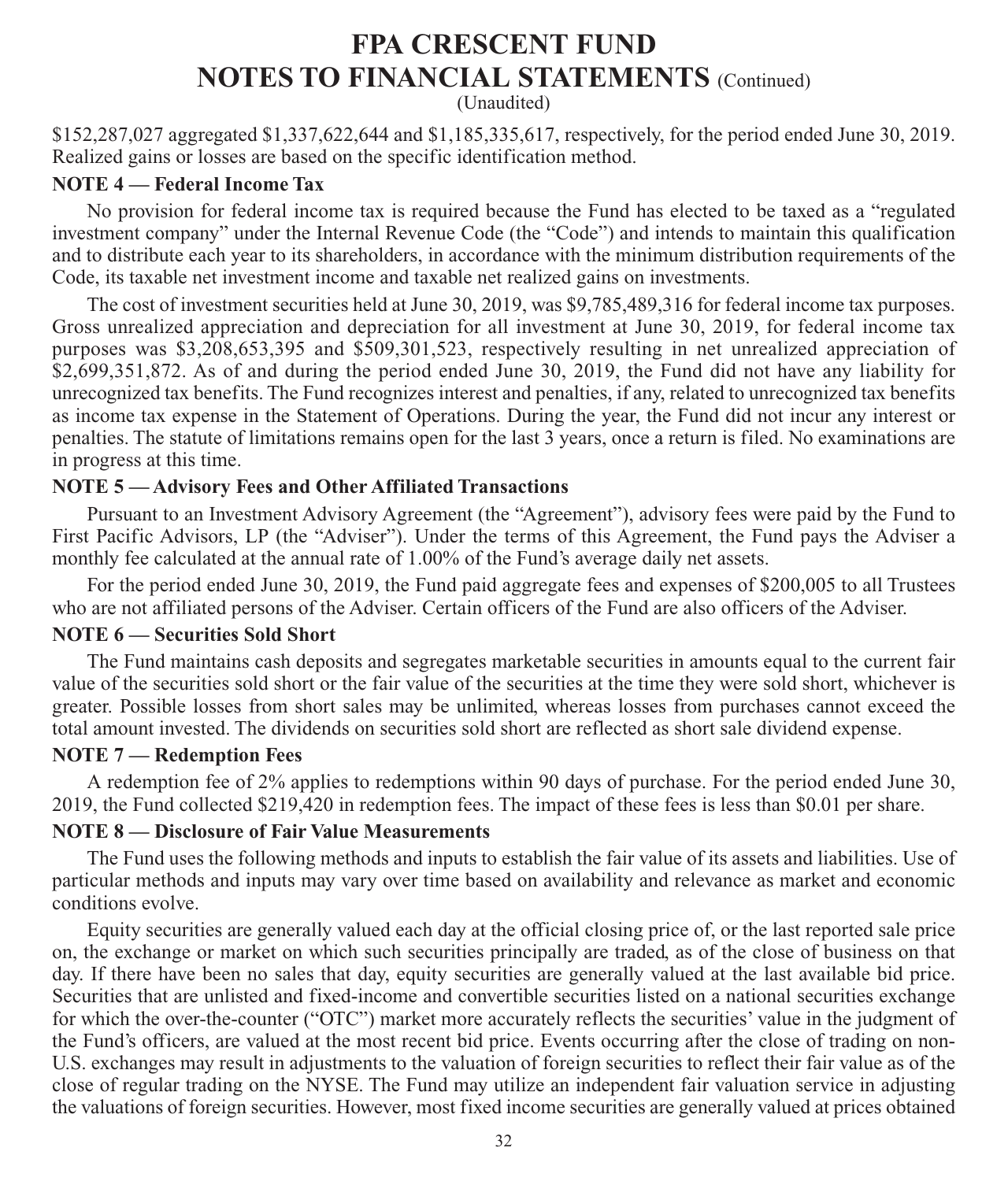(Unaudited)

from pricing vendors and brokers. Vendors value such securities based on one or more of the following inputs: transactions, bids, offers quotations from dealers and trading systems, spreads and other relationships observed in the markets among comparable securities, benchmarks, underlying equity of the issuer, and proprietary pricing models such as cash flows, financial or collateral performance and other reference data (includes prepayments, defaults, collateral, credit enhancements, and interest rate volatility). Currency forwards are valued at the closing currency exchange rate which is not materially different from the forward rate. Short-term corporate notes with maturities of 60 days or less at the time of purchase are valued at amortized cost.

Securities for which representative market quotations are not readily available or are considered unreliable by the Adviser are valued as determined in good faith under procedures adopted by the authority of the Fund's Board of Trustees. Various inputs may be reviewed in order to make a good faith determination of a security's value. These inputs include, but are not limited to, the type and cost of the security; contractual or legal restrictions on resale of the security; relevant financial or business developments of the issuer; actively traded similar or related securities; conversion or exchange rights on the security; related corporate actions; significant events occurring after the close of trading in the security; and changes in overall market conditions. Investments in limited partnerships are valued, as a practical expedient, utilizing the net asset valuations provided by the underlying limited partnerships in a manner consistent with U.S. GAAP for investment companies. The Fund applies the practical expedient to its investments in limited partnerships on an investment-by-investment basis, and consistently with the Fund's entire position in a particular investment, unless it is probable that the Fund will sell a portion of an investment at an amount different from the net asset valuation. Investments in limited partnerships are included in Level 3 of the fair value hierarchy based on the limited rights of withdrawal by the Fund as specified in the respective agreements. Fair valuations and valuations of investments that are not actively trading involve judgment and may differ materially from valuations of investments that would have been used had greater market activity occurred.

The Fund classifies its assets based on three valuation methodologies. Level 1 values are based on quoted market prices in active markets for identical assets. Level 2 values are based on significant observable market inputs, such as quoted prices for similar assets and quoted prices in inactive markets or other market observable inputs as noted above including spreads, cash flows, financial performance, prepayments, defaults, collateral, credit enhancements, and interest rate volatility. Level 3 values are based on significant unobservable inputs that reflect the Fund's determination of assumptions that market participants might reasonably use in valuing the assets. The valuation levels are not necessarily an indication of the risk associated with investing in those securities. The following table presents the valuation levels of the Fund's investments as of June 30, 2019: (see Portfolio of Investments for industry categories):

| Investments                  | Level 1         | Level 2     | Level 3 | Total           |
|------------------------------|-----------------|-------------|---------|-----------------|
| Common Stocks                |                 |             |         |                 |
| Internet Media               | \$1,067,194,384 | 55,387,371  |         | \$1,122,581,755 |
| Aircraft & Parts             | 818,956,715     | 189,054,039 |         | 1,008,010,754   |
| Diversified Banks            | 684,666,831     | 139,238,225 |         | 823,905,056     |
| <b>Semiconductor Devices</b> | 760,788,801     |             |         | 760,788,801     |
| <b>Banks</b>                 | 698,570,216     |             |         | 698,570,216     |
| Cable & Satellite            | 630,787,552     |             |         | 630,787,552     |
| <b>Investment Companies</b>  | 314, 115, 127   | 267,502,936 |         | 581,618,063     |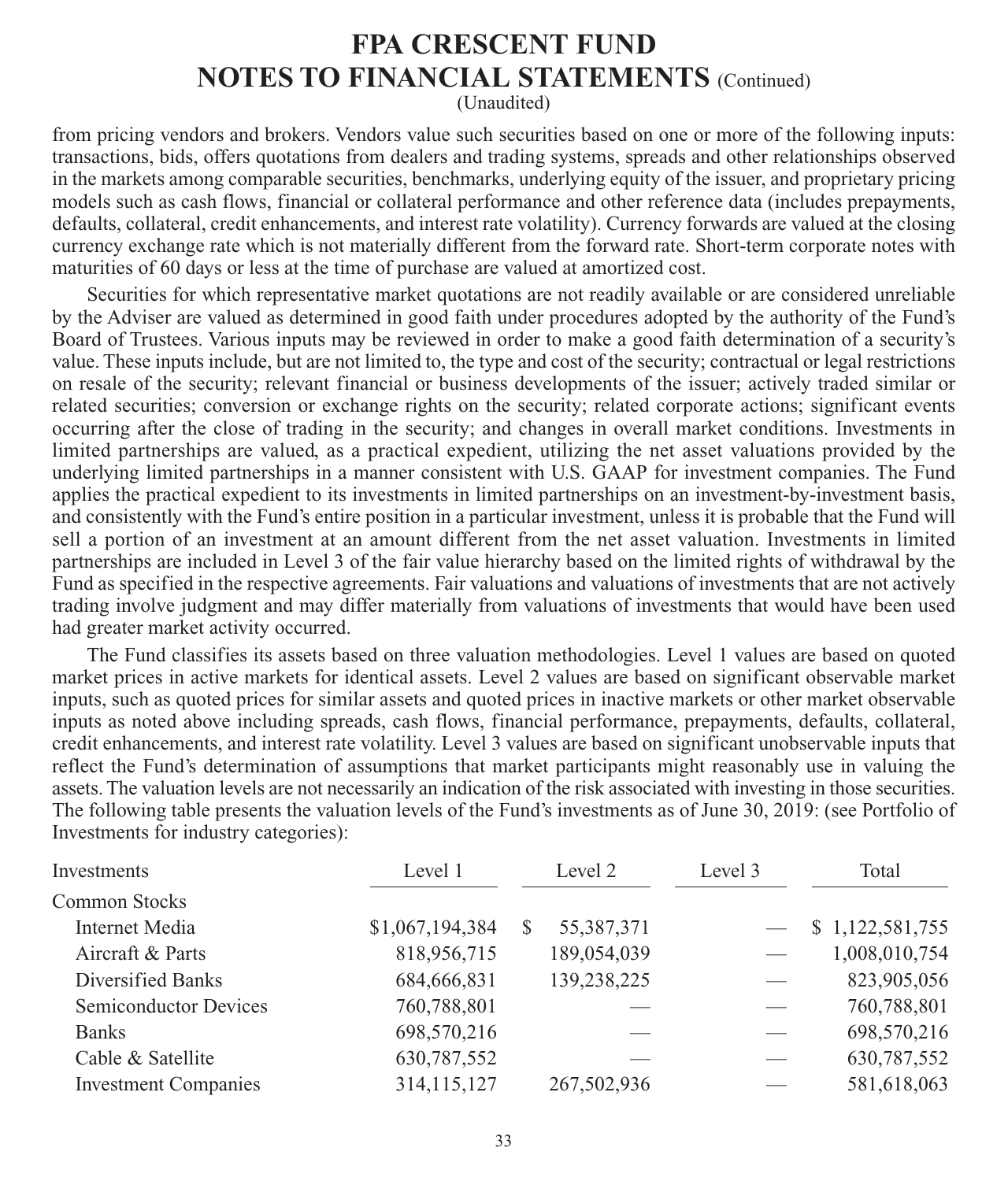### (Unaudited)

| Investments                                      | Level 1                     | Level 2           | Level 3      |              | Total       |
|--------------------------------------------------|-----------------------------|-------------------|--------------|--------------|-------------|
| P&C Insurance                                    | 574,940,271<br>$\mathbb{S}$ |                   |              | $\mathbb{S}$ | 574,940,271 |
| Cement & Aggregates                              |                             | \$<br>511,186,248 |              |              | 511,186,248 |
| <b>Entertainment Content</b>                     |                             | 344,765,216       |              |              | 344,765,216 |
| <b>Electrical Components</b>                     | 300,672,001                 |                   |              |              | 300,672,001 |
| <b>Infrastructure Software</b>                   | 291,483,966                 |                   |              |              | 291,483,966 |
| Midstream — Oil & Gas                            | 252,199,957                 |                   |              |              | 252,199,957 |
| <b>Insurance Brokers</b>                         | 218,276,783                 |                   |              |              | 218,276,783 |
| <b>Institutional Brokerage</b>                   | 212,863,033                 |                   |              |              | 212,863,033 |
| <b>Consumer Finance</b>                          | 203,823,368                 |                   |              |              | 203,823,368 |
| <b>E-Commerce Discretionary</b>                  | 173,606,590                 |                   |              |              | 173,606,590 |
| Mining Services                                  |                             | 165,514,014       |              |              | 165,514,014 |
| Containers & Packaging                           | 155,564,015                 |                   |              |              | 155,564,015 |
| <b>Specialty Chemicals</b>                       | 144,914,322                 |                   |              |              | 144,914,322 |
| Generic Pharmaceuticals                          | 138,604,993                 |                   |              |              | 138,604,993 |
| Home Improvement                                 | 102,841,596                 |                   |              |              | 102,841,596 |
| <b>Application Software</b>                      |                             | 92,638,245        |              |              | 92,638,245  |
| <b>Integrated Utilities</b>                      | 82,173,242                  |                   |              |              | 82,173,242  |
| Food & Drug Stores                               |                             | 77,949,867        |              |              | 77,949,867  |
| Medical Equipment                                |                             | 69,220,549        |              |              | 69,220,549  |
| Marine Shipping                                  |                             |                   | \$41,407,097 |              | 41,407,097  |
| Chemicals                                        | 28,627,002                  |                   |              |              | 28,627,002  |
| Closed End Fund                                  |                             |                   |              |              |             |
| Internet Media                                   | 329,936,207                 |                   |              |              | 329,936,207 |
| <b>Limited Partnerships</b>                      |                             |                   | 172,285,846  |              | 172,285,846 |
| Preferred Stocks                                 |                             |                   |              |              |             |
| Automobiles                                      |                             | 99,707,786        |              |              | 99,707,786  |
| Industrials                                      |                             | 26,869,928        |              |              | 26,869,928  |
| Warrants                                         |                             |                   |              |              |             |
| Mortgage Finance                                 | 5,573                       |                   |              |              | 5,573       |
| Convertible Preferred Stock                      |                             |                   |              |              |             |
| Mortgage Finance                                 |                             | 995               |              |              | 995         |
| Residential Mortgage-Backed<br>Securities        |                             |                   |              |              |             |
| Non-Agency Collateralized<br>Mortgage Obligation |                             |                   | 376,603      |              | 376,603     |
| <b>Asset-Backed Securities</b>                   |                             |                   |              |              |             |
| Other                                            |                             |                   | 37,683,866   |              | 37,683,866  |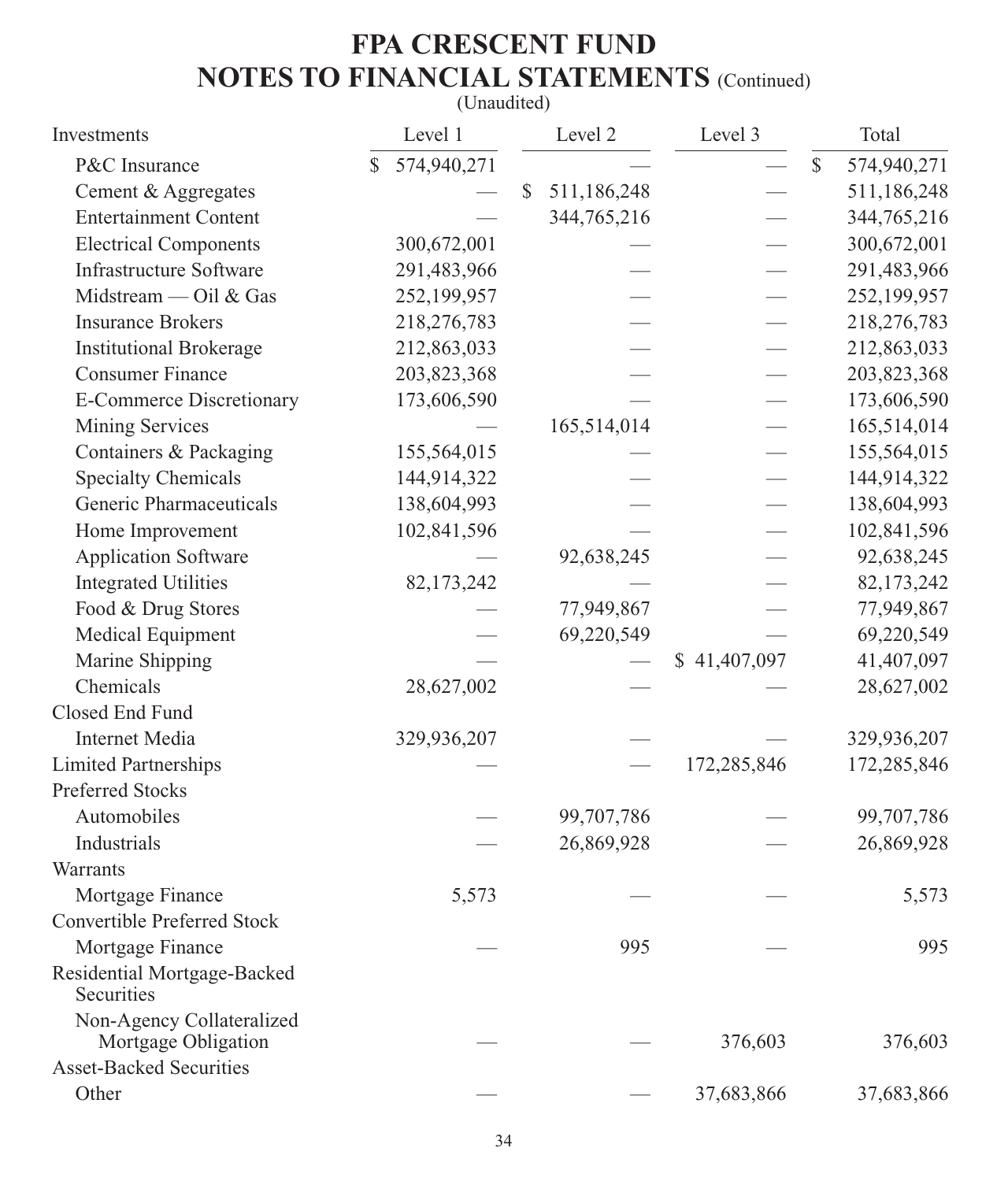#### (Unaudited)

| Investments                                           | Level 1         | Level 2            | Level 3       | Total                        |
|-------------------------------------------------------|-----------------|--------------------|---------------|------------------------------|
| Corporate Bonds & Notes                               |                 | 100,944,421<br>\$. |               | 100,944,421<br>S             |
| Corporate Bank Debt                                   |                 | 36,800,574         | \$29,146,835  | 65,947,409                   |
| Municipals                                            |                 | 413,238,806        |               | 413,238,806                  |
| U.S. Treasuries                                       |                 | 1,428,309,176      |               | 1,428,309,176                |
| Short-Term Investments                                |                 | 2,033,358,070      |               | 2,033,358,070                |
|                                                       | \$8,185,612,545 | \$6,051,686,466    | \$280,900,247 | \$14,518,199,258             |
| Forward Foreign Currency Contracts<br>(currency risk) |                 |                    |               |                              |
| Receivable                                            |                 | (1,101,436)<br>S   |               | (1,101,436)<br><sup>\$</sup> |
| Currency Options (currency risk)                      |                 |                    | \$16,686,891  | 16,686,891                   |
| Purchased Options (interest rate risk)                |                 |                    | 133,075,209   | 133,075,209                  |
| Written Options (interest rate risk)                  |                 |                    | (6,404,175)   | (6,404,175)                  |
|                                                       |                 | \$<br>(1,101,436)  | \$143,357,925 | 142,256,489                  |
| Common Stock Sold Short                               | \$(739,421,733) | \$(110,050,215)    |               | (849, 471, 948)<br>S         |
| Corporate Bonds and Notes (Short)                     |                 | (37, 466, 438)     |               | (37, 466, 438)               |

The following table summarizes the Fund's Level 3 investment securities and related transactions during the period ended June 30, 2019:

| Investments                                                                                   | Beginning<br>Value at<br>December 31,<br>2018 | Net Realized and<br>Unrealized Gains<br>$(Losses)*$ | Purchases    | (Sales)        | Gross<br>Transfers<br>In/(Out) | Ending<br>Value at<br>June 30,<br>2019 | Net Change<br>in Unrealized<br>Appreciation<br>(Depreciation)<br>related to<br>Investments held<br>at June 30,<br>2019 |
|-----------------------------------------------------------------------------------------------|-----------------------------------------------|-----------------------------------------------------|--------------|----------------|--------------------------------|----------------------------------------|------------------------------------------------------------------------------------------------------------------------|
| Common Stocks                                                                                 | \$68,837,321                                  | \$3,976,089                                         |              | \$(31,406,313) |                                | \$41,407,097                           | \$3,902,350                                                                                                            |
| <b>Limited Partnerships</b>                                                                   | 121,067,254                                   | 1,677,548                                           | \$59,643,466 | (10, 102, 422) |                                | 172,285,846                            | 1,677,548                                                                                                              |
| Residential Mortgage-Backed<br>Securities Non-Agency<br>Collateralized Mortgage<br>Obligation | 2,090,381                                     | 383,571                                             |              | (2,097,349)    |                                | 376,603                                | 10,113                                                                                                                 |
| <b>Asset-Backed Securities Other</b>                                                          | 43,029,657                                    |                                                     |              | (5,345,791)    |                                | 37,683,866                             |                                                                                                                        |
| Corporate Bank Debt                                                                           | 28,770,700                                    |                                                     | 376,135      |                |                                | 29,146,835                             |                                                                                                                        |
| <b>Purchased Options (interest)</b><br>rate risk)                                             | 132, 199, 787                                 | (2,687,828)                                         | 3,563,250    |                |                                | 133,075,209                            | (2,687,827)                                                                                                            |
| Currency Options (currency risk)                                                              | 16,920,111                                    | (233, 220)                                          |              |                |                                | 16,686,891                             | (233, 220)                                                                                                             |
| Written Options (interest rate risk)                                                          |                                               | (2,840,925)                                         |              | (3,563,250)    | -                              | (6,404,175)                            | (2,840,925)                                                                                                            |
|                                                                                               | \$412,915,211                                 | 275,235                                             | \$63,582,851 | \$(52,515,125) | =                              | \$424,258,172                          | (171,961)                                                                                                              |
|                                                                                               |                                               |                                                     |              |                |                                |                                        |                                                                                                                        |

\* Net realized and unrealized gains (losses) are included in the related amounts in the statement of operations.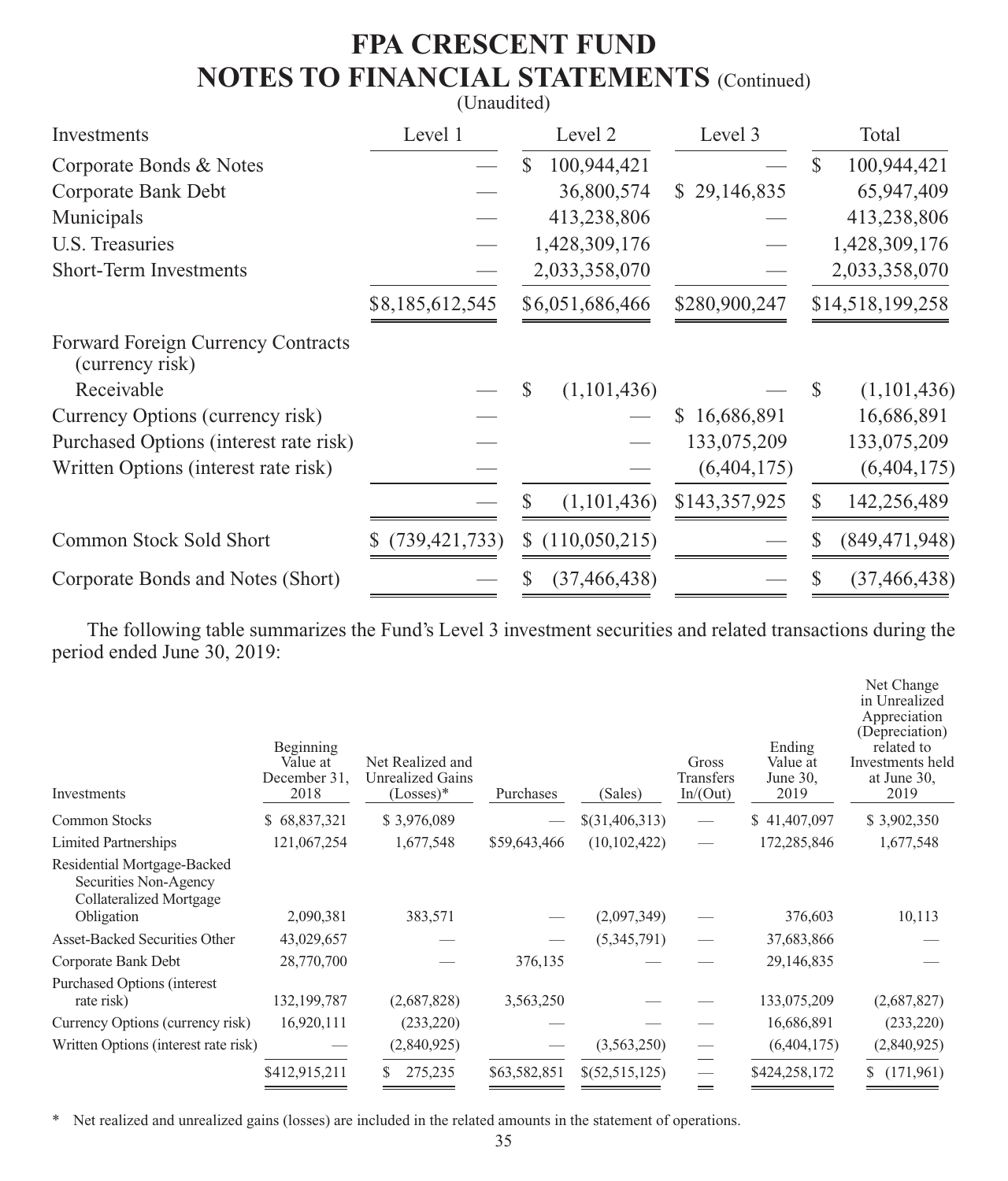(Unaudited)

Level 3 Valuation Process: Investments classified within Level 3 of the fair value hierarchy are valued by the Adviser in good faith under procedures adopted by authority of the Fund's Board of Trustees. The Adviser employs various methods to determine fair valuations including regular review of key inputs and assumptions, and review of related market activity, if any. However, there are generally no observable trade activities in these securities. The Adviser reports to the Board of Trustees at their regularly scheduled quarterly meetings, or more often if warranted. The report includes a summary of the results of the process, the key inputs and assumptions noted, and any changes to the inputs and assumptions used. When appropriate, the Adviser will recommend changes to the procedures and process employed. The value determined for an investment using the fair value procedures may differ significantly from the value realized upon the sale of such investment. Transfers of investments between different levels of the fair value hierarchy are recorded at fair value as of the end of the reporting period. There were no transfers between Levels 1, Level 2 or Level 3 during the period ended June 30, 2019. The following table summarizes the quantitative inputs and assumptions used for items categorized as items categorized as Level 3 of the fair value hierarchy as of June 30, 2019:

| <b>Financial Assets</b>                           | Fair Value at<br>June 30, 2019 | Valuation Technique(s)                       | Unobservable<br>Inputs           | Price/Range                                            |
|---------------------------------------------------|--------------------------------|----------------------------------------------|----------------------------------|--------------------------------------------------------|
| Asset-Backed Securities —<br>Other                | \$37,683,866                   | Most Recent Capitlization (Funding) (c)      | Cost                             | \$100.00                                               |
| Residential Mortgage-Backed —<br>Non-Agency CMO   | S<br>376,603                   | Methods of Comparables/Consensus Pricing (b) | <b>Quotes/Prices</b><br>Discount | \$29.88-\$55.89 (\$45.13)<br>$0.00\% - 5.06\%$ (4.49%) |
| Corporate Bank Debt                               | \$29,146,835                   | Most Recent Capitlization (Funding) (c)      | Cost                             | \$100.00                                               |
| Currency Options (currency risk)                  | \$16,686,891                   | Third-Party Broker Quote (d)                 | <b>Quotes/Prices</b>             | \$0.09                                                 |
| <b>Purchased Options (interest)</b><br>rate risk) | \$133,075,209                  | Third-Party Broker Quote (d)                 | <b>Quotes/Prices</b>             | \$0.00-\$0.19                                          |
| Written Options (interest)<br>rate risk)          | \$ (6,404,175)                 | Third-Party Broker Quote (d)                 | <b>Quotes/Prices</b>             | \$0.09                                                 |
| Common Stocks-Long                                | \$41,407,097                   | NAV adjusted to Fair Value (a)               | N/A                              | \$36.12                                                |
| <b>Limited Partnerships</b>                       | \$125,548,202                  | NAV as Practical Expedient (f)               | N/A                              | \$72.40-\$100.00                                       |
|                                                   | 46,737,644                     | Discounted NAV (e)                           | Discount                         | 9.83%                                                  |

- (a) The NAV provided by the administrator of the LLC is reported at depreciated cost. To adjust to fair value, the Fund obtains independent appraisals of the underlying fixed assets and adjusts the NAV based on the difference between the two values.
- (b) The Pricing Model technique for Level 3 securities involves preparing a proprietary broker price opinion (BPO) model using valuation information provided by the loan servicer based on local market resources and sales trends published by the National Association of Realtors, and a broker, and then applying an appropriate discount to that valuation. The discount reflects market conditions such as lack of liquidity of the investment, the costs associated with foreclosure and liquidation, the historical performance of the loan pool and the characteristics of the remaining loans including whether or not the loans are performing.
- (c) The significant unobservable inputs used in the fair value measurement of the Fund's Private Investment shares are based on its most recent funding. If the financial condition of the underlying assets were to deteriorate, or if the market comparables were to fall, the value of this investment would be lower.
- (d) The Third Party Broker Quote technique involves obtaining an independent third-party broker quote for the security.
- (e) The NAV provided by the general partner has been discounted for the possible impact from various long-term exit strategies under consideration by the general partner.
- (f) No adjustments were made to the NAV provided by the administrator of the Limited Partnerships. Adjustments to the NAV would be considered if the practical expedient NAV was not as of Fund's measurement date; it was probable that the Limited Partnerships would be sold at a value materially different than the reported expedient NAV; or it was determined in accordance with the Fund's valuation procedures that the Limited Partnerships are not being reported at fair value.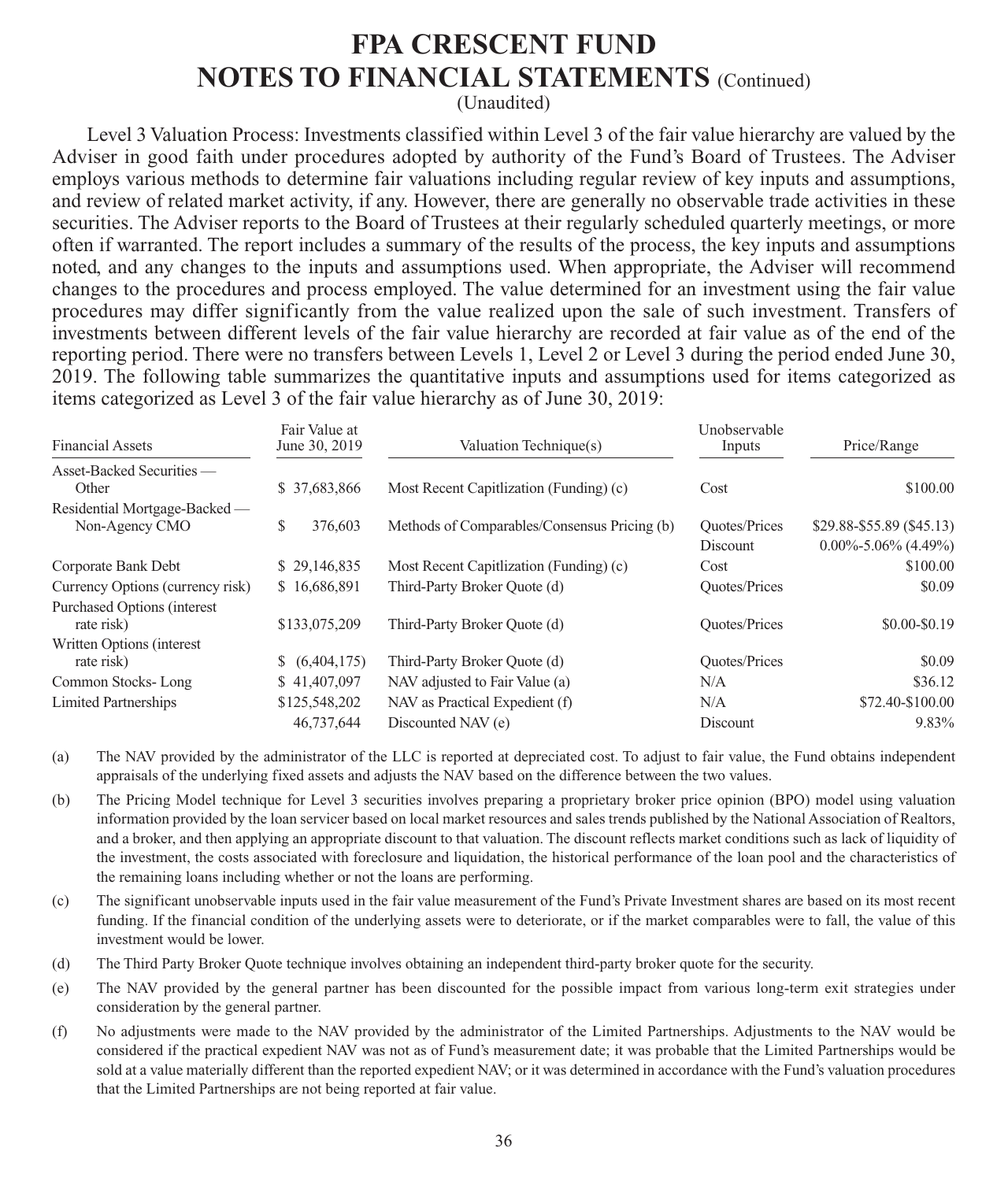(Unaudited)

Options Contracts: An option contract is a commitment that gives the purchaser of the contract the right, but not the obligation, to buy or sell an underlying asset at a specific price on or before a specified future date. On the other hand, the writer of an option contract is obligated, upon the exercise of the option, to buy or sell an underlying asset at a specific price on or before a specified future date. A swaption is an option contract granting the owner the right to enter into an underlying swap. Inflation-capped options are options on U.S. inflation rates at a stated strike price. The seller of an inflation-capped option receives an upfront premium and in return the buyer receives the right to receive a payment at the expiration of the option if the cumulative annualized inflation rate over the life of the option is above (for caps) or below (for floors) the stated strike price. The purpose of inflation-capped options is to protect the buyer from inflation erosion above a certain rate on a given notional exposure. A floor can be used to give downside protection to investments in inflation-linked products below a certain rate on a given notional exposure. Writing put options or purchasing call options tends to increase a Fund's exposure to the underlying instrument. Writing call options or purchasing put options tends to decrease a Fund's exposure to the underlying instrument. When a Fund writes or purchases a call, put, or inflation-capped option, an amount equal to the premium received or paid by the Fund is recorded as a liability or an investment, respectively, and subsequently adjusted to the current market value, based on the quoted daily settlement price of the option written or purchased. Certain options may be written or purchased with premiums to be determined on a future date. The premiums for these options are based upon implied volatility parameters at specified terms. Premiums received or paid from writing or purchasing options, which expire unexercised, are treated by a Fund on the expiration date as realized gains or losses. The difference between the premium and the amount paid or received on a closing purchase or sale transaction, including brokerage commissions, is also treated as a realized gain or loss. If an option is exercised, the premium paid or realized is added to the cost of the purchase or proceeds from the sale in determining whether the Fund has realized a gain or loss on investment transactions. A Fund, as a writer of an option, may have no control over whether the underlying instrument may be sold (call) or purchased (put) and as a result bears the market risk of an unfavorable change in the price of the underlying written option. In addition, an illiquid market may make it difficult for a Fund to close out an option contract. The maximum risk of loss associated with writing put options is limited to the exercised fair value of the option contract. The maximum risk of loss associated with writing call options is potentially unlimited. Listed option contracts present minimal counterparty credit risk since they are exchange traded and the exchange's clearinghouse, as counterparty to all exchange-traded options, guarantees the options against default. A Fund's maximum risk of loss from counterparty credit risk related to OTC option contracts is limited to the premiums paid.

Forward foreign currency contracts: Forward foreign currency contracts are agreements to exchange one currency for another at a future date and at a specified price. The Funds' transactions in forward foreign currency contracts are limited to transaction and portfolio hedging. The contractual amounts of forward foreign currency contracts do not necessarily represent the amounts potentially subject to risk. The measurement of the risks associated with these instruments is meaningful only when all related and offsetting transactions are considered and could exceed the net unrealized value shown in the tables below. Risks arise from the possible inability of counterparties to meet the terms of their contracts and from movements in currency values. Forward foreign currency contracts are valued daily at the foreign exchange rates as of the close of the New York Stock Exchange. Unrealized appreciation or depreciation on the contracts as measured by the difference between the forward foreign exchange rates at the dates of entry into the contracts and the foreign exchange rates at the end of the period is included in the Statement of Assets and Liabilities under the caption "Forward Foreign Currency Contracts." Realized gains and losses and the net change in unrealized appreciation (depreciation) on forward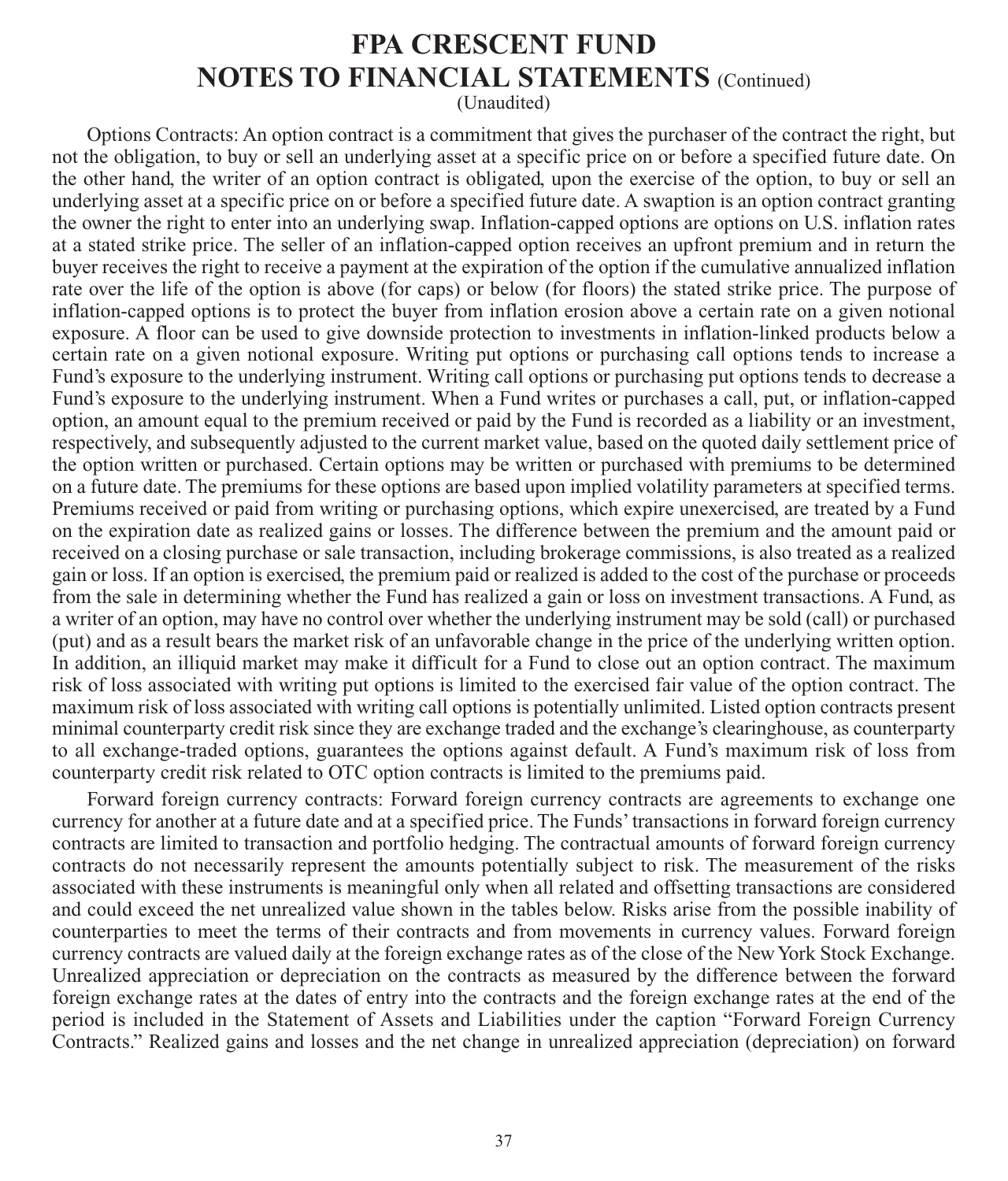(Unaudited)

foreign currency contracts for the year are included in the Statement of Operations under the caption "Forward Foreign Currency Contracts."

|                                             | <b>Asset Derivatives</b>                                                                                                                                                                                         |                                                | <b>Liability Derivatives</b>                                           |                                                        |  |  |
|---------------------------------------------|------------------------------------------------------------------------------------------------------------------------------------------------------------------------------------------------------------------|------------------------------------------------|------------------------------------------------------------------------|--------------------------------------------------------|--|--|
| Derivative Type                             | <b>Statement of Assets</b><br>and Liabilities<br>Location                                                                                                                                                        | Fair Value                                     | <b>Statement of Assets</b><br>and Liabilities<br>Location              | Fair Value                                             |  |  |
| Foreign currency<br>Contracts               | Unrealized<br>appreciation on<br>forward foreign<br>currency contracts                                                                                                                                           |                                                | Unrealized<br>depreciation on<br>forward foreign<br>currency contracts | \$(1,101,436)                                          |  |  |
| Interest rate                               | Purchased options,                                                                                                                                                                                               |                                                | Written options,                                                       |                                                        |  |  |
| contracts                                   | at value                                                                                                                                                                                                         | \$149,762,100                                  | at value                                                               | (6,404,175)                                            |  |  |
| Total                                       |                                                                                                                                                                                                                  | \$149,762,100                                  |                                                                        | \$(7,505,611)                                          |  |  |
| Derivative Type<br>Foreign currency         | Location of Gain or<br>(Loss) on Derivatives<br>Within Statement of<br>Operations<br><b>Investments</b> in Forward                                                                                               | Realized Gain or<br>$(Loss)$ on<br>Derivatives |                                                                        | Change in Unrealized<br>Appreciation or (Depreciation) |  |  |
| contracts                                   | Foreign Currency Contracts                                                                                                                                                                                       | 3,156,518<br>S.                                |                                                                        | \$(1,016,381)                                          |  |  |
| Interest rate<br>contracts<br>Interest rate | Net realized gain on<br>purchased options/Net change<br>in unrealized appreciation<br>(depreciation) on<br>purchased options<br>Net realized gain on<br>written options/Net change<br>in unrealized appreciation |                                                |                                                                        | (2,921,048)                                            |  |  |
| contracts                                   | (depreciation) on<br>written options                                                                                                                                                                             |                                                |                                                                        | (2,840,925)                                            |  |  |
| Total                                       |                                                                                                                                                                                                                  | $$$ (3,156,518)                                |                                                                        | \$(6,778,354)                                          |  |  |

During the period ended June 30, 2019 the Fund had average volume of forward foreign currency contracts (based on the open positions at each month end) for purchases and sales of \$0 and \$90,018,512, respectively.

The following table represents the average monthly volume of the Fund's derivative transactions during the period ended June 30, 2019:

| <b>Purchased Options</b> |                  |
|--------------------------|------------------|
| Average notional amount  |                  |
| Calls                    | \$12,162,550,147 |
| Puts                     | 194,350,000      |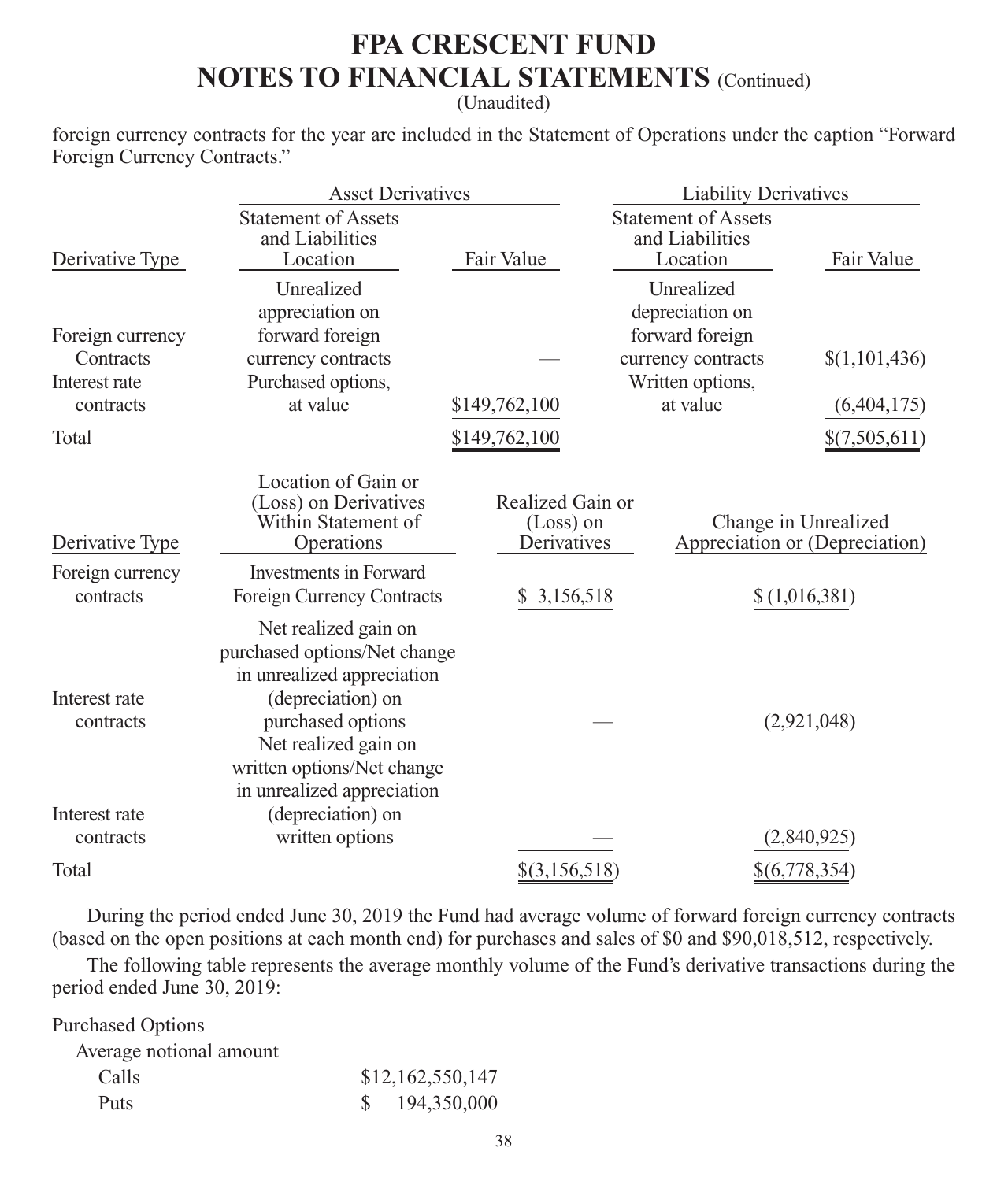(Unaudited)

Written Options

| Average notional amount |                             |
|-------------------------|-----------------------------|
| Calls                   |                             |
| <b>Puts</b>             | $\frac{1}{2}$ (279,960,257) |

#### **NOTE 9 — Collateral Requirements**

For derivatives traded under an ISDA Master Agreement, the collateral requirements are typically calculated by netting the mark to market amount for each transaction under such agreement and comparing that amount to the value of any collateral currently pledged by a Fund and the counterparty. Cash collateral that has been pledged to cover obligations of a Fund and cash collateral received from the counterparty, if any, is reported separately on the Statement of Assets and Liabilities as cash pledged as collateral and cash received as collateral, respectively. Non-cash collateral pledged by a Fund, if any, is noted in the Portfolio of Investments. Generally, the amount of collateral due from or to a party is delivered to/pledged by the Fund on the next business day. Typically, the Fund and counterparties are not permitted to sell, repledge or use the collateral they receive. To the extent amounts due to the Fund from its counterparties are not fully collateralized, contractually or otherwise, the Fund bears the risk of loss from counterparty non-performance. The Fund attempts to mitigate counterparty risk by entering into agreements only with counterparties that it believes have the financial resources to honor their obligations and by monitoring the financial stability of those counterparties.

For financial reporting purposes, the Fund does not offset derivative assets and derivative liabilities that are subject to netting arrangements in the Statement of Assets and Liabilities.

FASB Accounting Standards Update No. 2011-11, Disclosures about Offsetting Assets and Liabilities, requires disclosures to make financial statements that are prepared under U.S. GAAP more comparable to those prepared under International Financial Reporting Standards. Under this guidance the Fund discloses both gross and net information about instruments and transactions eligible for offset such as instruments and transactions subject to an agreement similar to a master netting arrangement. In addition, the Fund discloses collateral received and posted in connection with master netting agreements or similar arrangements. The following table presents the Fund's OTC derivative assets, liabilities and master repurchase agreements by counterparty net of amounts available for offset under an ISDA Master agreement or similar agreements and net of the related collateral received or pledged by the Fund as of June 30, 2019:

 $G_{\text{max}}$  Amounts  $N_{\text{min}}$   $\Omega_{\text{max}}$  in the

|                                         |                                                                                |                                     | Gross Amounts Not Offset in the<br>Statement of Assets and Liabilities |                                                 |
|-----------------------------------------|--------------------------------------------------------------------------------|-------------------------------------|------------------------------------------------------------------------|-------------------------------------------------|
| Counterparty                            | Gross Assets<br>(Liabilities)<br>in the Statement of<br>Assets and Liabilities | Collateral<br>(Received)<br>Pledged | Assets (Liabilities)<br>Available for Offset                           | Net Amount<br>of Assets and<br>$(Liabilities)*$ |
| State Street Bank and<br>Trust Company: |                                                                                |                                     |                                                                        |                                                 |
| Repurchase Agreement                    | \$44,439,000                                                                   | $$(44,439,000)**$                   |                                                                        |                                                 |
| <b>Barclays Bank PLC:</b>               |                                                                                |                                     |                                                                        |                                                 |
| Forward foreign currency                |                                                                                |                                     |                                                                        |                                                 |
| contracts Payable                       | \$(1,101,436)                                                                  |                                     |                                                                        | \$(1,101,436)                                   |
| <b>Purchased Options</b>                | \$76,092,258                                                                   | \$(34,155,806)                      |                                                                        | \$41,936,452                                    |
| Goldman Sachs International:            |                                                                                |                                     |                                                                        |                                                 |
| <b>Purchased Options</b>                | \$27,658,243                                                                   | (4,580,000)                         |                                                                        | \$23,078,243                                    |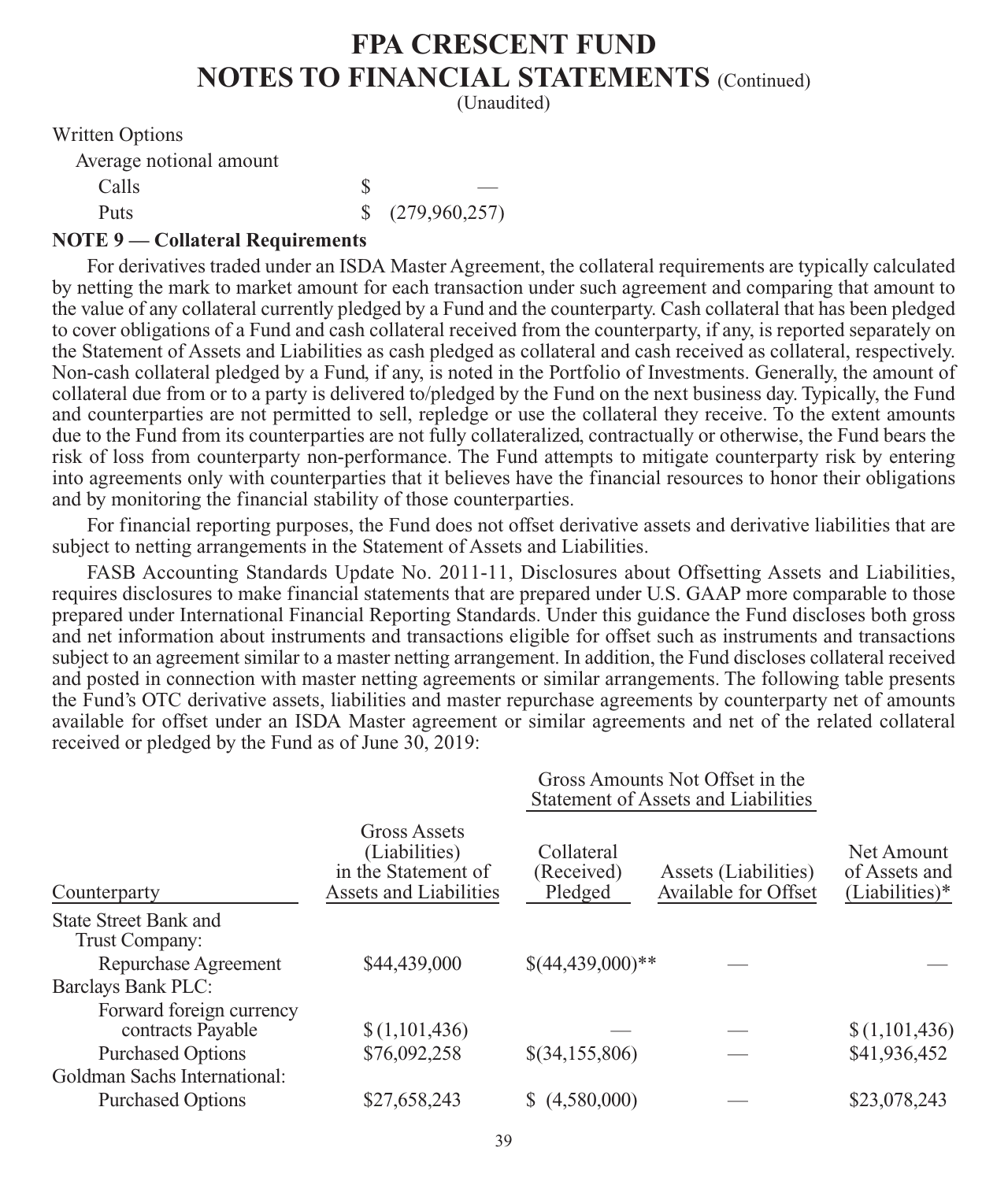(Unaudited)

 Gross Amounts Not Offset in the Statement of Assets and Liabilities

| Counterparty             | <b>Gross Assets</b><br>(Liabilities)<br>in the Statement of<br>Assets and Liabilities | Collateral<br>(Received)<br>Pledged | Assets (Liabilities)<br>Available for Offset | Net Amount<br>of Assets and<br>$(Liabilities)*$ |
|--------------------------|---------------------------------------------------------------------------------------|-------------------------------------|----------------------------------------------|-------------------------------------------------|
| Morgan Stanley:          |                                                                                       |                                     |                                              |                                                 |
| <b>Purchased Options</b> | \$46,011,599                                                                          | \$(18,400,000)                      |                                              | \$27,611,599                                    |
| <b>Written Options</b>   | \$(6,404,175)                                                                         |                                     |                                              | \$(6,404,175)                                   |

\* Represents the net amount receivable (payable) from the counterparty in the event of default.

\*\* Collateral with a value of \$45,332,178 has been received in connection with a master repurchase agreement. Excess of collateral received from the individual master repurchase agreement is not shown for financial reporting purposes.

#### **NOTE 10 — Commitments**

For the period ended June 30, 2019, the Fund was liable for the following unfunded commitments:

|              | Unfunded    |
|--------------|-------------|
| Security     | Commitment  |
| GACP II L.P. | \$3,171,371 |

#### **NOTE 11 — Affiliated Investments**

A company is considered an affiliate of a fund under the Investment Company Act of 1940 if the Fund's holdings in that company represent 5% or more of the outstanding voting shares of that company. Further details on such holdings and related transactions during the period ended June 30, 2019, appear below:

| Realized<br>Gain/(Loss)<br>Beginning<br>Change in                                                                                                                                                       | Ending<br>Value as of | Shares           | Dividend<br>Income        |
|---------------------------------------------------------------------------------------------------------------------------------------------------------------------------------------------------------|-----------------------|------------------|---------------------------|
|                                                                                                                                                                                                         |                       |                  |                           |
|                                                                                                                                                                                                         |                       |                  |                           |
| <b>Shares</b><br>Value as of<br>on sales of<br>Unrealized                                                                                                                                               |                       | as of            | from                      |
| Held at<br>Affiliated<br>December 31,<br>Purchases<br>Proceeds<br>Transfers<br>Appreciation/<br>12/31/2018<br>2018<br>at Cost<br>from Sales<br>Depreciation<br>In $(Out)$<br>Investments<br>Investments | June 30,<br>2019      | June 30,<br>2018 | Affiliated<br>Investments |
| Common Stocks - 6.19%                                                                                                                                                                                   |                       |                  |                           |
| Banks $-2.65%$                                                                                                                                                                                          |                       |                  |                           |
| CIT Group, Inc. <sup>(b)</sup><br>7,889,850<br>\$301,944,560<br>\$ (30,866,637)<br>\$9,987,055<br>\$101,957,612                                                                                         | \$383,022,590         | 7,290,114        | \$4,515,160               |
| Chemicals Distribution — 0.00%                                                                                                                                                                          |                       |                  |                           |
| Nexeo Solutions, Inc. (Founders<br>Shares)(a)(b)(c)(d)<br>3,647,564<br>31,332,575<br>11,015,643<br>(10, 941, 906)<br>(31, 406, 312)                                                                     |                       |                  |                           |
| Nexeo Solutions, Inc.(a)(b)<br>17,910,012<br>153,847,003<br>(178, 896, 583)<br>22,370,082<br>2,679,498<br>$\overline{\phantom{0}}$                                                                      |                       |                  |                           |
| 185, 179, 578<br>(210, 302, 895)<br>33,385,725<br>(8,262,408)                                                                                                                                           |                       |                  |                           |
| Containers & Packaging - 1.08%                                                                                                                                                                          |                       |                  |                           |
| Owens-Illinois, Inc. <sup>(b)</sup><br>9,048,330<br>155,993,209<br>(513, 520)<br>799,752<br>(715, 426)                                                                                                  | 155,564,015           | 9,007,760        | 900,776                   |
| Investment Companies - 2.17%                                                                                                                                                                            |                       |                  |                           |
| Jefferies Financial Group, Inc. <sup>(b)</sup><br>(1,295,698)<br>(298, 226)<br>30,862,525<br>\$284,846,526                                                                                              | 314,115,127           | 16,334,640       | 4,083,660                 |
| Marine Shipping $- 0.29%$                                                                                                                                                                               |                       |                  |                           |
| Sound Holding FP<br>$(Luxembourg)^{(a)(b)(c)(d)(c)}$<br>1,146,250<br>3,902,351<br>37,504,746                                                                                                            | 41,407,097            | 1,146,250        |                           |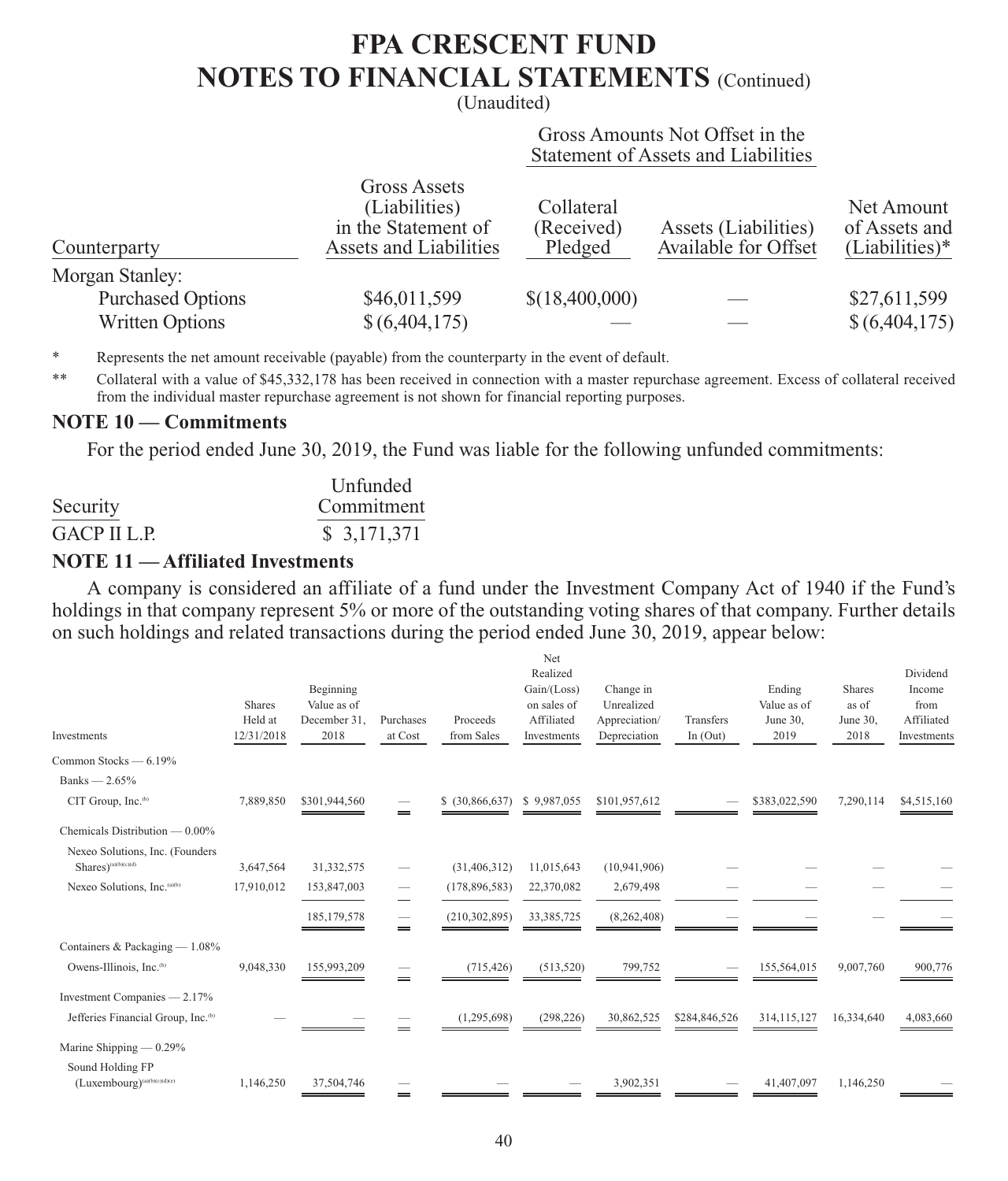#### (Unaudited)

| Investments                                                    | Shares<br>Held at<br>12/31/2018 | Beginning<br>Value as of<br>December 31,<br>2018 | Purchases<br>at Cost | Proceeds<br>from Sales | Net<br>Realized<br>Gain / (Loss)<br>on sales of<br>Affiliated<br>Investments | Change in<br>Unrealized<br>Appreciation/<br>Depreciation | Transfers<br>In $(Out)$ | Ending<br>Value as of<br>June 30,<br>2019 | Shares<br>as of<br>June 30,<br>2018 | Dividend<br>Income<br>from<br>Affiliated<br>Investments |
|----------------------------------------------------------------|---------------------------------|--------------------------------------------------|----------------------|------------------------|------------------------------------------------------------------------------|----------------------------------------------------------|-------------------------|-------------------------------------------|-------------------------------------|---------------------------------------------------------|
| Convertible Preferred Stock — 0.00%                            |                                 |                                                  |                      |                        |                                                                              |                                                          |                         |                                           |                                     |                                                         |
| Mortgage Finance $- 0.00\%$                                    |                                 |                                                  |                      |                        |                                                                              |                                                          |                         |                                           |                                     |                                                         |
| Ditech Holding Corporation <sup>(a)(b)</sup>                   | 9,950                           | 995<br>S                                         |                      |                        |                                                                              |                                                          |                         | 995                                       | 9,950                               |                                                         |
| Warrants $- 0.00\%$                                            |                                 |                                                  |                      |                        |                                                                              |                                                          |                         |                                           |                                     |                                                         |
| Mortgage Finance $- 0.00\%$                                    |                                 |                                                  |                      |                        |                                                                              |                                                          |                         |                                           |                                     |                                                         |
| Ditech Holding Corporation<br>(warrants $A)$ <sup>(a)(b)</sup> | 430,887                         | 86                                               |                      |                        |                                                                              | \$.<br>2,068                                             |                         | 2,154                                     | 430,887                             |                                                         |
| Ditech Holding Corporation                                     |                                 |                                                  |                      |                        |                                                                              |                                                          |                         |                                           |                                     |                                                         |
| (warrants $B)$ <sup>(a)(b)</sup>                               | 341,900                         | 34                                               |                      |                        |                                                                              | 3,385                                                    |                         | 3,419                                     | 341,900                             |                                                         |
|                                                                |                                 | 120                                              |                      |                        |                                                                              | 5,453                                                    |                         | 5,573                                     |                                     |                                                         |
| Total Affiliate Investments — 6.19%                            |                                 | \$680,623,208                                    | =                    | \$(243,180,656)        | \$42,561,034                                                                 | \$129,265,285                                            | \$284,846,526           | \$894,115,397                             |                                     | \$9,499,596                                             |
|                                                                |                                 |                                                  |                      |                        |                                                                              |                                                          |                         |                                           |                                     |                                                         |

(a) Non-income producing security.

(b) Affiliated Security.

(c) Restricted securities. These securities are considered liquid by the Adviser. These securities are not registered and may not be sold to the public. There are legal and/or contractual restrictions on resale. The Fund does not have the right to demand that such securities be registered. The values of these securities are determined by valuations provided by pricing services, brokers, dealers, market makers, or in good faith under policies adopted by authority of the Fund's Board of Trustees.

(d) These securities have been valued in good faith under policies adopted by authority of the Board of Trustee in accordance with the Fund's fair value procedures.

(e) Investments categorized as a significant unobservable input (Level 3) (See Note 7 of the Notes to Financial Statements).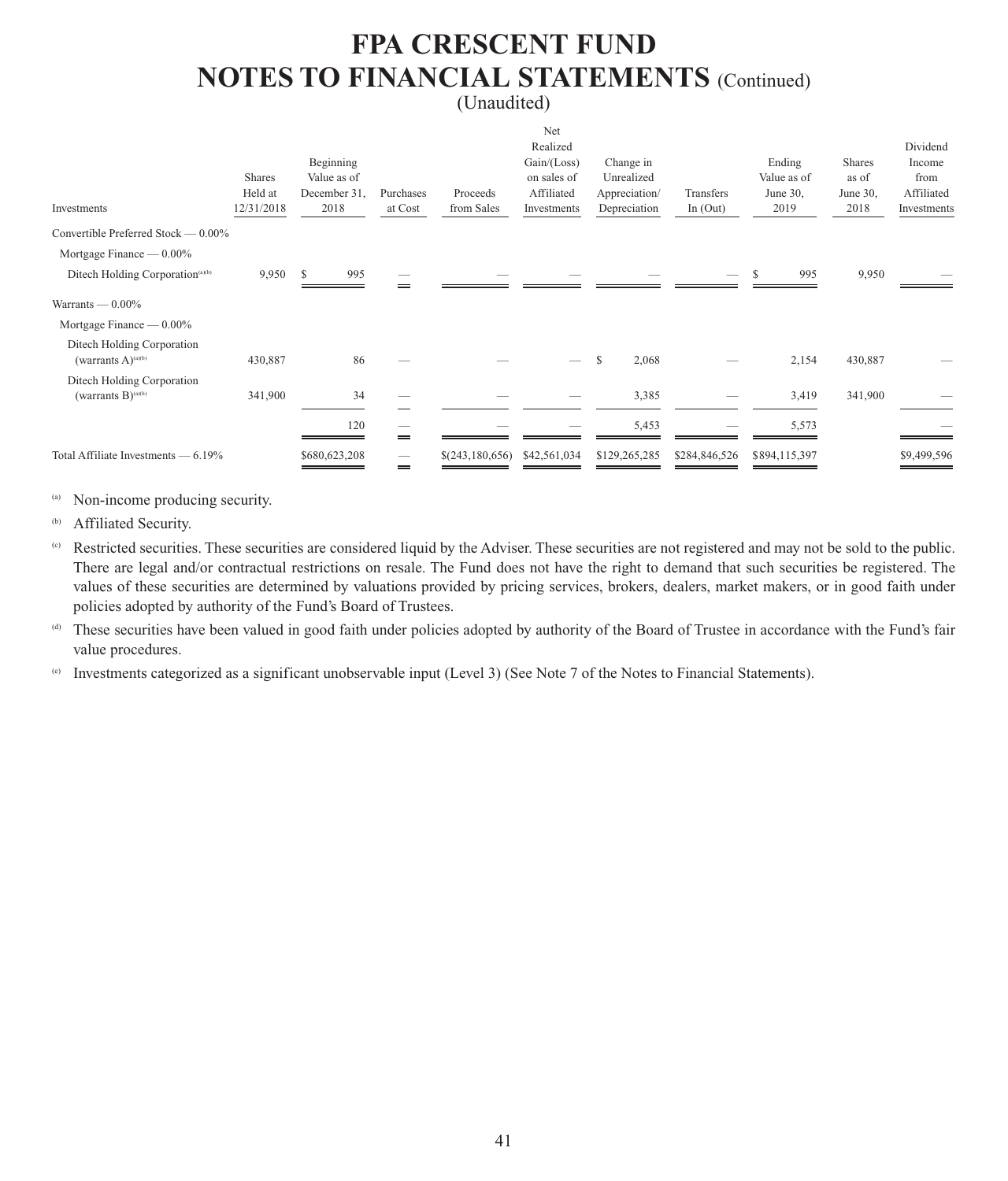# **FPA CRESCENT FUND SHAREHOLDER EXPENSE EXAMPLE**

June 30, 2019 (Unaudited)

#### **Fund Expenses**

Mutual fund shareholders generally incur two types of costs: (1) transaction costs, and (2) ongoing costs, including advisory and administrative fees; shareholder service fees; and other Fund expenses. The Example is intended to help you understand your ongoing costs (in dollars) of investing in the Fund and to compare these costs with the ongoing costs of investing in other mutual funds. The Example is based on an investment of \$1,000 invested at the beginning of the year and held for the entire year.

#### **Actual Expenses**

The information in the table under the heading "Actual Performance" provides information about actual account values and actual expenses. You may use the information in this column, together with the amount you invested, to estimate the expenses that you paid over the period. Simply divide your account value by \$1,000 (for example, an \$8,600 account value divided by  $$1,000 = 8.6$ , then multiply the result by the number in the first column in the row entitled "Expenses Paid During Period" to estimate the expenses you paid on your account during this period.

#### **Hypothetical Example for Comparison Purposes**

The information in the table under the heading "Hypothetical Performance (5% return before expenses)" provides information about hypothetical account values and hypothetical expenses based on the Fund's actual expense ratio and an assumed rate of return of 5% per year before expenses, which is not the Fund's actual return. The hypothetical account values and expenses may not be used to estimate the actual ending account balance or expenses you paid for the period. You may use this information to

compare the ongoing costs of investing in the Fund and other funds. To do so, compare this 5% hypothetical example with the 5% hypothetical examples that appear in the shareholder reports of other funds.

Please note that the expenses shown in the table are meant to highlight your ongoing costs only and do not reflect any transactional costs. Therefore, the information under the heading "Hypothetical Performance (5% return before expenses)" is useful in comparing ongoing costs only, and will not help you determine the relative total costs of owning different funds. In addition, if these transactional costs were included, your costs would have been higher. Even though the Fund does not charge transaction fees, if you purchase shares through a broker, the broker may charge you a fee. You should evaluate other mutual funds' transaction fees and any applicable broker fees to assess the total cost of ownership for comparison purposes.

|                                              |   |             | Hypothetical |
|----------------------------------------------|---|-------------|--------------|
|                                              |   |             | Performance  |
|                                              |   |             | $(5%$ return |
|                                              |   | Actual      | before       |
|                                              |   | Performance | expenses)    |
| Beginning Account Value<br>December 30, 2018 |   | \$1,000.00  | \$1,000.00   |
| <b>Ending Account Value</b><br>June 30, 2019 |   | \$1,144.90  | \$1,018.89   |
| <b>Expenses Paid During</b><br>Period*       | S | 633         | 5 96         |

\* Expenses are equal to the Fund's annualized expense ratio of 1.19%, multiplied by the average account value over the period and prorated for the six-months ended June 30, 2019 (181/365 days).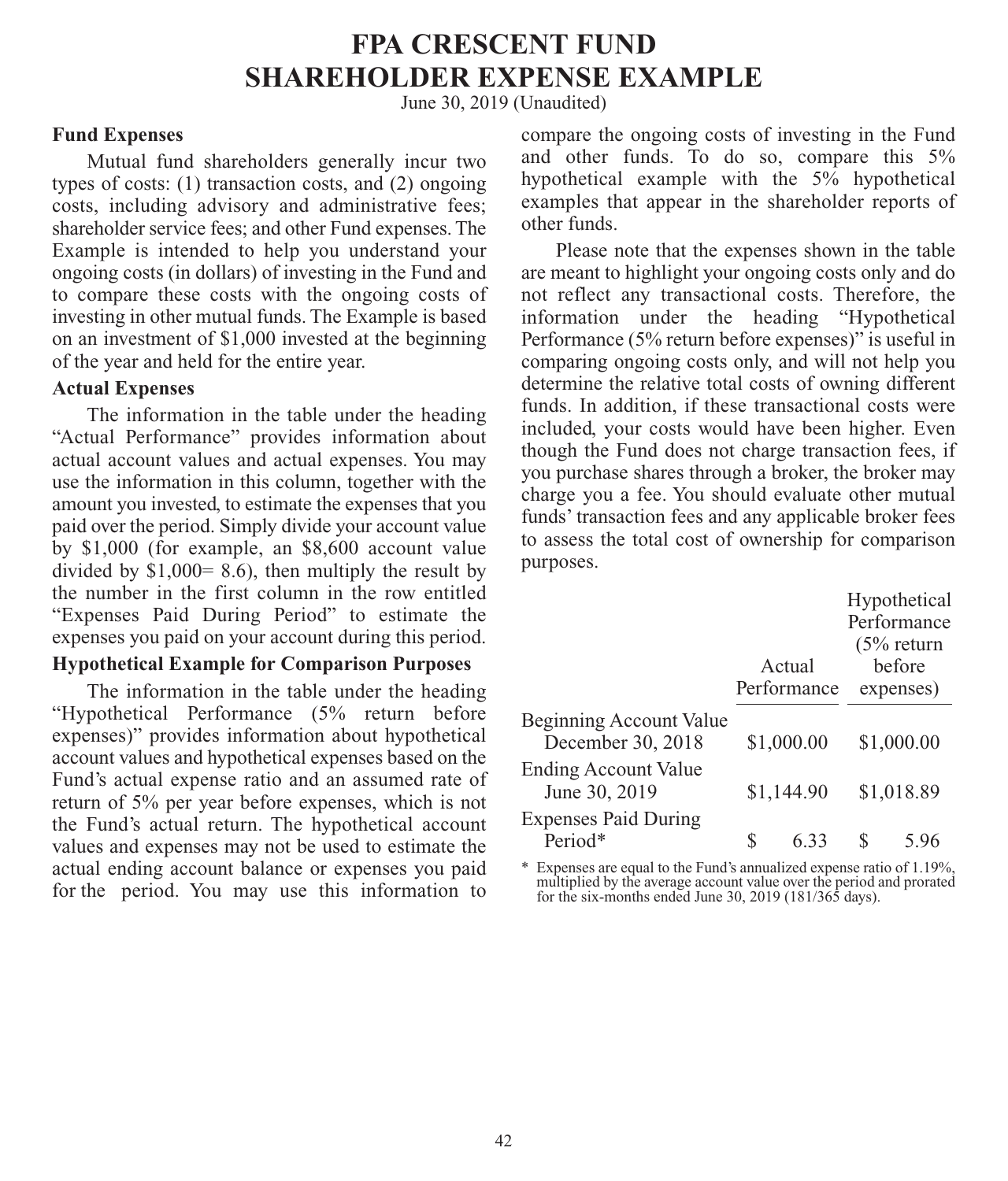### **FPA CRESCENT FUND TRUSTEE AND OFFICER INFORMATION**

(Unaudited)

Sandra Brown, Mark L. Lipson, Alfred E. Osborne, Jr., A. Robert Pisano and Patrick B. Purcell are all Trustees of the Fund who are not "interested persons" of the Fund, as that term is defined in the 1940 Act (collectively, the "Independent Trustees"). Trustees serve until their resignation, removal or retirement. The Statement of Additional Information includes additional information about the Trustees and is available, without charge, upon request by calling (800) 982-4372.

| Name, Address <sup>(1)</sup><br>and Year of Birth | Position(s)<br><b>Held with</b><br>the Trust | <b>Year First</b><br><b>Elected</b> as<br><b>Trustee of</b><br>the Trust | <b>Principal Occupation(s)</b><br>During the<br><b>Past Five Years</b>                                                                                                                                                                                                                                                                                                                                                                                                                                                               | Number of<br><b>FPA Funds</b><br>Overseen<br>by Trustee | Other<br><b>Directorships</b><br><b>Held by Trustee</b><br>During the Past<br><b>Five Years</b> |
|---------------------------------------------------|----------------------------------------------|--------------------------------------------------------------------------|--------------------------------------------------------------------------------------------------------------------------------------------------------------------------------------------------------------------------------------------------------------------------------------------------------------------------------------------------------------------------------------------------------------------------------------------------------------------------------------------------------------------------------------|---------------------------------------------------------|-------------------------------------------------------------------------------------------------|
| <b>Independent Trustees</b>                       |                                              |                                                                          |                                                                                                                                                                                                                                                                                                                                                                                                                                                                                                                                      |                                                         |                                                                                                 |
| Sandra Brown,<br>1955                             | Trustee                                      | 2016                                                                     | Consultant (since 2009). Formerly, CEO<br>and President of Transamerica Financial<br>Advisers, Inc. (1999-2009); President,<br>Transamerica Securities Sales Corp.<br>(1998-2009); Vice President, Bank of<br>America Mutual Fund Administration<br>(1990-1998). Director/Trustee of FPA<br>Capital, Inc., FPA Funds Trust, FPA New<br>Income, Inc., FPA Paramount Fund, Inc.,<br>FPA U.S. Value Fund, Inc. and Source<br>Capital, Inc. (since October 2016).                                                                        | 8                                                       | None                                                                                            |
| Mark L. Lipson,<br>1949                           | Trustee &<br>Chairman                        | 2015                                                                     | Registered Investment Adviser, ML2<br>Advisors, LLC (since 2014). Formerly<br>Managing Director, Bessemer Trust<br>(2007-2014) and US Trust (2003-2006);<br>Chairman and CEO of the Northstar<br>Mutual Funds (1993-2001); and President<br>and CEO of the National Mutual Funds<br>(1988-1993). Director/Trustee of FPA<br>Capital, Inc., FPA Funds Trust, FPA New<br>Income, Inc., FPA Paramount Fund, Inc.,<br>FPA U.S. Value Fund, Inc. and Source<br>Capital, Inc. (since October 2015).                                        | 8                                                       | None                                                                                            |
| Alfred E. Osborne, Jr.,<br>1944                   | Trustee                                      | 2002                                                                     | Senior Associate Dean (since July 2019),<br>Professor and Faculty Director (since<br>July 2018), Interim Dean (July 2018-<br>June 2019), Price Center for<br>Entrepreneurship and Innovation at the<br>John E. Anderson School of Management<br>at UCLA. Dr. Osborne has been at UCLA<br>since 1972. Director/Trustee of FPA<br>Capital Fund, Inc. and FPA New Income,<br>Inc. (since 1999), of FPA Funds Trust<br>(since 2002), of FPA Paramount Fund, Inc.,<br>FPA U.S. Value Fund, Inc. and Source<br>Capital, Inc. (since 2013). | 8                                                       | Kaiser<br>Aluminum, and<br>Wedbush, Inc.                                                        |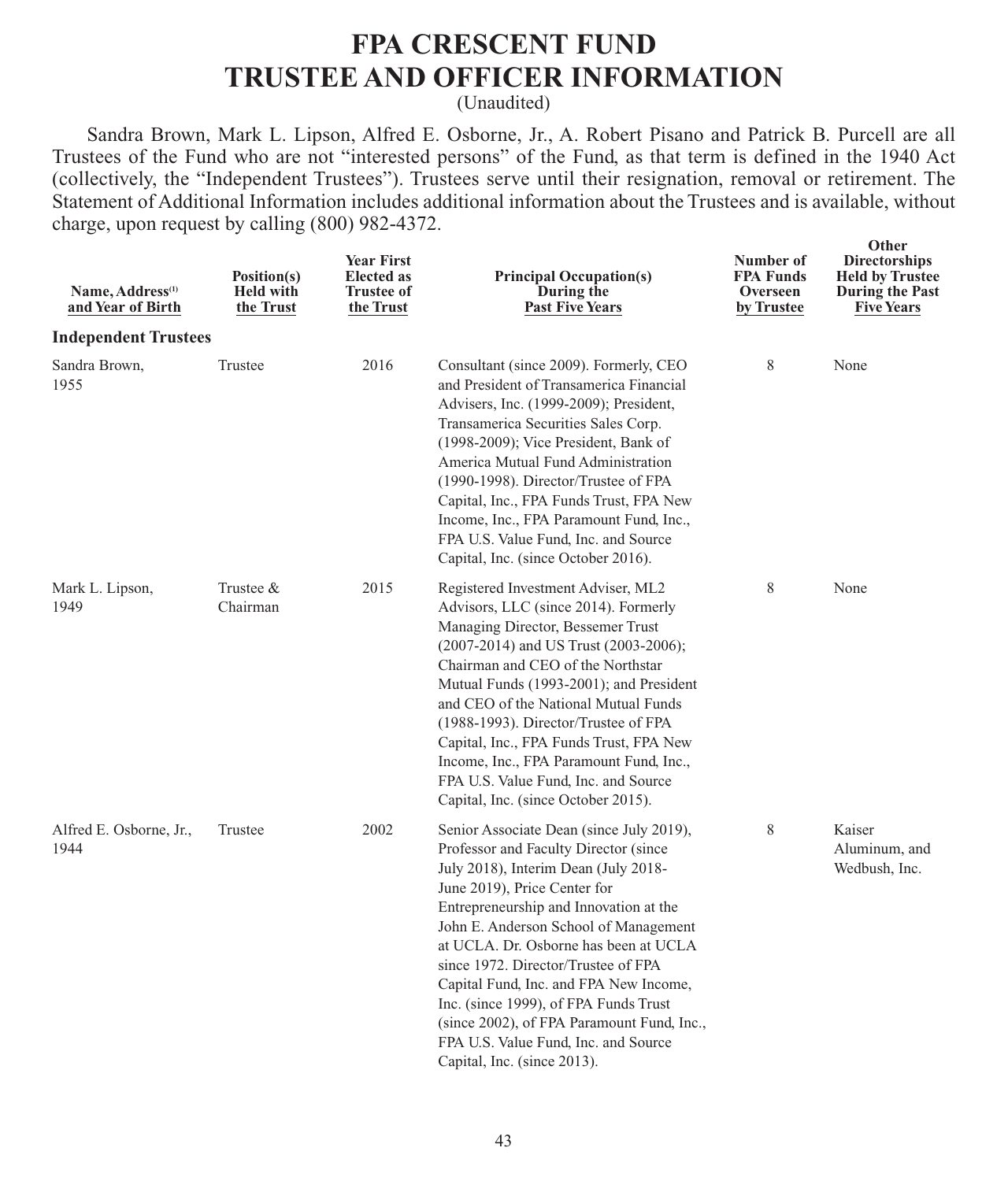### **FPA CRESCENT FUND TRUSTEE AND OFFICER INFORMATION** (Continued)

#### (Unaudited)

| Name, Address <sup>(1)</sup><br>and Year of Birth | Position(s)<br><b>Held with</b><br>the Trust | <b>Year First</b><br><b>Elected</b> as<br><b>Trustee of</b><br>the Trust | <b>Principal Occupation(s)</b><br>During the<br><b>Past Five Years</b>                                                                                                                                                                                                                                                                                                                                                                                                                         | Number of<br><b>FPA Funds</b><br>Overseen<br>by Trustee | Other<br><b>Directorships</b><br><b>Held by Trustee</b><br><b>During the Past</b><br><b>Five Years</b> |
|---------------------------------------------------|----------------------------------------------|--------------------------------------------------------------------------|------------------------------------------------------------------------------------------------------------------------------------------------------------------------------------------------------------------------------------------------------------------------------------------------------------------------------------------------------------------------------------------------------------------------------------------------------------------------------------------------|---------------------------------------------------------|--------------------------------------------------------------------------------------------------------|
| A. Robert Pisano,<br>1943                         | Trustee                                      | 2013                                                                     | Consultant (since 2012). Formerly,<br>President and Chief Operating Officer of<br>The Motion Picture Association of<br>America, Inc. (October 2005-2011).<br>Formerly, National Executive Director and<br>Chief Executive Officer of The Screen<br>Actors Guild (2001-2005). Director/Trustee<br>of FPA Paramount Fund, Inc. and FPA<br>U.S. Value Fund, Inc. (since 2012), and of<br>FPA Capital, Inc., FPA Funds Trust, FPA<br>New Income, Inc. and Source Capital, Inc.<br>$(since 2013)$ . | 8                                                       | <b>Resources Global</b><br>Professionals                                                               |
| Patrick B. Purcell,<br>1943                       | Trustee                                      | 2006                                                                     | Retired (since 2000). Formerly, Consultant<br>to Paramount Pictures 1998-2000;<br>Executive Vice President, Chief Financial<br>and Administrative Officer of Paramount<br>Pictures (1983-1998). Director/Trustee of<br>FPA Capital, Inc., FPA Funds Trust and<br>FPA New Income, Inc. (since 2006), of<br>Source Capital, Inc. (since 2010), of FPA<br>U.S. Value Fund, Inc. and FPA Paramount<br>Fund, Inc. (since 2012).                                                                     | 8                                                       | None                                                                                                   |
| "Interested" Trustees <sup>(2)</sup>              |                                              |                                                                          |                                                                                                                                                                                                                                                                                                                                                                                                                                                                                                |                                                         |                                                                                                        |
| Steven Romick,<br>1963                            | Trustee                                      | 2002                                                                     | Director and President of FPA GP, Inc., the<br>General Partner of the Adviser (since<br>October 2018). Vice President (since<br>February 2015) and Portfolio Manager of<br>FPA Crescent Fund (since June 1993) and of<br>Source Capital, Inc. (since 2015). Formerly,<br>Managing Partner of FPA (2010-2018).<br>Formerly, President of the Trust (2002-2015).                                                                                                                                 | 3                                                       | None                                                                                                   |
| J. Richard Atwood,<br>1960                        | Trustee                                      | 2016                                                                     | Director and President of FPA GP, Inc., the<br>General Partner of the Adviser (since<br>October 2018). Director/Trustee of each<br>FPA Fund (since 2016). President of each<br>FPA Fund (since 2015). Formerly,<br>Managing Partner of FPA (2006-2018).<br>Formerly, until 2015, Treasurer of each FPA<br>Fund for more than the past five years.                                                                                                                                              | 8                                                       | None                                                                                                   |

(1) The address of each Trustee is 11601 Wilshire Boulevard, Suite 1200, Los Angeles, California 90025.

(2) "Interested person" within the meaning of the 1940 Act by virtue of their affiliation with the Fund's Adviser.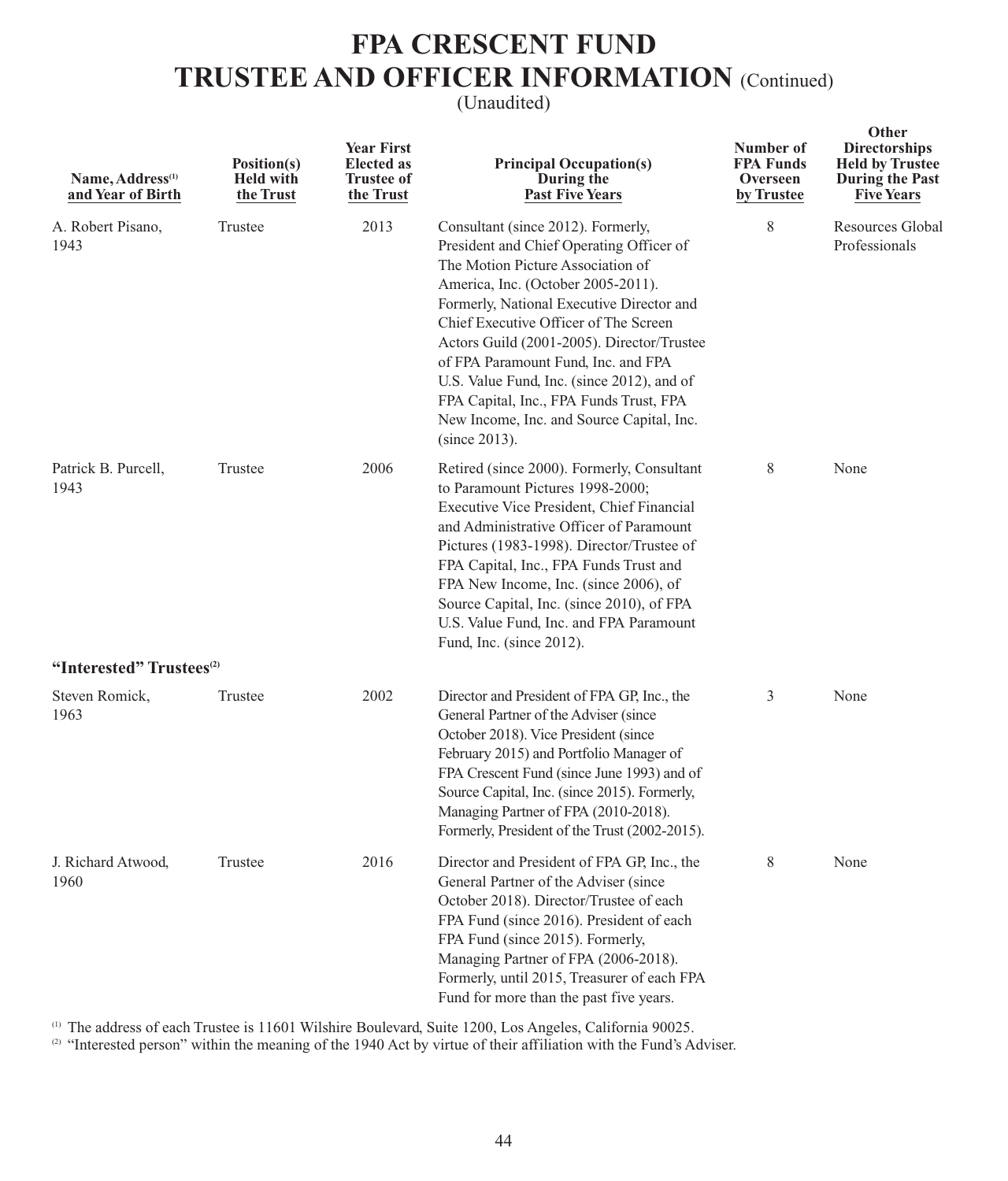### **FPA CRESCENT FUND TRUSTEE AND OFFICER INFORMATION** (Continued)

(Unaudited)

### **Officers of the Fund.** Officers of the Fund are elected annually by the Board.

| Name, Address <sup>(1)</sup><br>and Year of Birth | <b>Position</b><br>with Fund               | <b>Year First</b><br><b>Elected</b> as<br>Officer of the<br>Fund | <b>Principal Occupation(s)</b><br>During the Past Five Years                                                                                                                                                                                                                                                                                              |
|---------------------------------------------------|--------------------------------------------|------------------------------------------------------------------|-----------------------------------------------------------------------------------------------------------------------------------------------------------------------------------------------------------------------------------------------------------------------------------------------------------------------------------------------------------|
| Steven Romick,<br>1963                            | Vice President<br>and Portfolio<br>Manager | 2002                                                             | Director and President of FPA GP, Inc., the General Partner of the<br>Adviser (since October 2018). Vice President (since February 2015)<br>and Portfolio Manager of FPA Crescent Fund (since June 1993) and of<br>Source Capital, Inc. (since 2015). Formerly, Managing Partner of FPA<br>(2010-2018). Formerly, President of the Trust (2002-2015).     |
| Mark Landecker.<br>1975                           | Vice President<br>and Portfolio<br>Manager | 2013                                                             | Partner of FPA (since December 2013). Formerly, Managing Director<br>(January 2013-December 2013). Vice President and Portfolio Manager<br>of Source Capital, Inc. (since December 2015).                                                                                                                                                                 |
| Brian Selmo,<br>1977                              | Vice President<br>and Portfolio<br>Manager | 2013                                                             | Partner of FPA (since December 2013). Formerly, Managing Director<br>(January 2013-December 2013). Vice President and Portfolio Manager<br>of Source Capital, Inc. (since December 2015).                                                                                                                                                                 |
| J. Richard Atwood,<br>1960                        | President                                  | 1997                                                             | Director and President of FPA GP, Inc., the General Partner of FPA<br>(since October 2018). Director/Trustee of each FPA Fund (since<br>May 2016). President of each FPA Fund (since February 2015).<br>Formerly, Managing Partner of FPA (2006-2018). Formerly, until<br>February 2015, Treasurer of each FPA Fund for more than the past<br>five years. |
| Karen E. Richards,<br>1969                        | Chief Compliance<br>Officer                | 2019                                                             | Chief Compliance Officer of FPA (since August 2018). Formerly,<br>Deputy Chief Compliance Officer of First Republic Investment<br>Management, LLC (from February 2016 to March 2018), and Vice<br>President, Senior Compliance Officer of Pacific Investment<br>Management Company (from June 2010 to January 2016).                                      |
| E. Lake Setzler III,<br>1967                      | Treasurer                                  | 2006                                                             | Senior Vice President (since January 2013) and Controller of FPA; and<br>Treasurer of each FPA Fund (since February 2015). Formerly, until<br>February 2015, Assistant Treasurer of each FPA Fund (February 2006<br>to February 2015).                                                                                                                    |
| Rebecca D. Gilding,<br>1979                       | Secretary                                  | 2019                                                             | Vice President and Counsel, State Street Bank and Trust Company<br>(since April 2016). Formerly, Assistant Vice President and Associate<br>Counsel, Brown Brothers Harriman & Co. (September 2013 to<br>April 2016).                                                                                                                                      |

 (1) The address for each Officer (except Ms. Gilding) is 11601 Wilshire Boulevard, Suite 1200, Los Angeles, California 90025. Ms. Gilding's address is State Street Bank and Trust Company, One Lincoln Street, Boston, Massachusetts 02111.